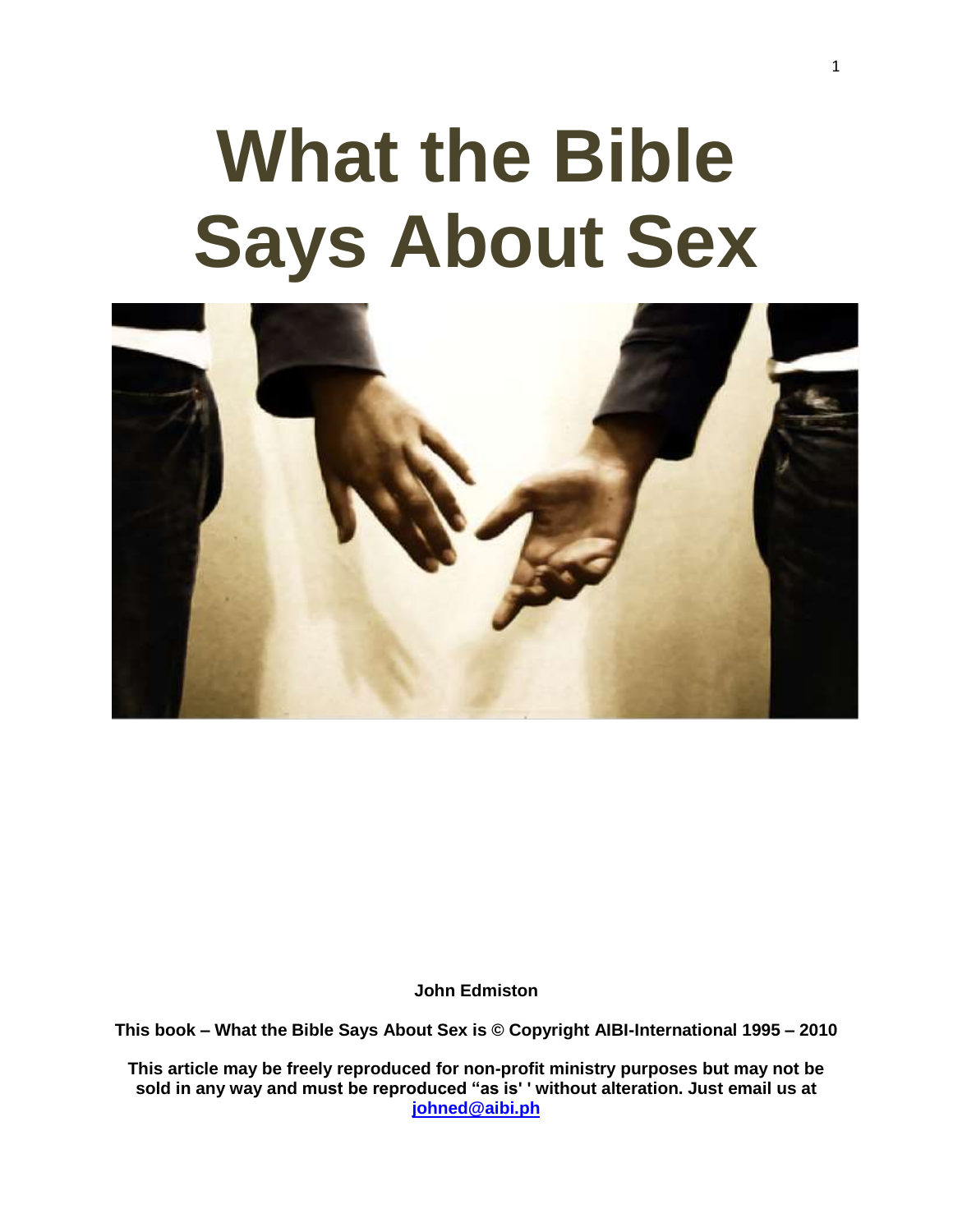# **Table of Contents**

| Introduction - What the Bible Says About Sex           | 3  |
|--------------------------------------------------------|----|
| Love - The Greatest Thing                              | 4  |
| Our Bodies are the Temple of the Holy Spirit           | 8  |
| The Christian's Struggle with Sin                      | 15 |
| Has Science Gone Too Far With Cloning                  | 18 |
| Being a Truly Christian Single                         | 24 |
| 14 Principles for Finding a Godly Wife or Husband      | 27 |
| Why You Should Not Marry an Unbeliever                 | 29 |
| A Christian View of Romance                            | 35 |
| Sex Before Marriage, Prostitution and STD's            | 41 |
| 6 Reason as To Why Abortion Is Nearly Always Wrong     | 44 |
| Adultery of the Heart                                  | 46 |
| What the Bible Says About Homosexuality                | 49 |
| A Biblical Response to Same Sex Marriage               | 53 |
| Why Christians Should Take a Stand Against Pornography | 56 |
| What's Wrong With Using Sex To Advertise Things?       | 57 |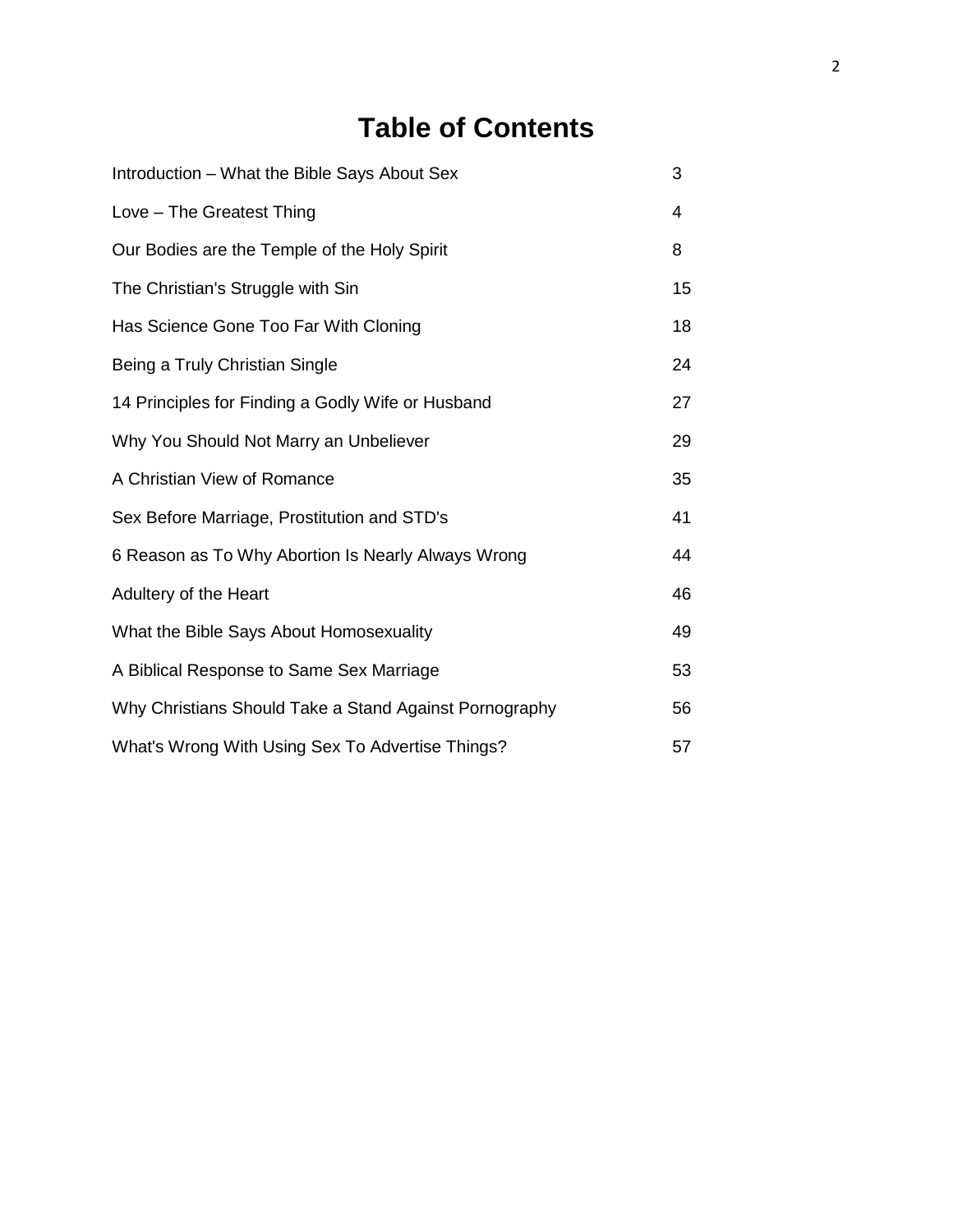# **Introduction - What the Bible Says About Sex**

Twenty articles giving a biblical Christian perspective on topics such as love, singleness, dating, homosexuality, same sex marriages, cloning, forgiveness in marriage, adultery of the heart, infertility, pornography, abortion, sex before marriage, prostitution, sexually transmitted disease, marrying an unbeliever and masturbation. The articles are concise solid bible teaching that I hope will help you find your way through the sexual maze. The approach is simply "what the Scriptures say about X'' in a fairly plain fashion. There is a certain lack of illustration or stories and it's pretty much a "just the facts'' approach. By the end of each article you should have a clear idea of what the Bible says and what God thinks of that behavior or in that area.

When these articles were on the web they attracted comments ranging from vitriolic abuse (mainly the article on homosexuality) to people saying how much their lives were changed by them. They are very challenging but their power is not in my writing style but in the Word of God that speaks so strongly on sexual issues to this generation.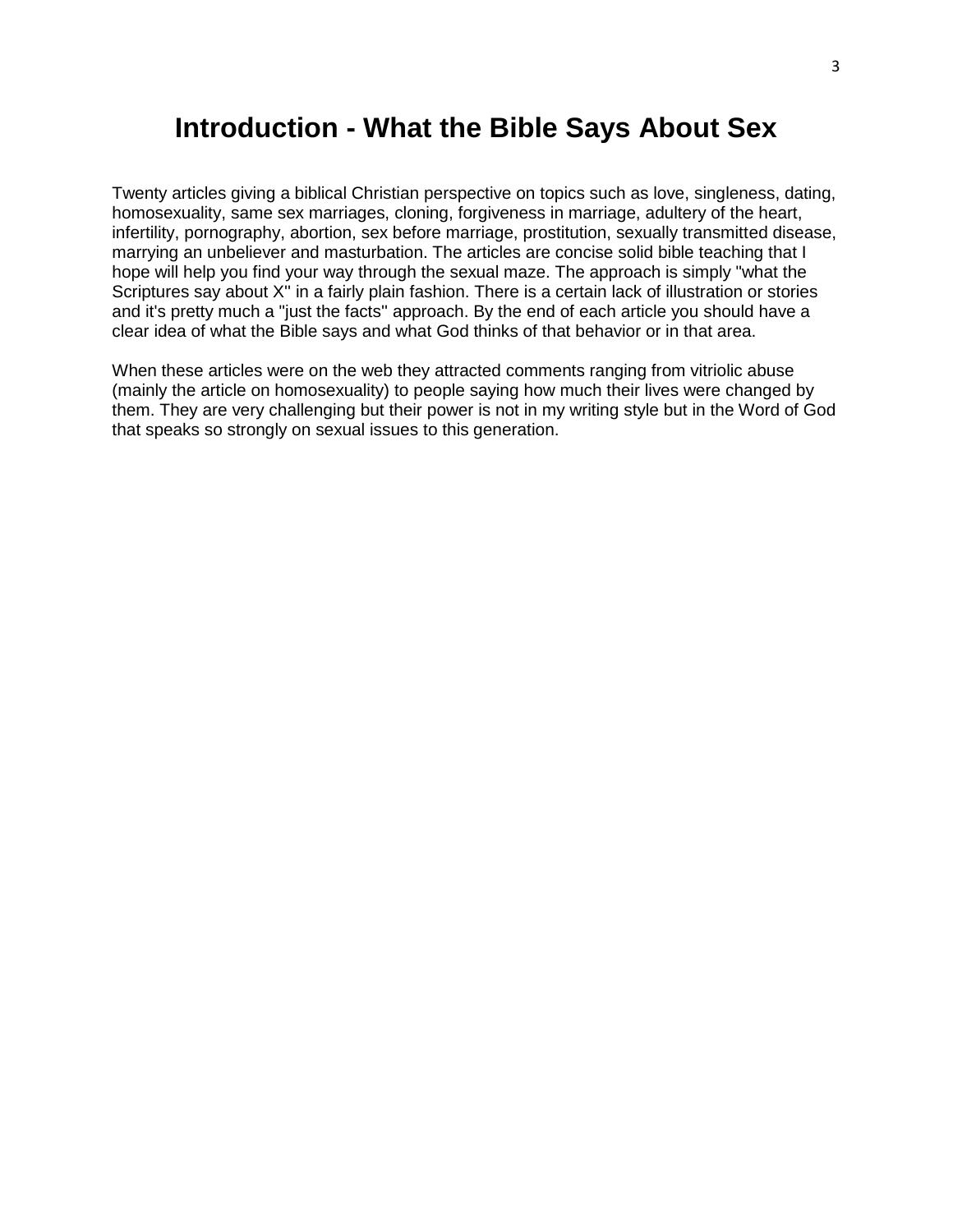# **Love – The Greatest Thing**

(1 Corinthians 13 NIV) If I speak in the tongues of men and of angels, but have not love, I am only a resounding gong or a clanging cymbal. {2} If I have the gift of prophecy and can fathom all mysteries and all knowledge, and if I have a faith that can move mountains, but have not love, I am nothing. {3} If I give all I possess to the poor and surrender my body to the flames, but have no love, I gain nothing.  $\{4\}$  Love is patient, love is kind. It does not envy, it does not boast, it is not proud. {5} It is not rude, it is not self-seeking, it is not easily angered, it keeps no record of wrongs. {6} Love does not delight in evil but rejoices with the truth. {7} It always protects, always trusts, always hopes, always perseveres. {8} Love never fails. But where there are prophecies, they will cease; where there are tongues, they will be stilled; where there is knowledge, it will pass away. {9} For we know in part and we prophesy in part, {10} but when perfection comes, the imperfect disappears. {11} When I was a child, I talked like a child, I thought like a child, I reasoned like a child. When I became a man, I put childish ways behind me. {12} Now we see but a poor reflection as in a mirror; then we shall see face to face. Now I know in part; then I shall know fully, even as I am fully known. {13} And now these three remain: faith, hope and love. But the greatest of these is love.

As Christians, depending on our denomination, we hear the great virtues of faith, prayer, sacrificial devotion to God, prophecy, speaking in tongues, missionary service or charitable works. Our Christian sub-cultures tell us that this or that is "the greatest thing". These things are vastly superior to what the world sees as best - money, sex and power. Yet, while good, they all fall short of what is best and that is love. There is nothing better than being truly loved and nothing that you can do better for someone else than to truly love them.

Denis de Rougemont in his "Love Declared" lists over 30 Greek words that can be translated "love" from the frenzied passion of "mania", to "euonia"- dedicated devotion, to the familial tenderness of "storge". Many of these were unsuitable for use by the Holy Spirit. Two words for love dominate the New Testament - "agape" and "phileo". Agape is the dominant word when it comes to the theology of the NT. So much so that you sometimes hear it said that it is a "special Greek word for love". Agape is not some specially invented word in fact it is the commonly used for love in the Septuagint (the Greek translation of the Hebrew Scripture commonly used in NT times). It translated the Hebrew 'hb "to love". It is used 78 times in the Greek Old Testament and mainly means human love such as that in the Song of Solomon. Leon Morris suggests that agape was chosen by the translators of the Septuagint in preference to words such as "eros" which had so many negative connotations for the reader. Agape was thus not a word that denoted anything especially good, it just did not connote anything particularly bad. However, in the New Testament this pale word is invested with deep and powerful meanings.

#### **Love is patient**

The first meaning of agape is that of patience. Love is patient. God is patient with sinners. They anger him (Romans 1:18) but He puts up with them, ever hoping that they will change (Romans 2:4 NIV) or do you show contempt for the riches of his kindness, tolerance and patience, not realizing that God's kindness leads you toward repentance? God is not just patient with good, kind, deserving people. He is patient with the wicked, the contemptible, the proud and the cruel. In my own flash-pan anger I have sometimes wished that God would quickly mete out some sudden justice to someone who had wronged me. What if the martyr Stephen had felt this way? We might never have received the apostle Paul if God had struck him dead then and there. Paul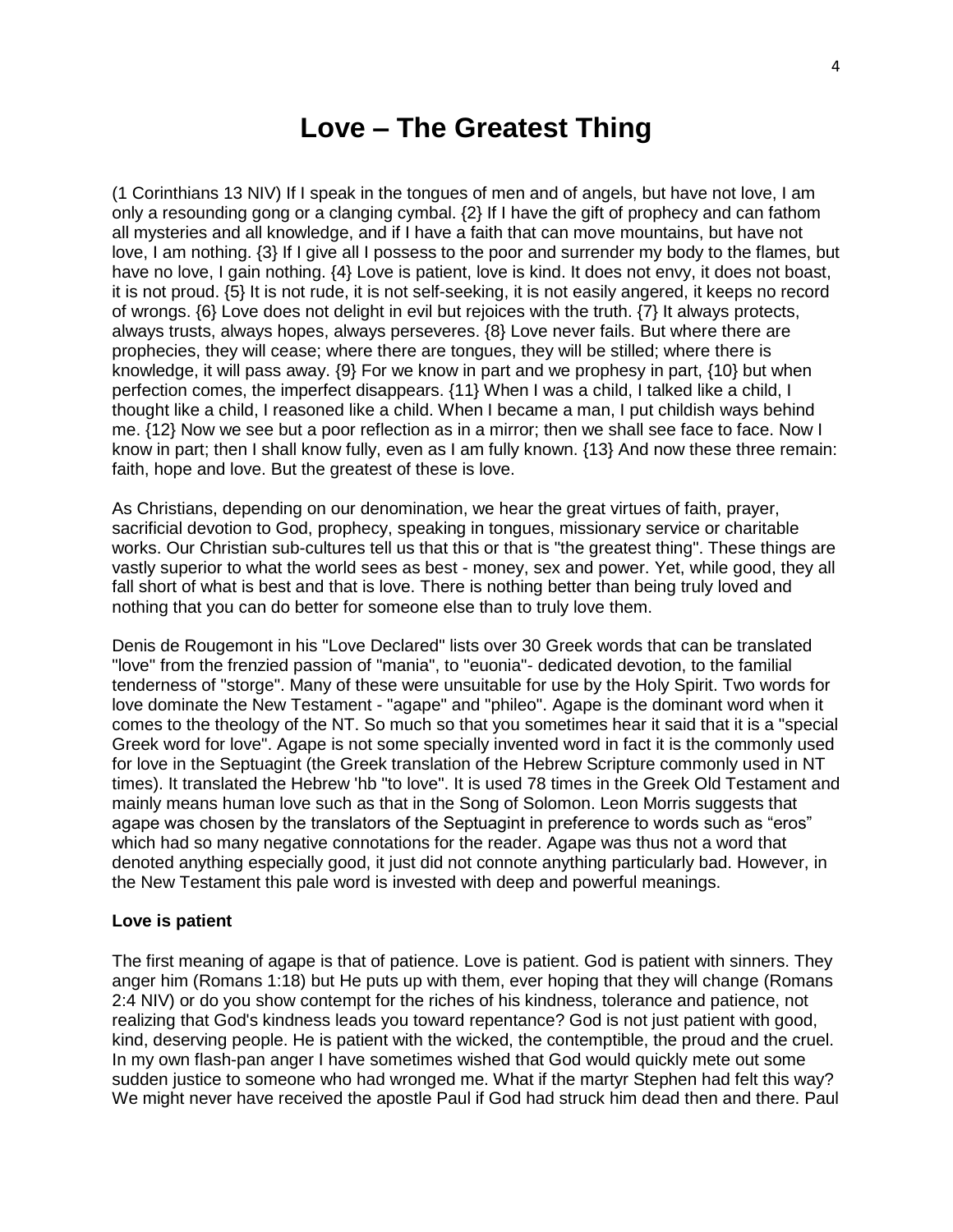was very aware of God's great patience with him. (1 Timothy 1:15-16 NIV) Here is a trustworthy saying that deserves full acceptance: Christ Jesus came into the world to save sinners--of whom I am the worst. {16} But for that very reason I was shown mercy so that in me, the worst of sinners, Christ Jesus might display his unlimited patience as an example for those who would believe in him and receive eternal life. God's love is very patient towards us. The Old Testament describes this patience as erek aphayim that is "long-nosed" "long of face" meaning someone who takes a long while to change their facial expression. It is the opposite of smiles one minute and anger the next. God's love is steady and reliable.

## **Love is kind**

The second great quality of love is that it is kind. The definition of kindness is: chresteuomai, to show oneself useful, i.e. act benevolently: be kind. Love makes itself practical and benevolent. It is never cruel. It does not impose harsh burdens but rather lifts them. Contrast the cruelty of legalism (Luke 11:46 NKJV) And He said, "Woe to you also, lawyers! For you load men with burdens hard to bear, and you yourselves do not touch the burdens with one of your fingers." with the teachings of Jesus (Matthew 11:29-30 NKJV) "Take My yoke upon you and learn from Me, for I am gentle and lowly in heart, and you will find rest for your souls. {30} "For My yoke is easy and My burden is light." In Jesus we see the kindness of God made manifest. He heals the sick (Matthew 4:23), restores to sanity those afflicted by demons (Matthew 8;17), accepts the outcasts (Luke 19:2-10) and teaches words of eternal life (John 6:68). He is especially kind to those who are broken by the burden of their sins such as the prostitute who wept at His feet.

(Luke 7:37-50 NKJV) And behold, a woman in the city who was a sinner, when she knew that Jesus sat at the table in the Pharisee's house, brought an alabaster flask of fragrant oil, {38} and stood at His feet behind Him weeping; and she began to wash His feet with her tears, and wiped them with the hair of her head; and she kissed His feet and anointed them with the fragrant oil. {39} Now when the Pharisee who had invited Him saw this, he spoke to himself, saying, "This man, if He were a prophet, would know who and what manner of woman this is who is touching Him, for she is a sinner." {40} And Jesus answered and said to him, "Simon, I have something to say to you." So he said, "Teacher, say it." {41} "There was a certain creditor who had two debtors. One owed five hundred denarii, and the other fifty. {42} "And when they had nothing with which to repay, he freely forgave them both. Tell Me, therefore, which of them will love him more?" {43} Simon answered and said, "I suppose the one whom he forgave more." And He said to him, "You have rightly judged." {44} Then He turned to the woman and said to Simon, "Do you see this woman? I entered your house; you gave Me no water for My feet, but she has washed My feet with her tears and wiped them with the hair of her head. {45} "You gave Me no kiss, but this woman has not ceased to kiss My feet since the time I came in. {46} "You did not anoint My head with oil, but this woman has anointed My feet with fragrant oil. {47} "Therefore I say to you, her sins, which are many, are forgiven, for she loved much. But to whom little is forgiven, the same loves little." {48} Then He said to her, "Your sins are forgiven." {49} And those who sat at the table with Him began to say to themselves, "Who is this who even forgives sins?" {50} Then He said to the woman, "Your faith has saved you. Go in peace."

#### **Love Serves Graciously**

It does not envy, it does not boast, it is not proud. It is not rude, it is not self-seeking, it is not easily angered, it keeps no record of wrongs. How does love serve one's neighbor? The first three sins (envy, boastfulness and pride) revolve around the question "What does my neighbor have that I don't" (or a close variant of this question). Whereas love asks "What does my neighbor need, that I have, so that I may give it to them?". The second three sins (rudeness,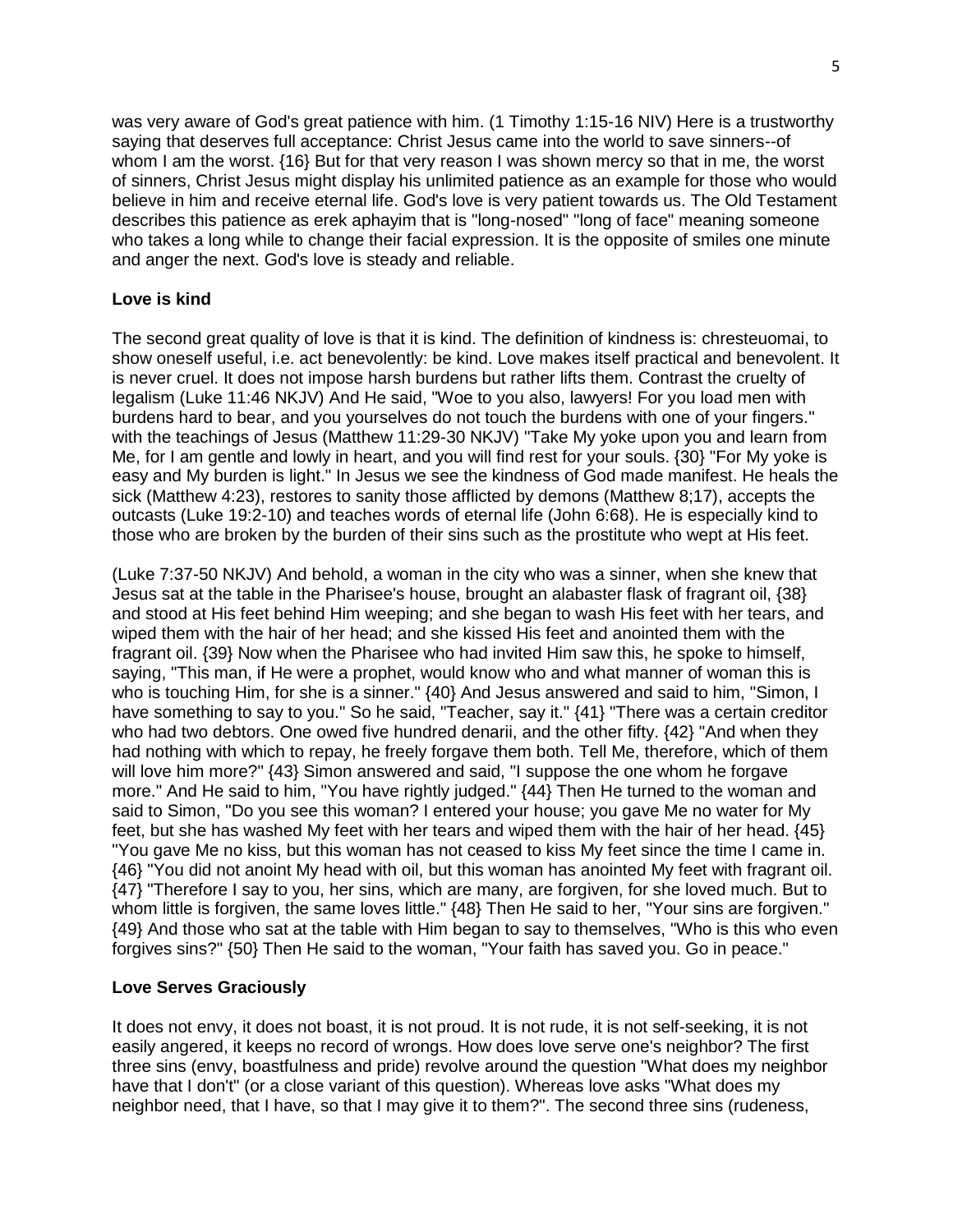self-seeking and being easily angered) are clustered around the attitude "Get out of my way I am in a hurry to look after number one!" Whereas love says "You are no inconvenience, you are special, you were made in the image of God it is a privilege to love and serve you." The last thing in this verse is "it keeps no record of wrongs". Love shoots the scorekeeper. Love enjoys the game and forgets about the score. Love says "I just enjoy being with you and caring for you. The score in this game doesn't matter at all, my righteousness comes from Jesus - not from being one up on you. I don't want power over you, I don't want you to feel guilty, I just want to be your friend." God loves the Christian like that. The scorekeeper has been sent off the field. God just enjoys our love, our worship and who we are in Him. We need to love each other a bit like that too.

## **Love Lives Well In a Messy World**

{6} Love does not delight in evil but rejoices with the truth. {7} It always protects, always trusts, always hopes, always perseveres.

The sentimental person has immoral love. They call gangsters cute. They romanticize robbers and glorify pirates. True love does not delight in evil - no matter how romantic or colorful the form it takes. True love is stern stuff. It has a stern love of the truth wedded to a stern love of the person. Agape love is solid. It rings true. When a person loves you with agape love you sense that they will always be there for you. They may be grieved at your folly and sin but they will love you. You are sure of their protection, sure of their basic trust in you, sure that they will not give up hoping you turn out OK and you are sure that they will persevere with you even when you disappoint them badly. Paul emphasizes the word "always". Because love is not much if it is "sometimes". Love sometimes protects - but what about when it does not? Love sometimes trusts - what sort of trust is that when it is abruptly withdrawn. God's love is always love. It is neither fickle or unreliable. It's there just like the sun, the stars and the turning circle of the earth. It's solid. And we who are made in His image should be "solid" as well.

#### **Love Never Fails**

{8} Love never fails. But where there are prophecies, they will cease; where there are tongues, they will be stilled; where there is knowledge, it will pass away. {9} For we know in part and we prophesy in part, {10} but when perfection comes, the imperfect disappears. {11} When I was a child, I talked like a child, I thought like a child, I reasoned like a child. When I became a man, I put childish ways behind me. {12} Now we see but a poor reflection as in a mirror; then we shall see face to face. Now I know in part; then I shall know fully, even as I am fully known. {13} And now these three remain: faith, hope and love. But the greatest of these is love.

Love is permanent. By nature, it has to be. Can you imagine the grief of loving God for a thousand years and then having it all go to pieces? That would not be love, that would be the darkest of Hells. True love must last forever. It must be eternal if it is to be love at all. Nothing devastates us as much as the loss of love. The loss of faith and the loss of hope are close cousins but the loss of love is truly terrible. Fortunately, all three remain and if the object of our faith, hope and love is eternal, is God, then we have nothing to fear. Congregational prophecy was highly thought of in the Corinthian church, yet, for all its spectacular power both it and the gift of tongues were temporary manifestations of the Spirit to help us mature in love. Love was the end, prophecy and tongues are temporary means. Knowledge will pass away. How? Knowledge is only needed if we don't know or can't see. I need the Bible to tell me about God because I cannot figure it out for myself. I do not see Him face to face. When I do see Him face to face I won't need to go to Bible studies! The truths of Scripture will remain because the word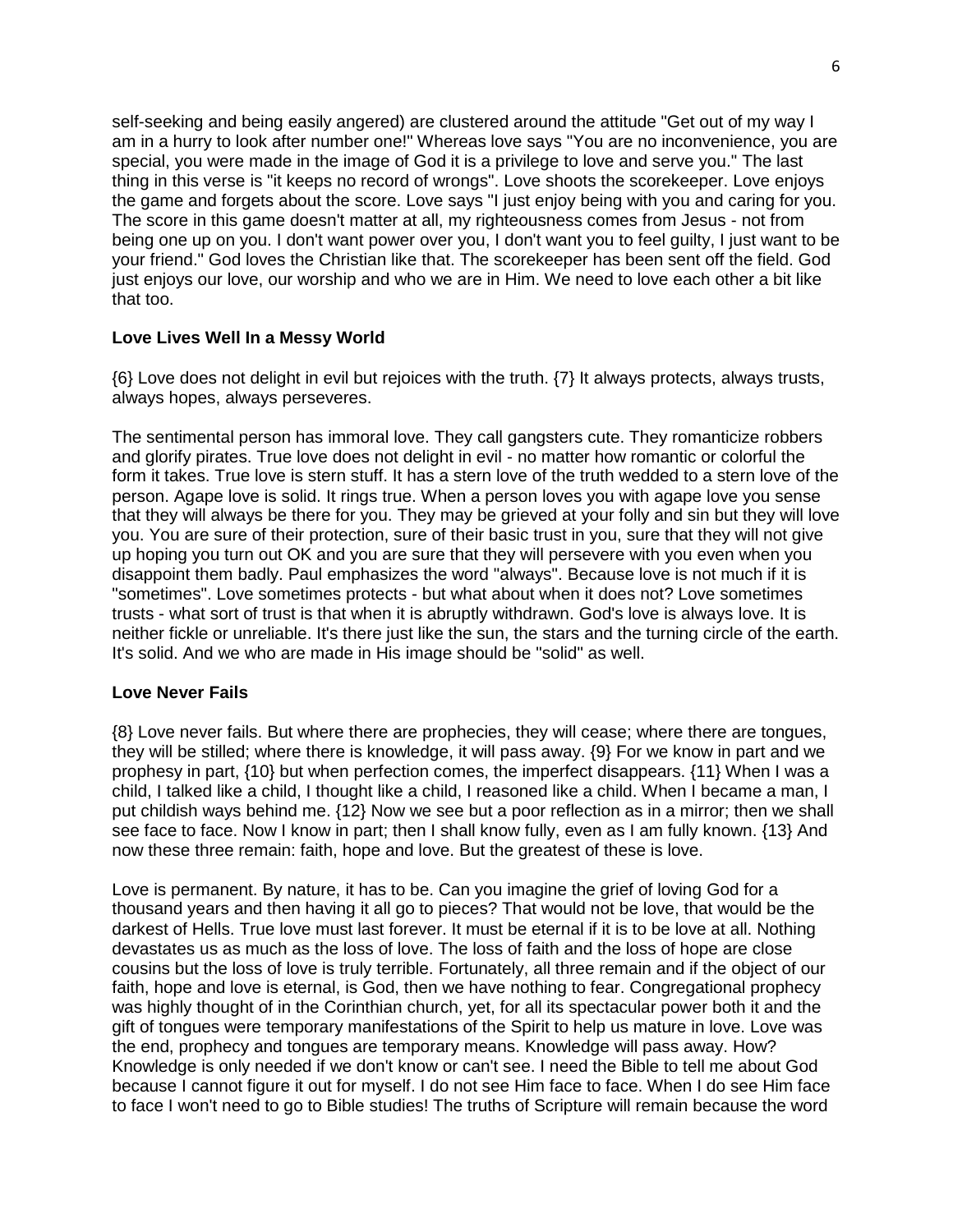of God abides forever. However, in Heaven I will not experience God's Word as knowledge from a book but personally and directly in the Spirit - as the angels now do. Knowledge as such will pass away. In Heaven I will know fully even as I am fully known. Who looks at the weather report to know if it is raining outside? You look out the window and see. If you can directly experience it, you don't need to "know about" it. It is in this sense that knowledge will pass away. It will be the difference between a romance by e-mail and the wedding day. Love will replace knowledge as the overwhelming reality of Heaven.

#### **The Greatest of These Is Love**

It tells the Corinthians to place love as their top spiritual priority. If I speak in the tongues of men and of angels, but have not love, I am only a resounding gong or a clanging cymbal. {2} If I have the gift of prophecy and can fathom all mysteries and all knowledge, and if I have a faith that can move mountains, but have not love, I am nothing. {3} If I give all I possess to the poor and surrender my body to the flames, but have not love, I gain nothing. Without it all their other spiritual achievements are hollow and empty. Without love we cannot fulfill the two great commandments to love God and neighbor. Without love we may be approved of men but we cannot be approved of God. If God is love and God dwells in us, then we must love others. It's that simple. If we do not love then God does not dwell in us (1 John 3:14-18) Love, not faith, is the paramount virtue. Faith ushers us into the Kingdom and accomplishes great works for God.

However, faith does not confer value. Love does. A small loving act is more valuable than a huge selfish act - no matter how much faith is involved. Faith may work miracles but it is love that determines whether it is a miracle of value or a work of iniquity. (Matthew 7:20-23 NKJV) "Therefore by their fruits you will know them. {21} "Not everyone who says to Me, 'Lord, Lord,' shall enter the kingdom of heaven, but he who does the will of My Father in heaven. {22} "Many will say to Me on that day, 'Lord, Lord, have we not prophesied in Your name, cast out demons in Your name, and done many wonders in Your name?' {23} "And then I will declare to them, 'I never knew you; depart from Me, you who practice lawlessness!'" Love is the foundation for the commandments, for all righteousness and for every work that is truly of God. It is preeminent over the gifts of tongues or faith or prophecy or even dramatic self-sacrifice. Love then is what we as Christians are about. It's what we need to focus on and to do. Let's get on with it now.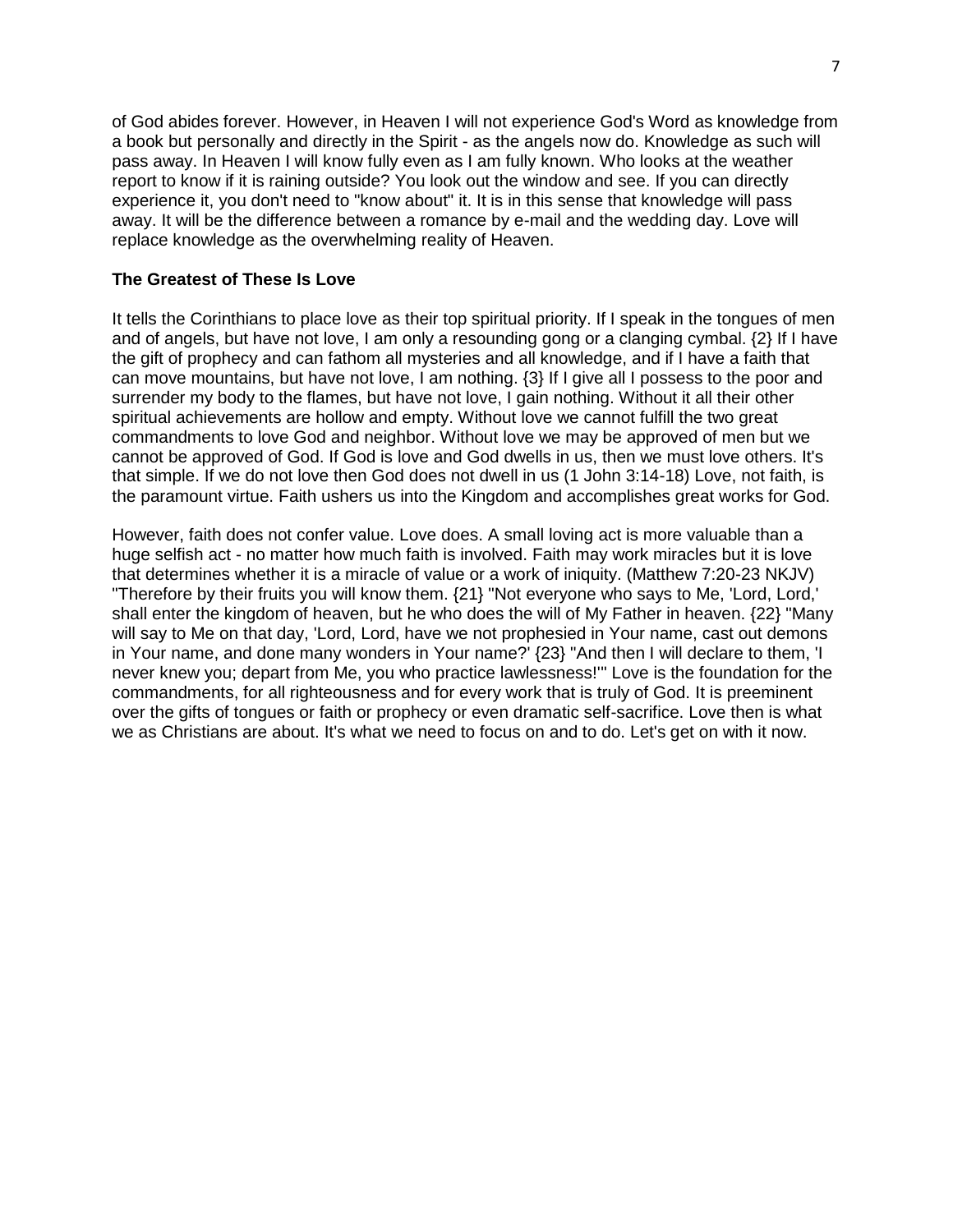# **Our Bodies Are Temples of the Holy Spirit**

God loves your physical body and it is very precious to Him. Jesus showed God's love for our bodies when He healed so many people. God states His care and love for our body in Psalm 139, where He says we are "fearfully and wonderfully made" and that our physical bodies are amongst the concern of His thoughts. Finally, God has made a future for our bodies when He will resurrect them from the dead. God dwells in our physical bodies and calls them His temple. Our bodies, like temples, are sacred sites where God dwells. Other people should be able to go to us as temples of the living God and meet God there! What an amazing thought! This article will look into the analogy of our bodies as temples of the Holy Spirit and attempt a start on a Christian attitude to our physical bodies.

For you created my innermost being; you knit me together in my mother's womb. {14} I praise you because I am fearfully and wonderfully made; your works are wonderful, I know that full well. {15} My frame was not hidden from you when I was made in the secret place. When I was woven together in the depths of the earth, {16} your eyes saw my unformed body. All the days ordained for me were written in your book before one of them came to be. {17} How precious to me are your thoughts, O God! How vast is the sum of them! {18} Were I to count them, they would outnumber the grains of sand. When I awake, I am still with you. (Psalms 139:13-18 NIV)

1. We are continually told that our physical bodies are the almost meaningless products of time, chance, genetics, radiation, chemicals and our mother's moods in pregnancy. Here David, under the inspiration of the Holy Spirit speaks about how God knows all things about him. The first statement he makes is that "you knit me together in my mother's womb". This is not a statement of ignorance. This is not "the God of the gaps" filling in because David did not understand genetics. This is a faith statement that God is personally involved as our Creator in making our bodies. And, yes, this does apply to those born with disabilities as the following incident from the gospels shows...

As He (Jesus) walked along, He saw a man blind from birth. {2} His disciples asked him, "Rabbi, who sinned, this man or his parents, that he was born blind?" {3} Jesus answered, "Neither this man nor his parents sinned; he was born blind so that God's works might be revealed in him. {4} We must work the works of Him who sent me while it is day; night is coming when no one can work. {5} As long as I am in the world, I am the light of the world." (John 9:1-5 NRSV)

Jesus went on to heal him. In this case both the disability and the healing were from God. In my own case I was born a moderately severe epileptic, which resulted in some very painful years. Over the past five years I have seen an enormous improvement as the direct result of prayer. I believe that again both the disability and the healing were of God. We need to adopt a Christian perspective that sees our bodies through the eyes of faith. By faith David saw that we are deliberately formed, and fearfully and wonderfully made. By faith Jesus took away the blame for disabilities. By faith we are healed and by faith we know that God is involved with and deeply loves our physical bodies.

2. Psalm 139:16, "Your eyes saw my unformed body. All the days ordained for me were written in your book before one of them came to be."

God has a plan and purpose for your life that involves your physical body and which commenced from when you were within the womb. God is better than ultrasound - He sees your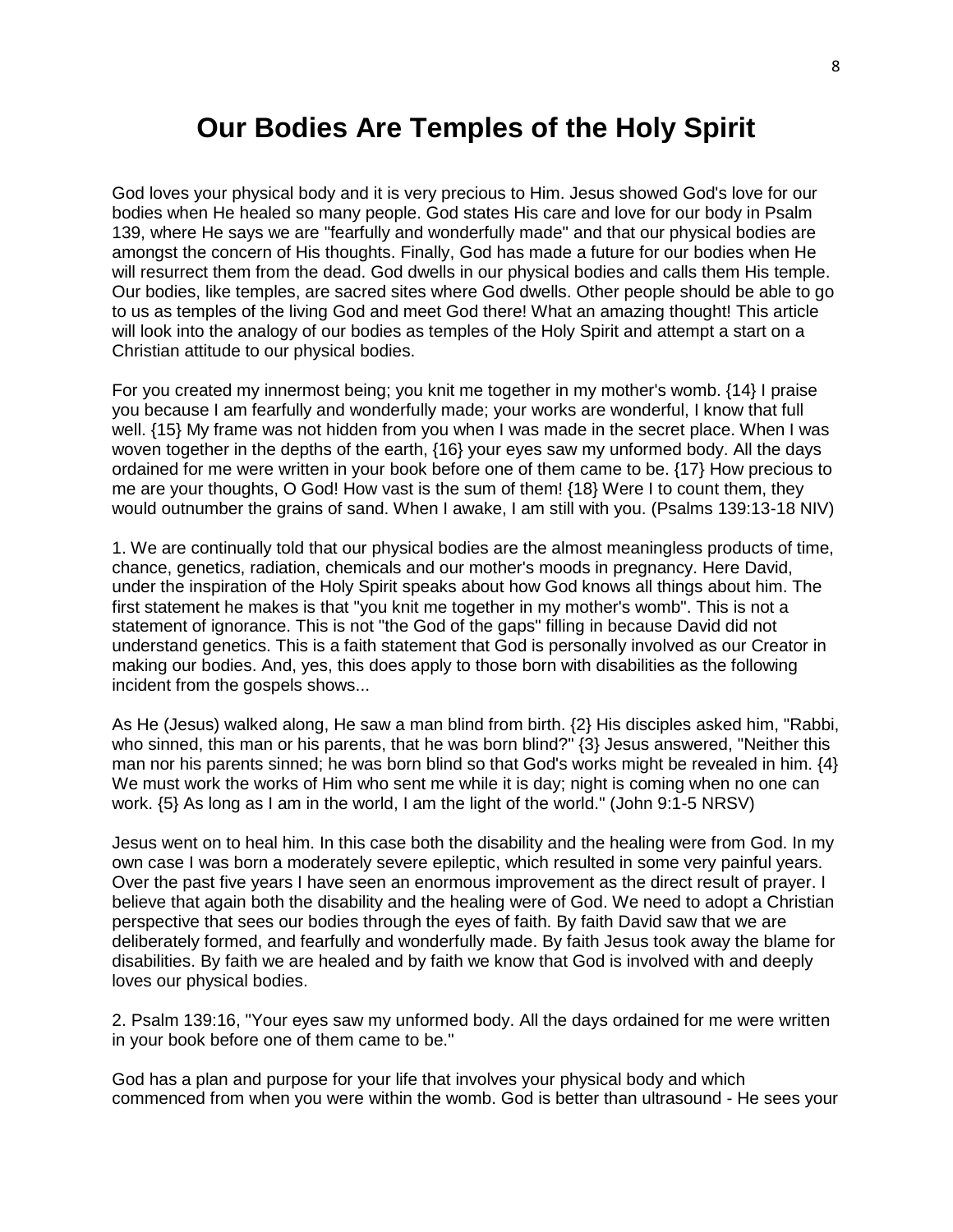unformed body in the womb with the eyes of love. God does not behold us with impersonal detachment or scientific curiosity. (Psalm 33:18) God's beholding is a beholding of the lover gazing, the father yearning, the heart following the eyes to the object of love. There is no such thing as "just a fetus" to God; the child in the womb is a person He loves in progress towards plans He has made. No matter what the circumstances of your birth were, whether you were wanted or unwanted, planned or unplanned, loved or abandoned or rejected, there is One who was watching all of this and yearning for you. There is One who loves you, even God, and He has a plan for your life.

3. Psalm 139:14, "I praise you because I am fearfully and wonderfully made; your works are wonderful, I know that full well."

David looks on his body with the eyes of faith and says "I am fearfully and wonderfully made". This is something I struggle with. I look at my skinny frame and distinct lack of biceps and feel that I have missed out in the handsomeness stakes. It was only as I did some reading about artificial intelligence and computer programming that I began to realize that my arm is a marvel that no robot arm can match, my eyes are wonders no camera can ever come close to. My ability to walk over all kinds of terrain, ride bicycles, climb cliffs and swim through water is not matched by any vehicle that man has made despite billions of dollars of research. And with my nervous system I got a free multimedia super-computer with self-programming capacity! At birth! For free! Unearned! My first degree was in chemistry and the ability of the liver to synthesize complex macromolecules out of last night's dinner is mind-boggling. No chemist could go anywhere near it. A Japanese company apparently attempted the commercial replication of the "simple" transformation of glucose into glycogen, a reaction fundamental to life which the liver performs every day. Before they gave up they had built a factory occupying a square mile and costing a vast sum of money (some billions of dollars). This is just one of the countless molecular miracles that happen as your fish and chips and cup of tea become muscles, bone and brain cells. As skinny as I may be it is by faith and in truth and with much love that I can say "I am fearfully and wonderfully made".

"All things are lawful for me," but not all things are beneficial. "All things are lawful for me," but I will not be dominated by anything. {13} "Food is meant for the stomach and the stomach for food," and God will destroy both one and the other. The body is meant not for fornication but for the Lord, and the Lord for the body. {14} And God raised the Lord and will also raise us by his power. {15} Do you not know that your bodies are members of Christ? Should I therefore take the members of Christ and make them members of a prostitute? Never! {16} Do you not know that whoever is united to a prostitute becomes one body with her? For it is said, "The two shall be one flesh." {17} But anyone united to the Lord becomes one spirit with him. {18} Shun fornication! Every sin that a person commits is outside the body; but the fornicator sins against the body itself. {19} Or do you not know that your body is a temple of the Holy Spirit within you, which you have from God, and that you are not your own? {20} For you were bought with a price; therefore glorify God in your body. (1 Corinthians 6:12-20 NRSV)

4. 1 Corinthians 6:12, "All things are lawful for me," but not all things are beneficial. "All things are lawful for me," but I will not be dominated by anything."

Our bodies are meant to be under our control. The Corinthians had latched onto grace, but not onto discipline and constructive living. Culturally Corinth was sophisticated, debauched and "liberated"; it was renowned throughout the Roman Empire for "broad-minded promiscuity" and the use of prostitutes in pagan religious worship was very common. The new converts to Christianity came from backgrounds that naturally turned grace into license and used slogans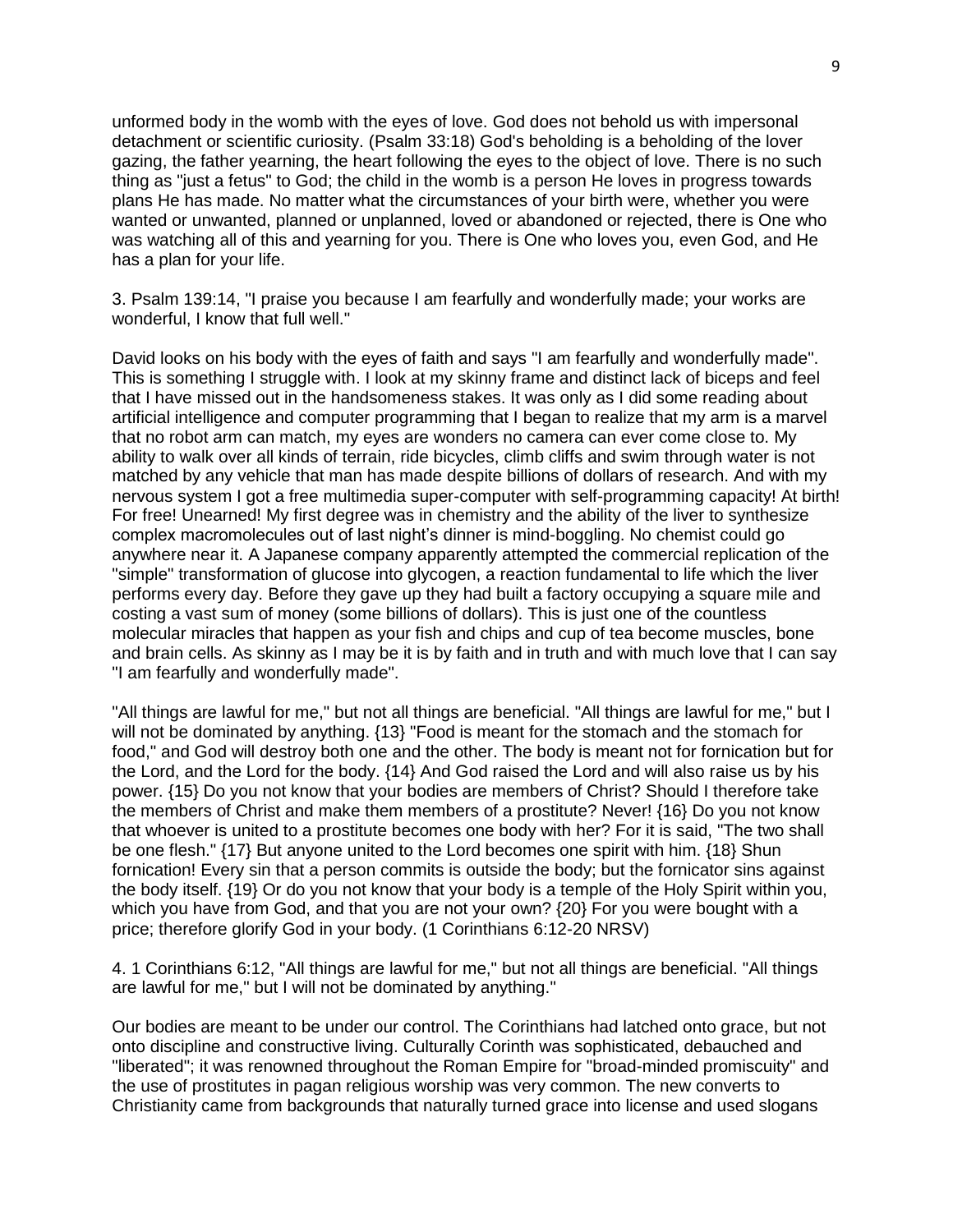such as "all things are lawful for me." Knowing human nature, it would be remarkable indeed if they made a smooth transition to a godly and disciplined lifestyle. So Paul lays down some very basic principles for them concerning our bodies. The first of these is that we are to be masters of our bodies and dedicate them to good godly purposes. Therefore, life-dominating addictions to alcohol, sex, drugs, binge eating or physical "adrenaline highs" are major problems for the Christian life. This leads to the second of Paul's principles.

5. 1 Corinthians 6:13, "Food is meant for the stomach and the stomach for food," and God will destroy both one and the other. The body is meant not for fornication but for the Lord, and the Lord for the body."

The body is meant for the Lord and the Lord for the body. The purpose of our bodies is found in God - not in sexual pleasure or the indulgence of appetites as the Corinthian slogan "food is for the stomach and the stomach for food." implied. God is greater than our earthly appetites which will pass away. Our bodies have an eternal value which is found in the Lord. Thus we need to take a radical "counter-cultural" view and see that our bodies are temples - not amusement parks. The Lord is "for the body". He is "for" your body, not against it! Here we have to make a distinction between "the flesh" (Greek "sarx") which God opposes and the "body" (Greek "soma") which He loves and will raise from the dead. "The flesh" (sarx) is the spiritual principle of self-centeredness and disobedience to God that has been biologically worked into our present bodies through habit, training and memory. "The body" (soma) is God's vehicle for selfexpression in a material world. It is with our bodies, given to God, that we speak words of truth and love, touch, comfort, heal others, express practical care and love and worship Him. God loves our bodies as they glorify and serve Him. We will see that He has an eternal plan for them too!

6. 1 Corinthians 6:14, "And God raised the Lord and will also raise us by his power."

The destiny of our bodies is in heaven. Just as Jesus' physical body was raised from the dead so that the scars still showed and He could eat fish, so our bodies will be raised. There will be a continuation between this present body and the body we receive in heaven, as well as some very significant differences! God will not leave us to rot. He will not just make new bodies for us out of nothing. He will raise our bodies from the grave and then work a transforming miracle on them. Our present bodies are in some way the starting point for our eternal bodies. Later on in Paul's epistle to the Corinthians he answers the question "How then are the dead raised..." Let's look at what he wrote.

But someone will say, "How are the dead raised up? And with what body do they come?" {36} Foolish one, what you sow is not made alive unless it dies. {37} And what you sow, you do not sow that body that shall be, but mere grain; perhaps wheat or some other grain. {38} But God gives it a body as He pleases, and to each seed its own body. (1 Corinthians 15:35-55 NKJV)

We see the principle that our present bodies are connected to our eternal bodies just as a seed is connected to the plant that comes after the seed dies. It is the life within the seed that continues on, and God gives it a body that he has appointed. Yet the seed is not unimportant, in fact it is vitally necessary and to be prized. We are not to despise our mortal bodies any more than a farmer would despise his seeds.

{39} All flesh is not the same flesh, but there is one kind of flesh of men, another flesh of animals, another of fish, and another of birds. {40} There are also celestial bodies and terrestrial bodies; but the glory of the celestial is one, and the glory of the terrestrial is another. {41} There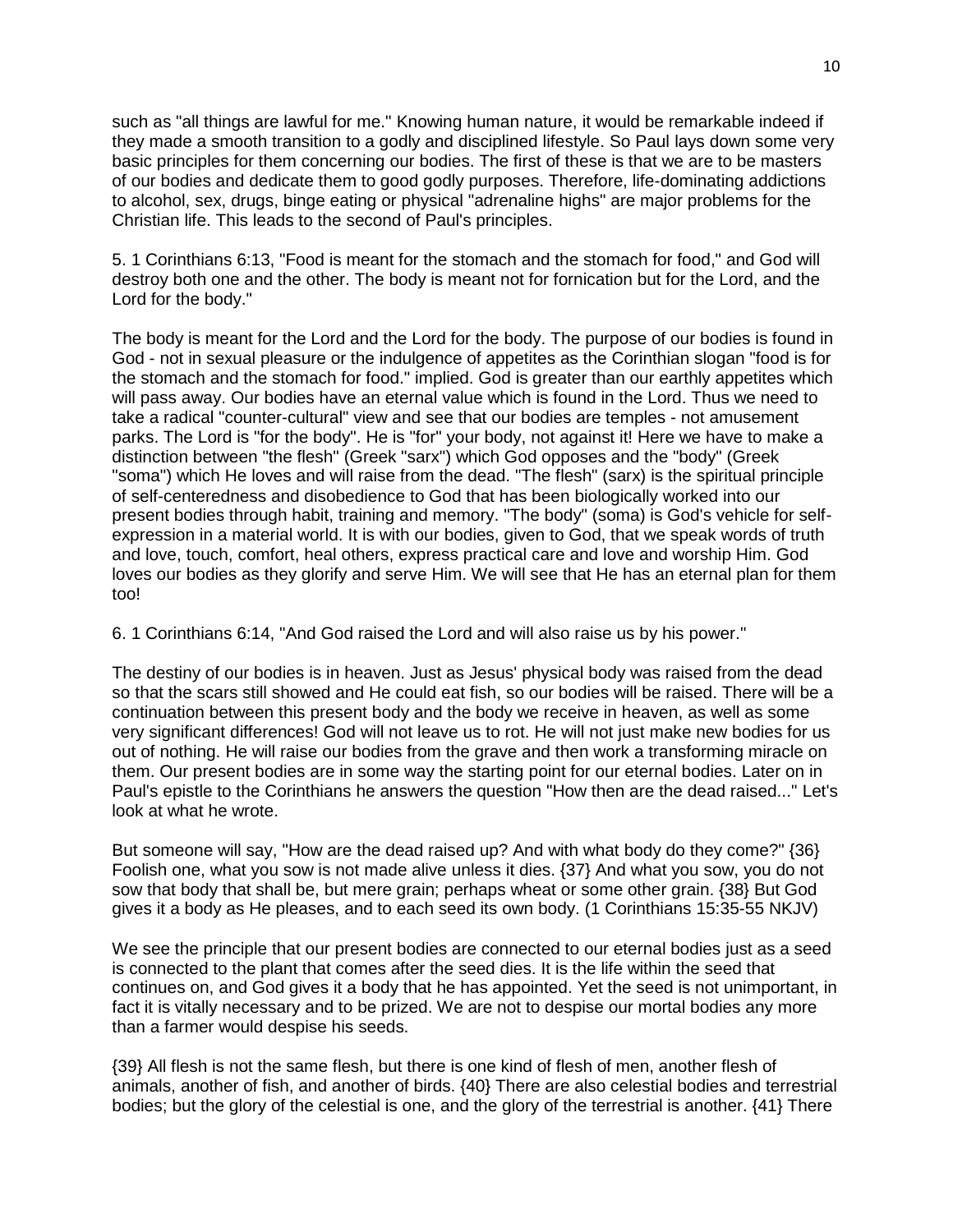is one glory of the sun, another glory of the moon, and another glory of the stars; for one star differs from another star in glory. {42} So also is the resurrection of the dead. The body is sown in corruption, it is raised in incorruption. {43} It is sown in dishonor, it is raised in glory. It is sown in weakness, it is raised in power. {44} It is sown a natural body, it is raised a spiritual body.

Though there is a continuity between our present mortal bodies and our glorious resurrection bodies there is also a discontinuity. There will be a great variety of resurrection bodies and each shall receive the body that the Lord has prepared for him or her. These bodies will all be incorruptible, glorious, powerful and spiritual. They will perfectly express our love of God and perfectly receive the knowledge of God. However, they will differ in glory - presumably as a result of the different rewards that Christians will receive.

There is a natural body, and there is a spiritual body. {45} And so it is written, "The first man Adam became a living being." The last Adam became a life-giving spirit. {46} However, the spiritual is not first, but the natural, and afterward the spiritual. {47} The first man was of the earth, made of dust; the second Man is the Lord from heaven. {48} As was the man of dust, so also are those who are made of dust; and as is the heavenly Man, so also are those who are heavenly. {49} And as we have borne the image of the man of dust, we shall also bear the image of the heavenly Man.

The "last Adam" is Christ who heads up a new race of men and women. Just as Adam's descendants ended up going from 'dust to dust' so Christ's "born-gain" race has a heavenly destiny and "bears the image" (stamp) of the heavenly. When we are born again even our bodies are headed for heaven. Just as Jesus' resurrected body went into heaven on the Mount of Olives as His disciples gazed on, so we will ascend into heaven and meet the returning Christ in the air in our resurrected physical bodies. Paul describes this moment as a sudden and glorious change.

{50} Now this I say, brethren, that flesh and blood cannot inherit the kingdom of God; nor does corruption inherit incorruption. {51} Behold, I tell you a mystery: We shall not all sleep, but we shall all be changed; {52} in a moment, in the twinkling of an eye, at the last trumpet. For the trumpet will sound, and the dead will be raised incorruptible, and we shall be changed. {53} For this corruptible must put on incorruption, and this mortal must put on immortality. {54} So when this corruptible has put on incorruption, and this mortal has put on immortality, then shall be brought to pass the saying that is written: "Death is swallowed up in victory." {55} "O Death, where is your sting? O Hades, where is your victory?"

Our present physical bodies shall come out of the grave and the Death's temporary victory will be over. Furthermore, they shall take up a new immortal nature that is no longer subject to death so that death is completely and permanently defeated. Our present "seed" bodies shall suddenly "in the twinkling of an eye" be changed into the "full grown plant" which will be imperishable, incorruptible and immortal. The destiny of our body is in heaven. It is not to be despised as "the prison of the soul" or abandoned to promiscuity as if it did not matter. While flesh and blood cannot inherit the kingdom of God, or the corruptible inherit incorruption, it is still important. Our bodies are like a seed that dies and bears fruit within the Kingdom of God.

7.I Corinthians 6:15 Do you not know that your bodies are members of Christ? Should I therefore take the members of Christ and make them members of a prostitute? Never!

Here Paul makes the statement that our bodies are "members of Christ". Now we are used to thinking of ourselves as "members of the body of Christ" but this, however, is quite different.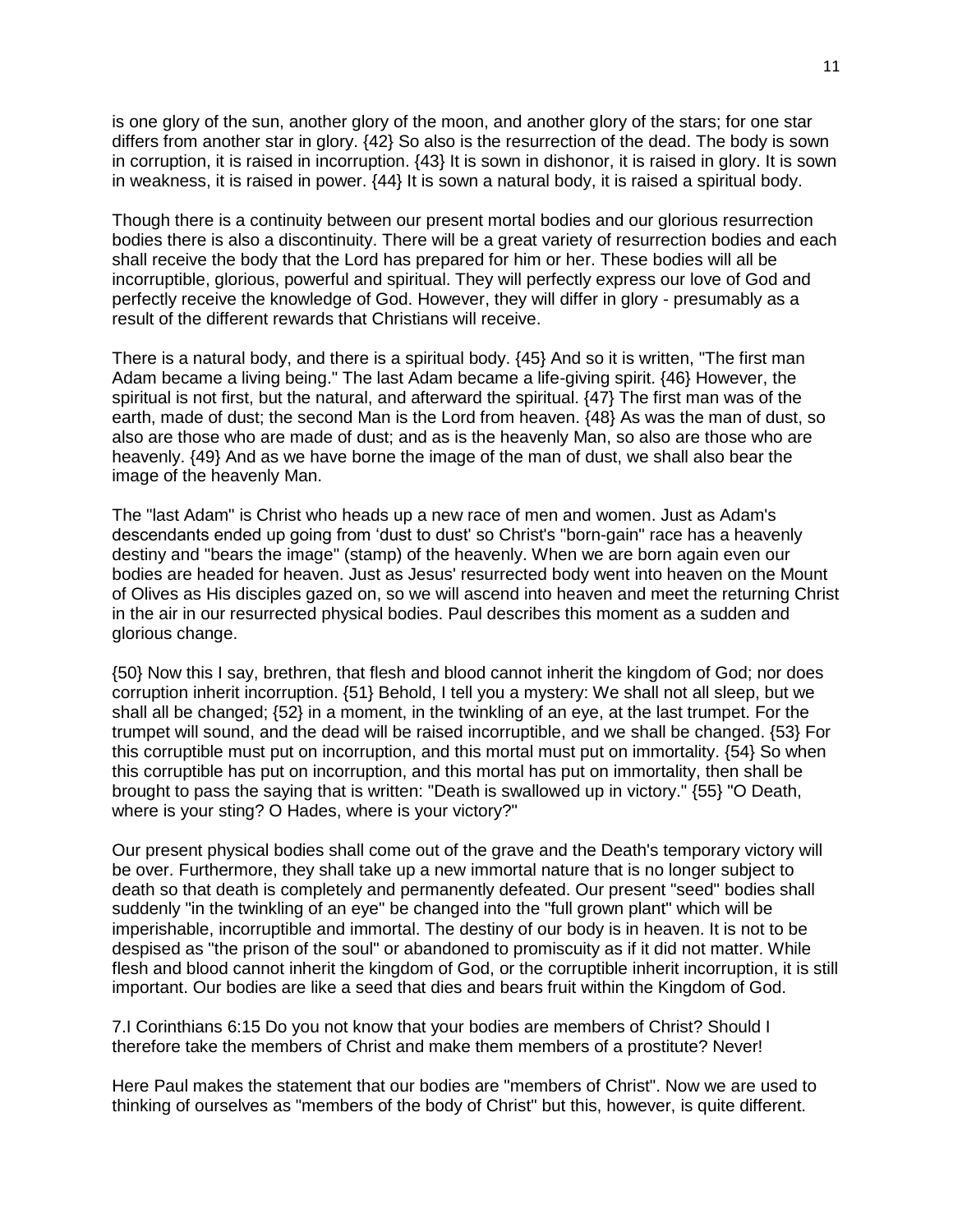Paul is talking about our physical bodies being the "members", the limbs, of Christ Himself. If Jesus wants to hug someone He does not send the Holy Spirit to give a hug, He sends you or me. If Jesus Christ wants to feed someone He does not generally drop a hamburger from heaven in their lap - He sends you or me to physically, practically feed them. When Jesus smiles it is through your eyes and my eyes. We are the physical interface of Jesus with this world. We are His members; we are His physical body on earth. Have you ever had your computer monitor crash so that everything else was working but you could not see your computer screen? You feel helpless, so little can be done without that interface. That's how it is with our bodies; they are like computer monitors, interfaces indicating Jesus' activity in us and through us. They make Jesus accessible to others. What use is a deep spiritual life that goes completely unexpressed and is unreadable by others? It's like a super-computer with no output. Useless! As good as dead! For as the body without the spirit is dead, so faith without works is dead also (James 2:26 NKJV). Open rebuke is better than secret love (Proverbs 27:5 KJV). Our inner world should show through and be expressed so that others can see it, hear it and understand it. This is God's role for our bodies. Your body is part of Christ therefore it should never be "joined with a prostitute". Our bodies are for expressing Christ's love - not human lust.

8. 1 Corinthians 6:16, 17 Do you not know that whoever is united to a prostitute becomes one body with her? For it is said, "The two shall be one flesh." {17} But anyone united to the Lord becomes one spirit with Him.

There are difficulties with this passage. It seems to indicate that even the most casual sexual act is an indissoluble "one flesh" commitment on the same level as marriage. Certainly sex is a very intimate act with deep spiritual and emotional consequences and a "bond" is established. Sex is serious - and that is what I think Paul is trying to state here. He is saying "there is no such thing as harmless casual sex." I am cautious about stating that, on the basis of this verse, you have to marry anyone you have sex with (as some argue). If Paul was intending that then he would have exhorted single male Corinthians to marry the prostitutes they had slept with. He made no such recommendation! His next statement builds on the image of intimacy and unity: "But anyone united with the Lord becomes one spirit with Him". Our spirit and God's spirit are indissolubly joined, never to be separated, in eternal spiritual intimacy. Though a prostitute may temporarily satisfy a desire for carnal intimacy, the Christian can experience permanent deep spiritual intimacy with God. The groundwork for our union with God was laid by Christ's death on the cross which gave us access to the Father. This union was sealed by the reception of the Holy Spirit - God's intimate, loving, indwelling Presence, at Pentecost. We are one with God even though we may not sense it. God has made us one with Him in a union that no power on heaven or on earth can separate. It takes a lifetime to fully grasp that! How does this affect how we use our bodies? Two things 1) The spirit animates the body. If our spirit is one with God's Spirit, then that relationship is what should animate our bodies and direct the life that is within them. 2) Our desire for intimacy should be directed heavenward and find at least a very substantial part of its satisfaction in God. It is a very misdirected desire for intimacy that uses prostitutes or engages in casual sex. Thus immorality is inappropriate for someone who is joined to God.

9. 1 Corinthians 6:18 NRSV, "Shun fornication! Every sin that a person commits is outside the body; but the fornicator sins against the body itself. Flee from sexual immorality. All other sins a man commits are outside his body, but he who sins sexually sins against his own body."

Sexual immorality is so blinding and persuasive that we cannot linger around and "play with fire". We need to take Paul's advice and flee! Though this may lead to damaged relationships, anger and recriminations from the "rejected" party, God will honor us. Joseph fled sexual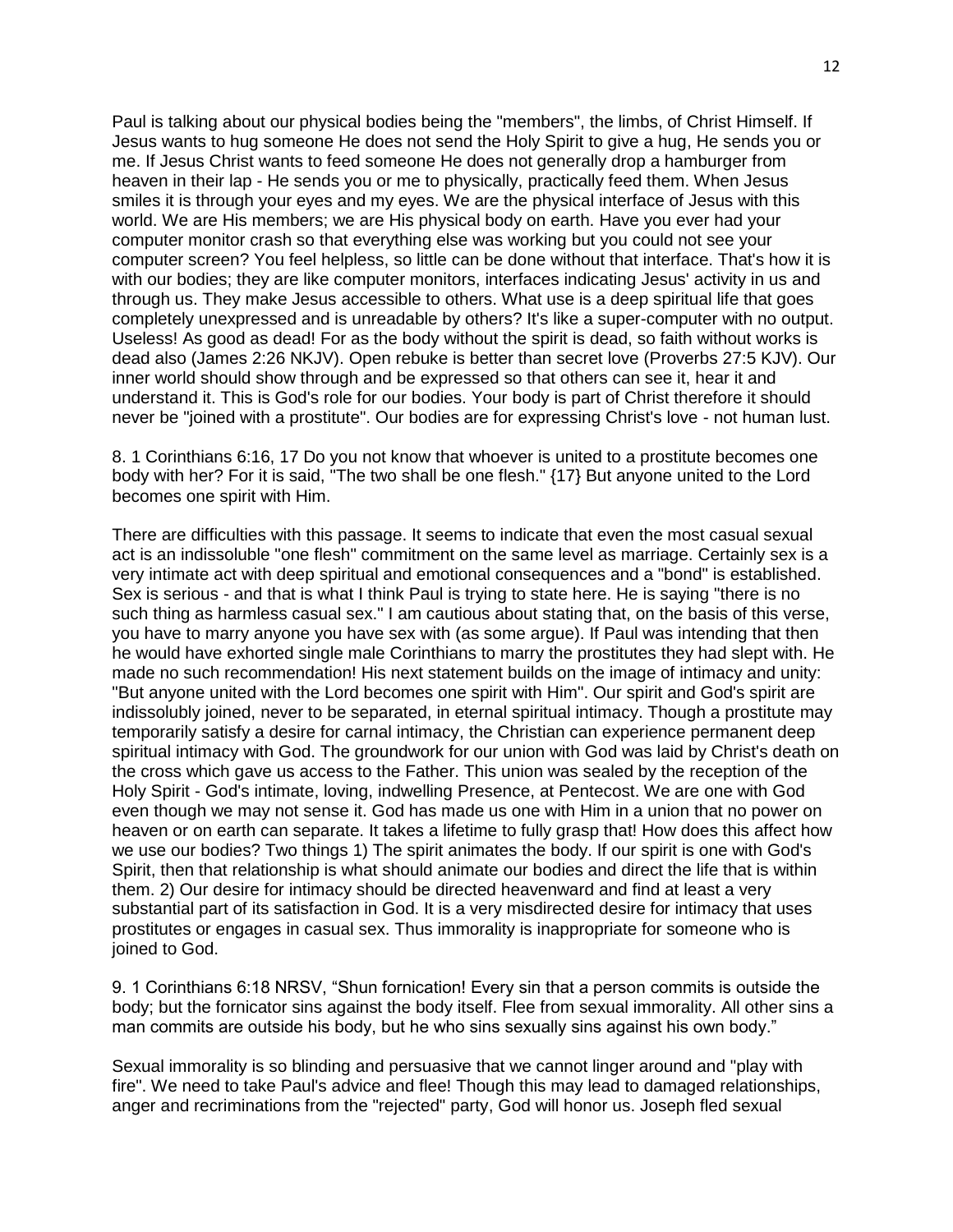immorality with Potiphar's wife and was falsely accused by an angry and vindictive woman. He went to jail and really suffered for being good. It must have seemed that being pure did not pay. However, God did not forget him, but remembered his godly heart and elevated Joseph to the position of Prime Minister of the only superpower in the world at that time. The pragmatic reason we are to flee sexual immorality is that it is a sin against our own bodies. The medical toll from promiscuity is high - abortion, infertility, AIDS, sexually transmitted diseases, urinary tract and bowel infections, emotional and psychiatric disorders, plus the side-effects from various contraceptives are just part of the cost that our bodies are paying for a sexually liberated lifestyle. Our body does not like being sinned against.

10. 1 Corinthians 6:19 NRSV, "Or do you not know that your body is a temple of the Holy Spirit within you, which you have from God, and that you are not your own?"

A temple is a sacred site where a deity is supposed to dwell and can be accessed and experienced. Your body is a temple. It is a sacred site. It is holy. It is never to be violated or profaned. The God within the temple is not some god of thunder or wind, a monkey god or a good luck charm. The God within is the Holy Spirit. Therefore, in the temple of your body dwells the God who was brooding over the waters at Creation, who is the source of wisdom, who is love on fire with holiness, the God from whom all lesser gods flee in terror, who is mighty, powerful, majestic and righteous. Defile His temple and beware! This Holy Spirit is our possession from God, our treasure. Human beings were always meant to be Spirit-indwelt beings, indwelt with the Holy Spirit as images of God. Our bodies were part of this design. We are temples, sacred, wonderful, filled with the power and presence of God. People should be able to come to a Christian just as an idol-worshiper goes to a temple to find the god there. People should be able to come to us and find Christ in residence. They should be able to come to the Christ-indwelt bodies of Christians and sense the holiness and presence of God. People go to temples with needs -and I think they should have their needs met by Christ in us. People should be able to come to Christians for wisdom, a word from God, guidance in life, healing, encouragement etc., and we should be able to minister to them not in our own strength but out of the power of Christ who indwells us. We cannot do this if our bodies are given to immorality.

11. 1 Corinthians 6:19b-20 NKJV, "And you are not your own? {20} For you were bought at a price; therefore glorify God in your body and in your spirit, which are God's."

Paul goes on to ask "And whose body is it anyway?" It is God's! He bought it and He can do what He likes with it. If I buy a car I can do what I like with that car. I can drive it or leave it in the garage or even take it on a testing rally drive. It's my car and I say what I do with it and where it goes. God bought your body on the cross. He paid a very high price for it - His own beloved Son. It is His - He can say what happens to your body, where it should go and what it should do. He has leased it back to you with strict instructions as to its use and in many cases a few improvements and healings. He has filled it with the Holy Spirit. He has a plan to raise it from the dead and give it back to you in a glorious state - but that depends to no small extent on what you choose to do with it now. God's plan for your body, which belongs to Him, is good. Most of the time He likes to heal it and see it prosper! However, the plan includes holiness (Hebrews 14:12). Therefore, "glorify God with your body".

12. 1 Corinthians 6:9-11 NKJV: Do you not know that the unrighteous will not inherit the kingdom of God? Do not be deceived. Neither fornicators, nor idolaters, nor adulterers, nor homosexuals, nor sodomites, {10} nor thieves, nor covetous, nor drunkards, nor revilers, nor extortioners will inherit the kingdom of God. {11} And such were some of you. But you were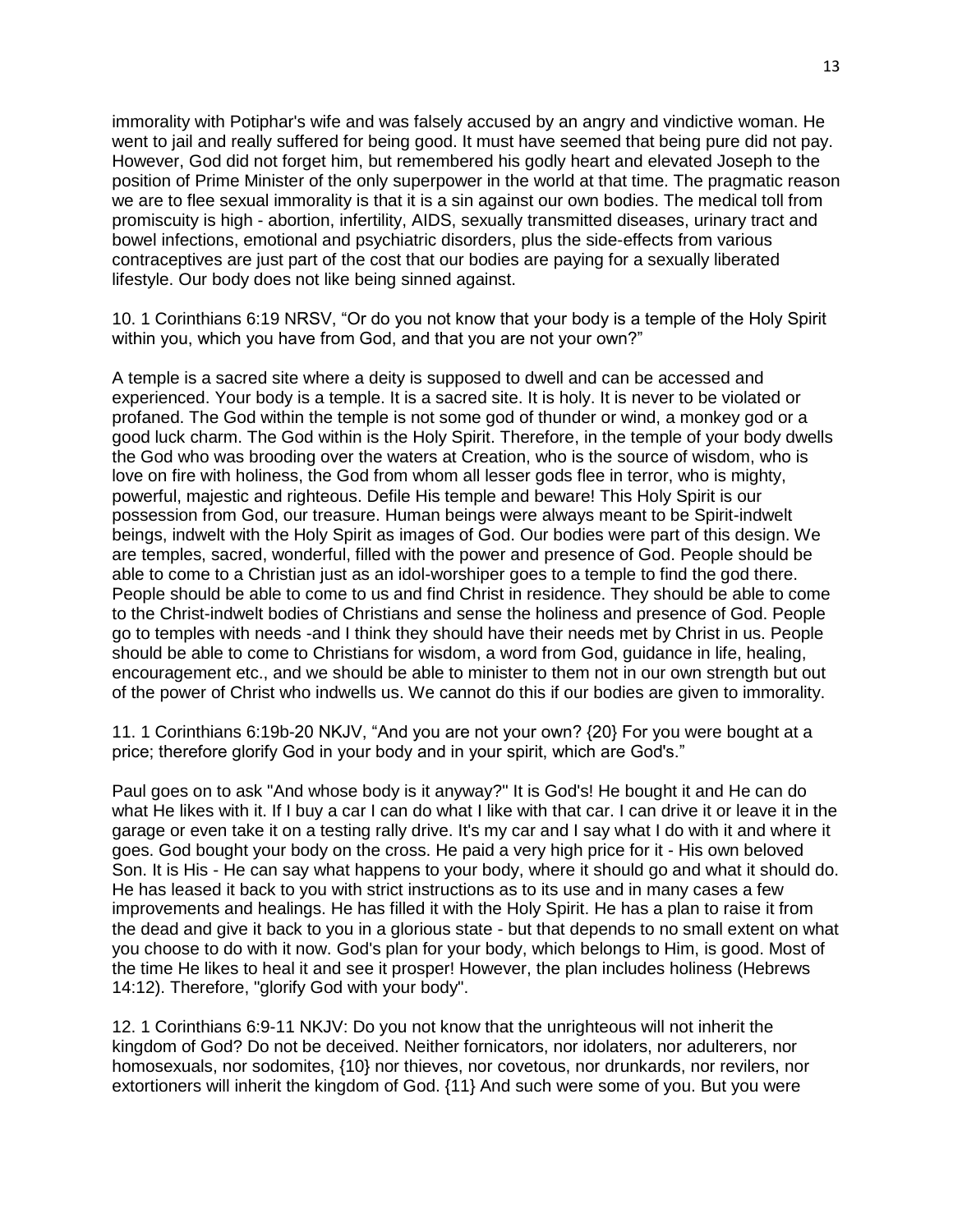washed, but you were sanctified, but you were justified in the name of the Lord Jesus and by the Spirit of our God."

Now let's jump back a few verses to some tough verses of Paul's. In verse 1-8 Paul is arguing that Christians should not go to court against each other - and be judged before unbelievers. Paul points out that "the unrighteous" are not members of the Christian kingdom and therefore should not be our judges. Why don't they inherit the Kingdom of God? Because, amongst other things they practice sexual immorality and abuse their bodies. Most of the above sins involve the abuse of the body in some way. These sins disqualify people from heaven. Sure they can be forgiven if we repent. However, they are meant to be left behind at conversion and never indulged in again, justified in the name of the Lord Jesus and by the Spirit of our God. As we have just seen, the Corinthians were in grave danger of being overwhelmed by their immorality once more and some were still visiting the temple prostitutes. Paul takes their doctrine of liberty and cautions them "Do not be deceived", evidently they were being deceived and were playing fast and loose with the holiness and judgment of God using a false doctrine of "grace" to justify license. This is not innovative theology - it is deception (at least that is what Paul calls it). We cannot play with sexual sin. We have to get rid of it and accept the washing, cleansing, and sanctification that are from God.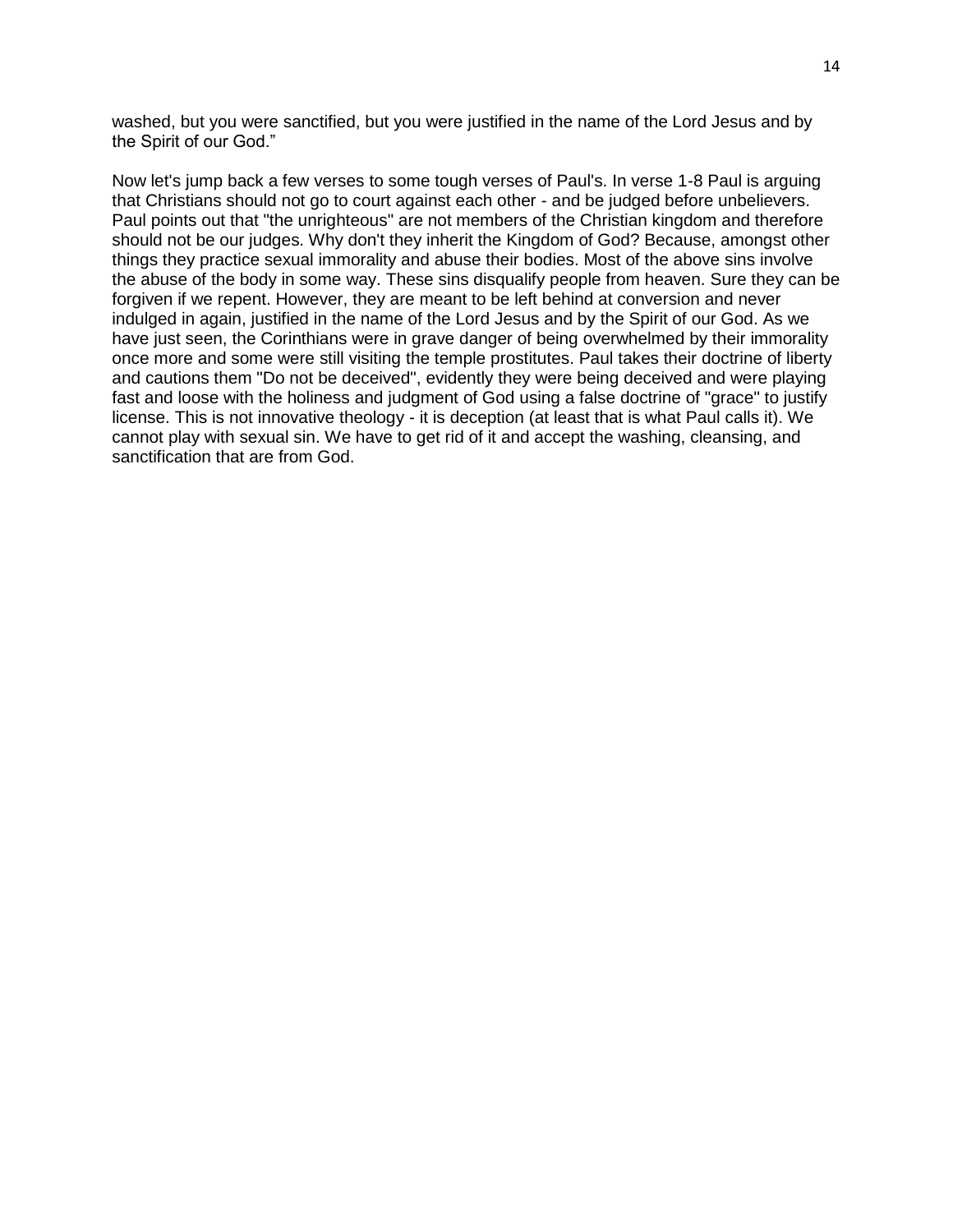# **The Christian's Struggle with Sin**

The following passage describes the apostle Paul's struggle with sin. It also describes the personal experience of every Christian that I know. The Spirit and the flesh are at war with each other. But not permanently. When we receive our resurrection bodies that struggle will cease. It is a temporary struggle that the overcoming enduring Christian will one day win.

(Romans 7:14-8:4 NKJV) For we know that the law is spiritual, but I am carnal, sold under sin. {15} For what I am doing, I do not understand. For what I will to do, that I do not practice; but what I hate, that I do. {16} If, then, I do what I will not to do, I agree with the law that it is good. {17} But now, it is no longer I who do it, but sin that dwells in me.

{18} For I know that in me (that is, in my flesh) nothing good dwells; for to will is present with me, but how to perform what is good I do not find. {19} For the good that I will to do, I do not do; but the evil I will not to do, that I practice.

{20} Now if I do what I will not to do, it is no longer I who do it, but sin that dwells in me. {21} I find then a law, that evil is present with me, the one who wills to do good. {22} For I delight in the law of God according to the inward man. {23} But I see another law in my members, warring against the law of my mind, and bringing me into captivity to the law of sin which is in my members. {24} O wretched man that I am! Who will deliver me from this body of death? {25} I thank God; through Jesus Christ our Lord! So then, with the mind I myself serve the law of God, but with the flesh the law of sin.

(8:1) There is therefore now no condemnation to those who are in Christ Jesus, who do not walk according to the flesh, but according to the Spirit. {2} For the law of the Spirit of life in Christ Jesus has made me free from the law of sin and death. {3} For what the law could not do in that it was weak through the flesh, God did by sending His own Son in the likeness of sinful flesh, on account of sin: He condemned sin in the flesh, {4} that the righteous requirement of the law might be fulfilled in us who do not walk according to the flesh but according to the Spirit.

What is Paul's main point in this? THOUGH WE STRUGGLE WITH SIN GOD DOES NOT CONDEMN US BECAUSE WE ARE IN CHRIST JESUS. If you think I am shouting at you - then you are right, and I am shouting Hallelujah! "Sin in the flesh" is condemned and will pass away, but all who are in Christ Jesus will become glorious eternal beings with imperishable and magnificent bodies (1 Corinthians 15:25-55). Our sin will be far behind us then; it will have vanished like smoke on a windy day. You see for the Christian our sin is not part of us though it is closely associated with us and affects us as Paul twice says above {verses 17&20} Now if I do what I will not to do, it is no longer I who do it, but sin that dwells in me. Sin is only a part of us if we actively consent to it. Paul goes so far as to say "it is no longer I who do it". What a cop out! Not at all! It's the truth. All that is truly us is under the control of the Christian's will. This sin is a compulsion apart from Paul's will. It did not proceed from Paul's will therefore it was not Paul's deed. The sin was committed by Paul's body but it was not committed by Paul the person. {22} For I delight in the law of God according to the inward man. {23} But I see another law in my members, warring against the law of my mind, and bringing me into captivity to the law of sin which is in my members. {24} O wretched man that I am! Who will deliver me from this body of death? {25} I thank God; through Jesus Christ our Lord! So then, with the mind I myself serve the law of God, but with the flesh the law of sin.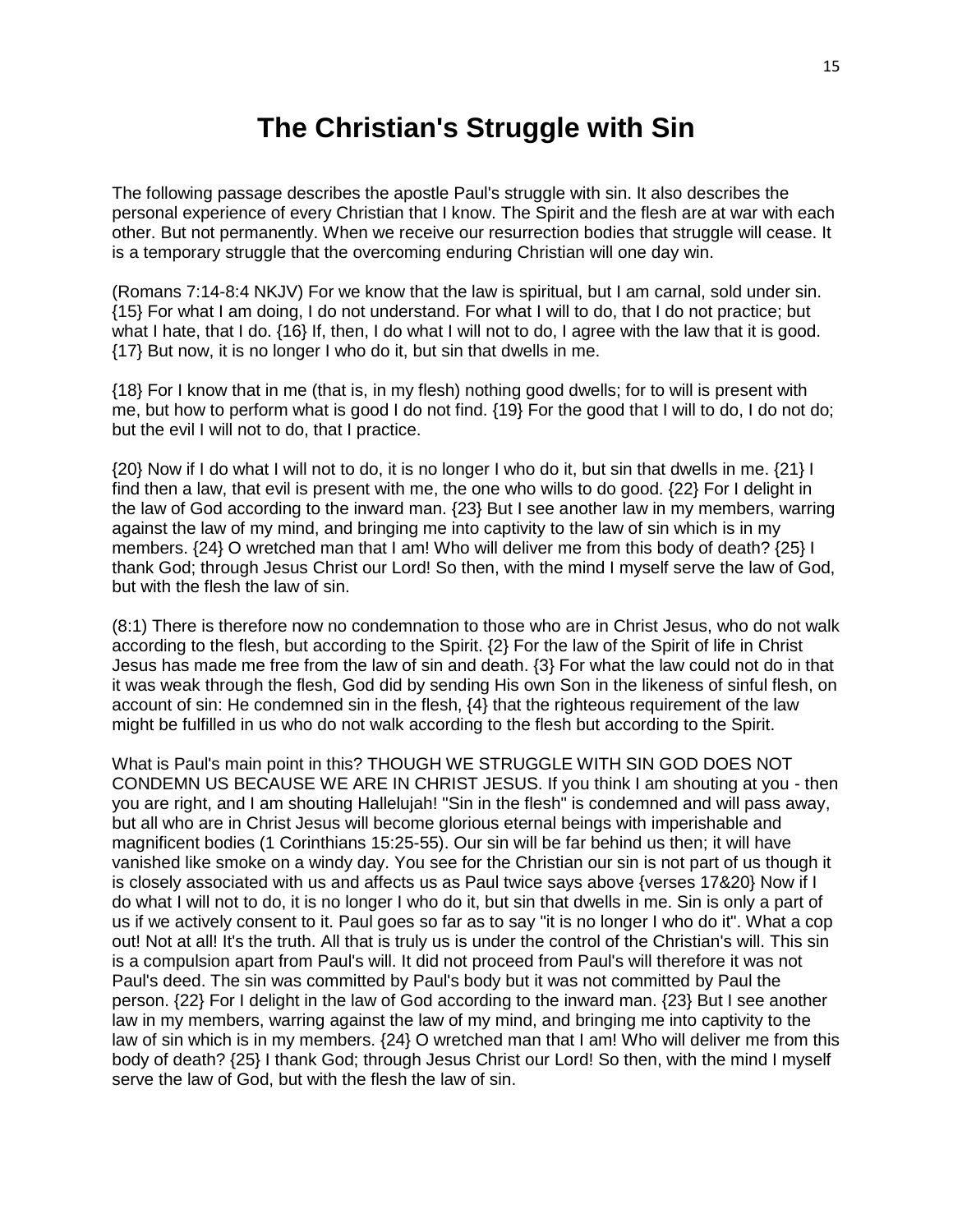Paul thus makes a clear division between what his mind and will want and what his flesh/body wants. He also sees his flesh as temporal, earthbound and sin-indwelt while his mind and will are in willing subjection to God. {18} For I know that in me (that is, in my flesh) nothing good dwells; for to will is present with me, but how to perform what is good I do not find. {19} For the good that I will to do, I do not do; but the evil I will not to do, that I practice.

This struggle between his flesh and his mind and will is so intense and so humiliating that the apostle cries out {24} O wretched man that I am! Who will deliver me from this body of death? It is the body that holds him back from being the Christian he wants to be. How does it hold us back? By being the dwelling place of sin. The mind is capable of renewal but the body is not, it needs to die and be resurrected. It has been fatally affected by the Fall. In some way it stores sin like a mighty dam stores water. The biblical image is vivid - sin dwells, it abides, it is perfectly at home in the human body. Why is this so? I can think of a few reasons. Firstly, the body was primarily designed for living on earth and interacting with the material world around us. It was not made to grasp hold of eternity - for instance our five senses and all our organs operate without any knowledge of the eternal. They know only this world. Therefore, sin can operate through our bodies more easily than through our spirits, which are attuned to God (for the Christian). Secondly, our bodies are creatures of habit. They learn certain ways of acting and reacting, speak with certain accents, move in certain ways all of which are hard to unlearn. Once the body learns something it takes a long while to unlearn it. The body learns the ways of sin and programs them in. It physically records them and some of our habits come back to us. Thirdly, God designed our bodies to experience physical pleasure from eating, drinking, sex and athletic activities amongst many other things. He wanted us to enjoy Eden and to be motivated to do these things. Unfortunately, many sins are also very pleasurable physically and our body is strongly motivated to repeat them, thus turning them into habits which are hard to unlearn.

The next question to my mind is "Why didn't God just take all this junk out at the moment of my conversion?" He did. It's not you any more - it's your body that you are stuck in until you die. After that you are rid of it. Which leads to the obvious - then why didn't God clean out my body as well as my mind at conversion? Some people seem to be marvelously delivered from sin after they are saved - they give up alcohol, smoking or drugs overnight. However, no-one is freed from all sin. Purity of heart is something we have to pursue, but God has given us some mighty help through the Holy Spirit. (Galatians 5:16-18 NKJV) I say then: Walk in the Spirit, and you shall not fulfill the lust of the flesh. {17} For the flesh lusts against the Spirit, and the Spirit against the flesh; and these are contrary to one another, so that you do not do the things that you wish. {18} But if you are led by the Spirit, you are not under the law.

The desires of the flesh remain, but when we walk in the Spirit we can have mastery over them. The original Greek is quite emphatic on this point "ou me telesete" which translates "not at all fulfill " "in absolutely no way fulfill". When our life is conducted according to the Spirit the flesh does not have a chance. It cannot make us do its will.

How then do we walk in the Spirit? Paul makes the statement "walk in the Spirit" as if it was the most obvious thing in the world, as if no Christian needed to be told how to do it. This is very irritating of the apostle, at least it seems that way to me. However, Paul's letters do give us plenty of clues as to what he was talking about. So let's go back to Romans 8 - just after where we left off earlier. (Romans 8 is a whole chapter on walking in the Spirit.)

(Romans 8:1-6 NKJV) There is therefore now no condemnation to those who are in Christ Jesus, who do not walk according to the flesh, but according to the Spirit. {2} For the law of the Spirit of life in Christ Jesus has made me free from the law of sin and death. {3} For what the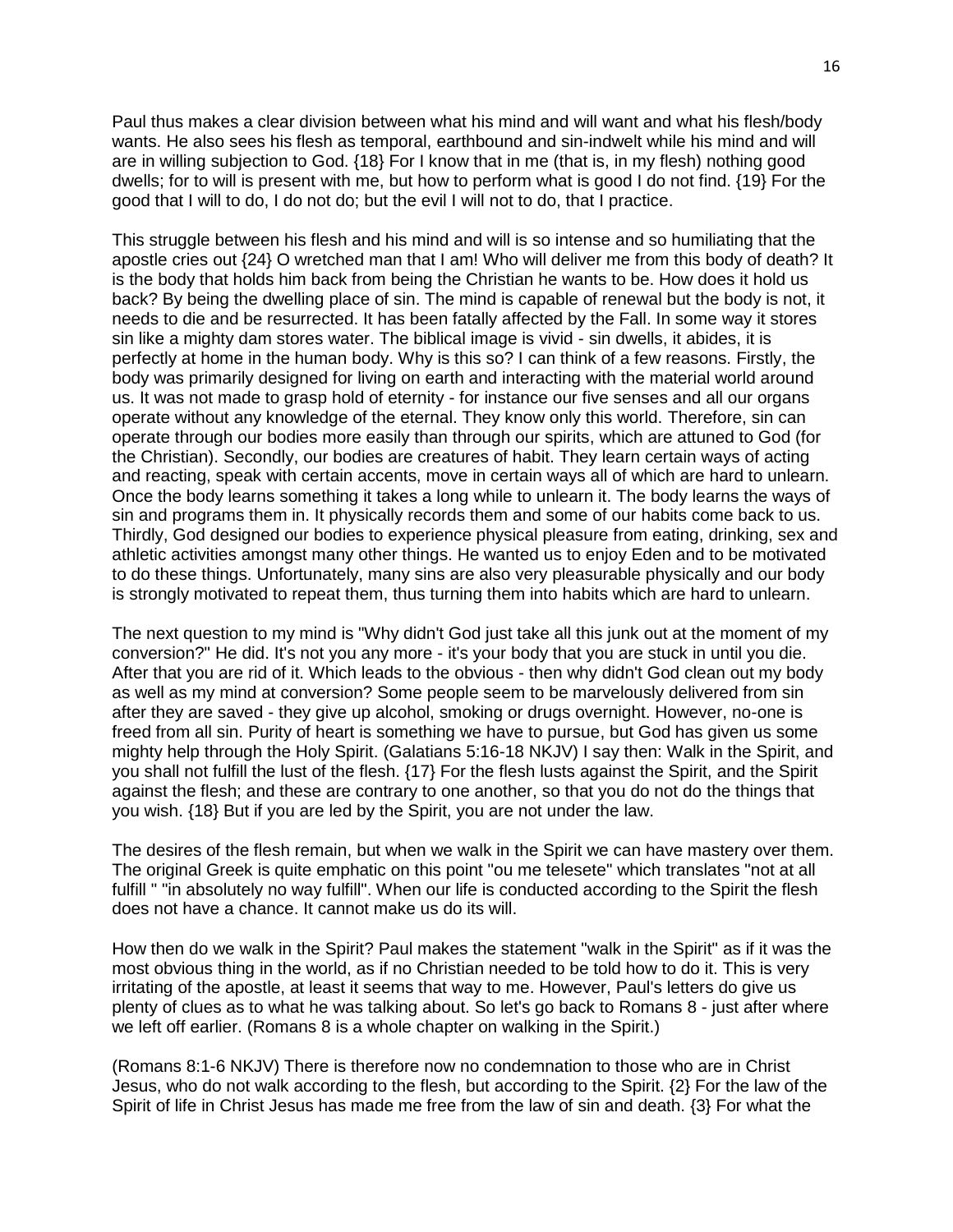law could not do in that it was weak through the flesh, God did by sending His own Son in the likeness of sinful flesh, on account of sin: He condemned sin in the flesh, {4} that the righteous requirement of the law might be fulfilled in us who do not walk according to the flesh but according to the Spirit. {5} For those who live according to the flesh set their minds on the things of the flesh, but those who live according to the Spirit, the things of the Spirit. {6} For to be carnally minded is death, but to be spiritually minded is life and peace.

The first two things we find out about walking in the Spirit is that a) it frees us from the Law b) it fulfills the Law. Blessed contradictions! That is not a contradiction at all. Walking in the Spirit is a law-full activity in that those who walk in the Spirit are law-abiding; they dwell in God's commandments and obey them. However, they are not judged by them. They are free from the Law's demands and threats. Yet they do what it says. They do God's will out of the inner impulses of the Spirit rather than because of the threats and promises of the Law. They do this because of their mindset. The set of their minds is on godly things. Those who walk in the Spirit habitually turn to thinking of God and godly things. Just as a miser turns to thinking of money or a young girl to thoughts of her boyfriend, the Christian walking in the Spirit turns to thoughts of God. You can choose to set your mind on your appetites or on the Lord. On sex, money, and vanity; or on faith, hope and love. If your mind is habitually set on God, it is hard to sin. Habitual sins tend to gain control of us in our leisurely moments when our minds drift to thinking of "nothing in particular," then like a train jumping its rails it switches into the track of the flesh and the thoughts that we dread. These fleshly musing are deceptive. Soon we are tricked, overpowered and led into sin. (Ephesians 4:22-23 NKJV) that you put off, concerning your former conduct, the old man which grows corrupt according to the deceitful lusts, {23} and be renewed in the spirit of your mind. James describes this process with frightening accuracy (James 1:14-15 NKJV) But each one is tempted when he is drawn away by his own desires and enticed. {15} Then, when desire has conceived, it gives birth to sin; and sin, when it is fullgrown, brings forth death.

To walk in the Spirit then we must master our thoughts, and much of the New Testament is devoted to this very theme - the renewing of our mind. (Romans 12:1-2 NKJV) I beseech you therefore, brethren, by the mercies of God, that you present your bodies a living sacrifice, holy, acceptable to God, which is your reasonable service. {2} And do not be conformed to this world, but be transformed by the renewing of your mind, that you may prove what is that good and acceptable and perfect will of God. For our purposes now we need to consider how to renew our minds and the answer (surprise) is in Romans 8. In verses 9-25 Paul shows us that the renewed mind involves a renewed and hope-full identity (as sons of God), in verses 26-27 that it involves a renewed and personal relationship to God through prayer "in the Spirit," and in verses 28-39 that the Christian mind has a renewed confidence in the goodness of God, which is demonstrated towards us in all of life's circumstances.

How then can we win the struggle against sin? By taking charge of what we believe and where we set our minds and how we pray. Victory in this war is costly and requires action and discipline. (1 Corinthians 9:24-27 NKJV) Do you not know that those who run in a race all run, but one receives the prize? Run in such a way that you may obtain it. {25} And everyone who competes for the prize is temperate in all things. Now they do it to obtain a perishable crown, but we for an imperishable crown. {26} Therefore I run thus: not with uncertainty. Thus I fight: not as one who beats the air. {27} But I discipline my body and bring it into subjection, lest, when I have preached to others, I myself should become disqualified. Paul writes in competitive terms here. The struggle with sin is not for the casual dabbler in righteousness. It is strenuous, "athletic", vigorous and in earnest. It involves having a definite aim (verse 26) and a lifestyle that is carefully regulated in a way calculated to bring about godliness (verses 24,25,27). Self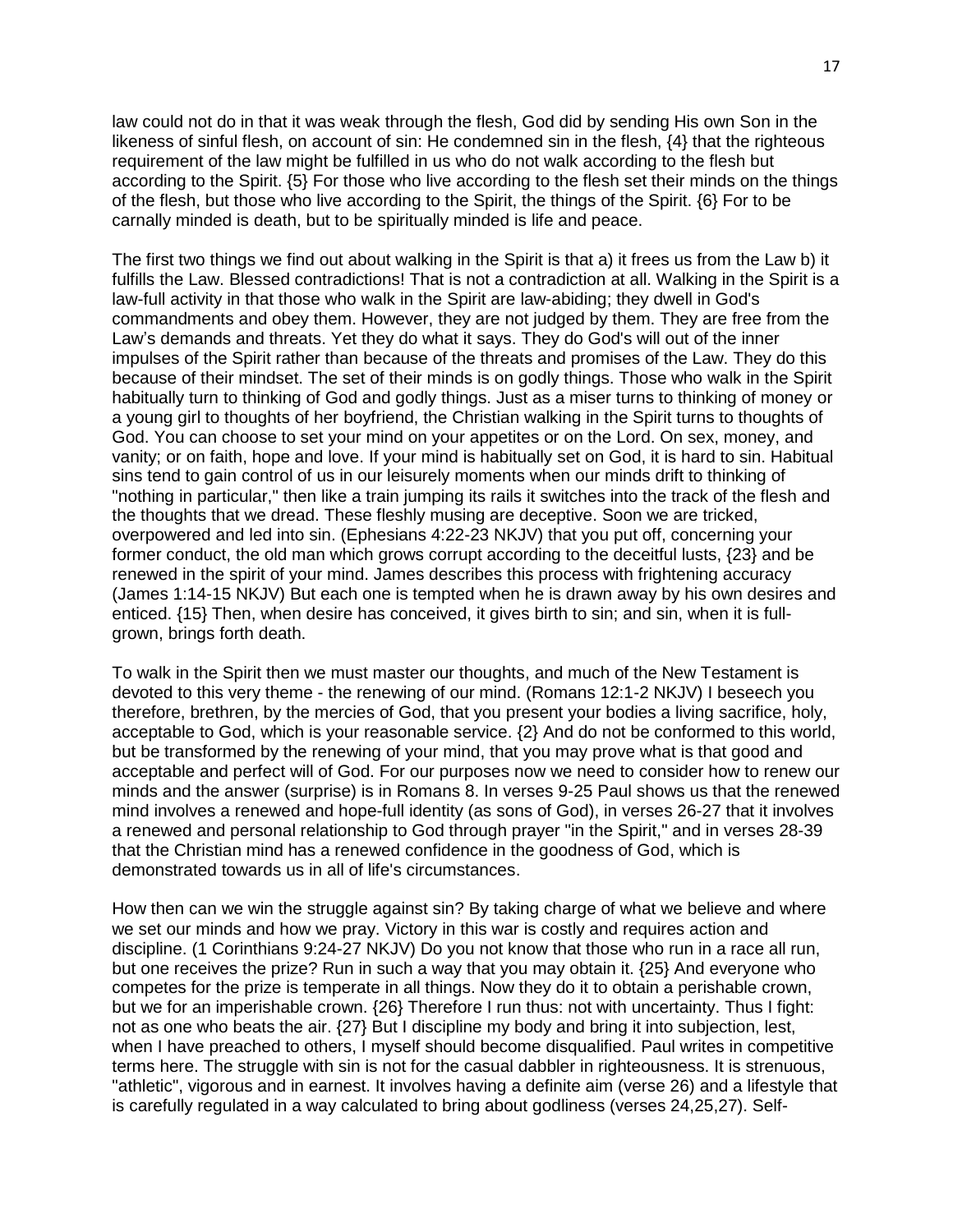mastery involves being domineering towards one's body in order to "bring it into subjection". The phrase "I discipline my body" comes from the phrase "to give a black eye to" and means "I beat my body severely" or "I beat it until it is black and blue". Paul's ministry meant that he had to have little consideration for his physical comfort or security. His body could not be allowed to determine his agenda and the call of comfort must never drown out the call of God.

To sum up then we see that the struggle against sin is a struggle that God does not condemn us for having. He is aware of our anguish and His grace is sufficient for us. He has given us the Holy Spirit to help us win it. By walking in the Spirit we can stop the desires of the flesh taking control of us. In order to walk in the Spirit, we need to set our mind to the things of God. This means we need to take our stand on who we are in Christ Jesus, praying in the Spirit at all times and being very conscious of God's destiny for us and goodness towards us in Christ. This strengthens us to undertake the pointed self-disciplines of the Christian life and the calling that God has for each of us so that we may win the imperishable crown that waits for the faithful Christian.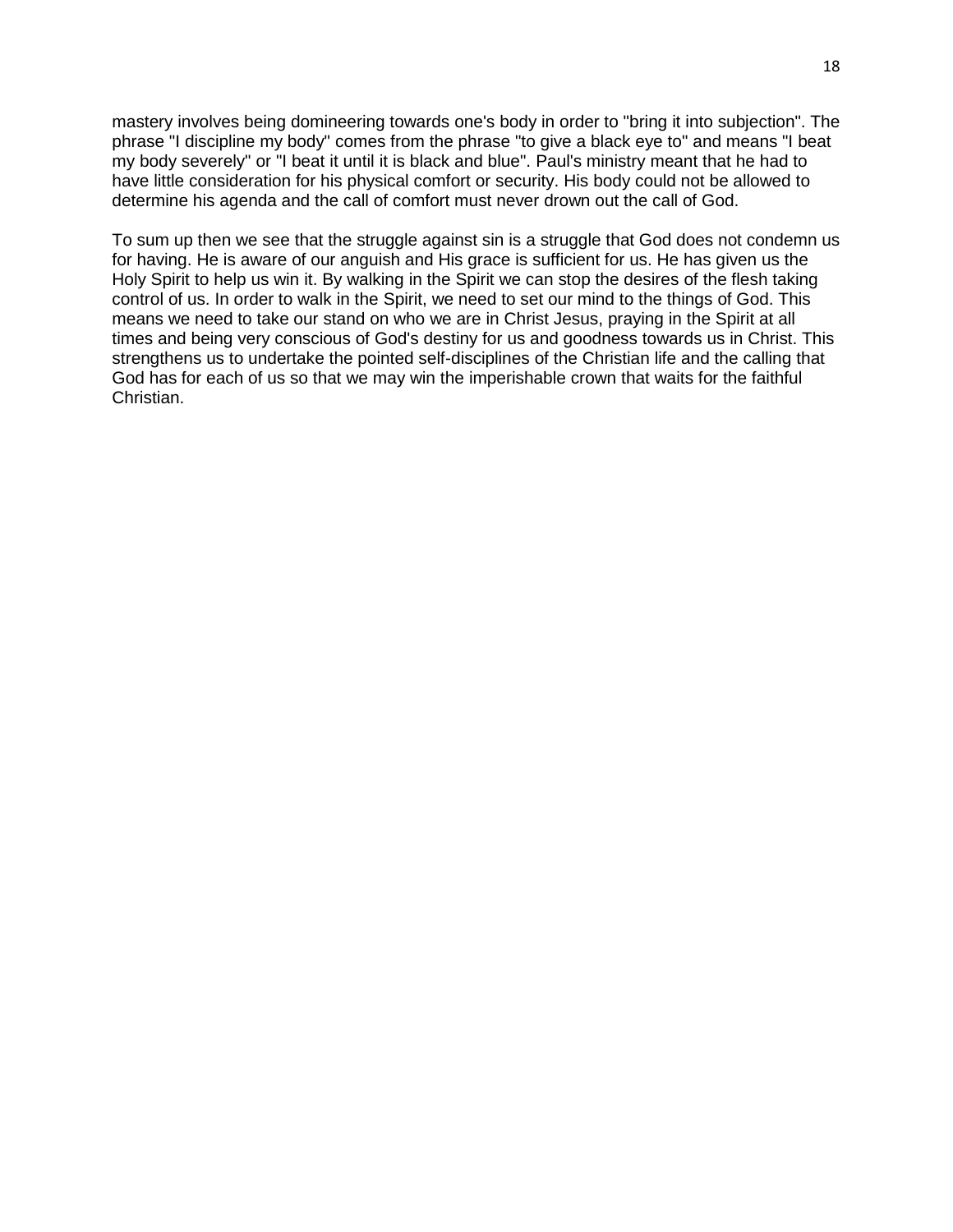# **Has Science Gone Too Far With Cloning?**

With the cloning of "Dolly", an adult sheep, the possibility of cloning mammals – including humans – has opened up. (For a good article on the technology behind this go to the New Scientist website at http://www.newscientist.com.). Scientists have also recently begun the process of storing human memories on silicon chips so they can be implanted in the brain and experienced by others. (BBC--TV "Future Fantastic Series - Brainstorm") In the not too distant future it is envisaged that we will be able to replicate a person's body, mind and memories. In the USA and many other countries this would currently be perfectly legal. This article will explore the biblical ethics of cloning human beings and why it just can't be God's will.

#### (Genesis 2:20-25 NKJV)

So Adam gave names to all cattle, to the birds of the air, and to every beast of the field. But for Adam there was not found a helper comparable to him. {21} And the LORD God caused a deep sleep to fall on Adam, and he slept; and He took one of his ribs, and closed up the flesh in its place. {22} Then the rib which the LORD God had taken from man He made into a woman, and He brought her to the man. {23} And Adam said: "This is now bone of my bones And flesh of my flesh; She shall be called Woman, Because she was taken out of Man." {24} Therefore, a man shall leave his father and mother and be joined to his wife, and they shall become one flesh. {25} And they were both naked, the man and his wife, and were not ashamed.

## **The Quandary**

# **The argument for cloning...**

Cloning human beings has many advantages and could solve infertility problems, help with the scarcity of suitable organ transplants, and give rise to a society of physically perfect individuals. Combined with accurate genetic testing and a culling of defective humans through abortions we could produce a physically excellent society with far lower health costs, more productive workers, more compatible and less stressed marriages, and a longer overall lifespan. Utopia through genetic engineering. Wouldn't God want this? After all He did the first bit of genetic engineering, didn't He?

#### **The argument against cloning...**

Cloning human beings is almost the ultimate act of human arrogance, other than openly declaring to be God. We do not need or want a society of physically perfect but morally insensate people. To move toward such a world is to denigrate the value of the not so beautiful people. As Mark Twain said "God must like ordinary looking folk considering how he made so many of them". This is a genie that will not go back in the bottle, it is a mess so complex that if we ever permit it, it will be our nightmare forever.

#### **Was Eve the first human clone?**

God took a rib from Adam and formed Eve from it to produce a being that was "bone of his (Adam's) bone and flesh of his flesh" but of the opposite gender. I believe that each human cell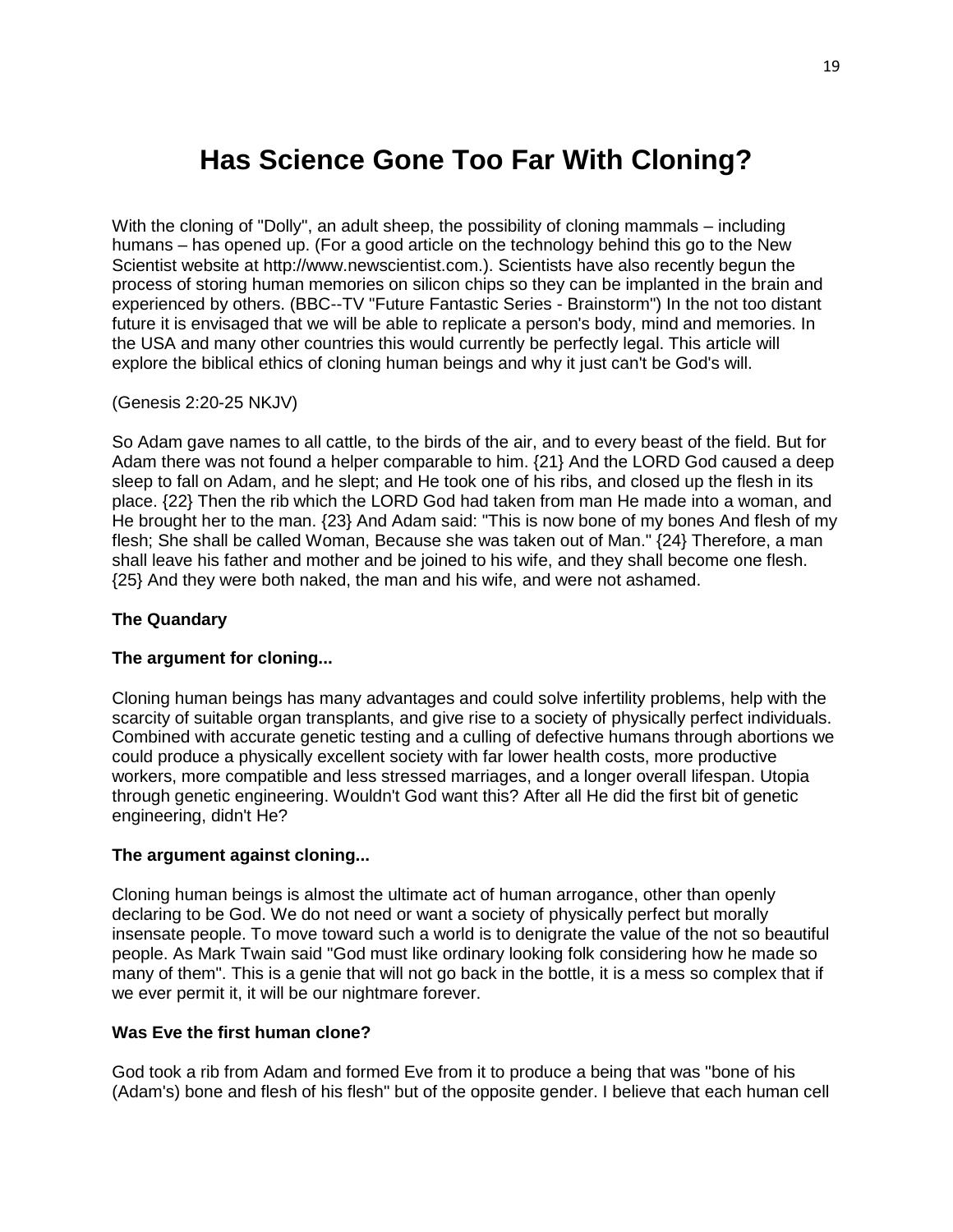has the possibility of being any other cell. For instance, a foot could be an eye. A complex system of "gene expression and repression" determines which cells are "turned on" or "turned off" and whether a cell has male or female characteristics. What God did with Adam was not cloning. Cloning would have made Adam and Adam not Adam and Eve. Also current cloning techniques produce babies of identical genetic composition to the gene donor - not instant mature adults which is what happened with Eve. We still need a uterus and the process of gestation to take a single cell and turn it into a viable cloned mammal. Theologically speaking God is a great genetic engineer who is not so dull as to make the first two human beings absolutely identical in all respects. He made people that were complementary and brought them into perfect spiritual and emotional oneness.

The marriage of Adam and Eve was the closest ever experienced. Eve was beloved as "bone of his bone and flesh of his flesh" there was total openness, not even the presence of shame, and a deep and a fulfilling creative commission to be carried out in a beautiful and perfectly romantic environment and a personal intimate and daily communion with God. This was marred not by physical compatibility but by disobedience. Their genetic closeness would have survived their expulsion from Eden but of itself it was not an adequate basis for their marriage.

Being genetically related did not prevent shame and guilt from taking their toll and causing them to blame each other and hide from God. The attempt to genetically engineer your perfect partner would be futile without the learning of corresponding spiritual and relational skills. Does God's genetic engineering of Eve give us a mandate to do likewise? To state the obvious, different mandates exist for the Creator and the creature. The Creator is allowed to choose His methods for, after all, He is All-Wise. We are not. We are quite unable to predict, let alone control, the future of our technology. This alone should move us to caution in such a dangerous area as cloning humans.

#### **Why does God not "genetically engineer" people anymore?**

God stopped making people from ribs after He made Eve. His intent is for people to reproduce after their own kind via natural means. He wants children to be raised in families, not nurseries. He wants love, not calculation, to be behind their conception, and He wants children to be unique. For each to grow up with their own hard won identity and sense of self. The reproduction of humans, who are the image of God, is to be sexual, intimate and loving. The upbringing of these images of divinity is to be in a committed, caring, heterosexual family setting. The cloning of humans is unnatural, sterile, pragmatic and outside of the intended purposes of God. There is also a theological reason why God did not clone anyone after Eve. Sin dwells in the flesh. (Romans 7) Sin passed from generation to generation via our bodies. When I majored in psychology at University I was taught that criminality has a proven family history beyond the influence of the environment. Time is the great healer of the worst of these traits which seem to run through three or at most four generations before petering out. This is confirmed by Scripture which sees gross sins and their consequent judgment passing to the "third and fourth generation" (Exodus 34:6,7) but no further. The mercy of time is not available to clones. Cloning passes these negative traits on unchanged and undiminished by time. God does not "clone people'' because He is merciful to families and does not want to see the perpetuation of their iniquity. Unfortunately, evil but powerful people would be among the most likely to clone themselves and their refined ambition and treachery would be undiminished, unchanged and finely perfected through the centuries.

#### **Technology is never evil, it's the people who misuse it...**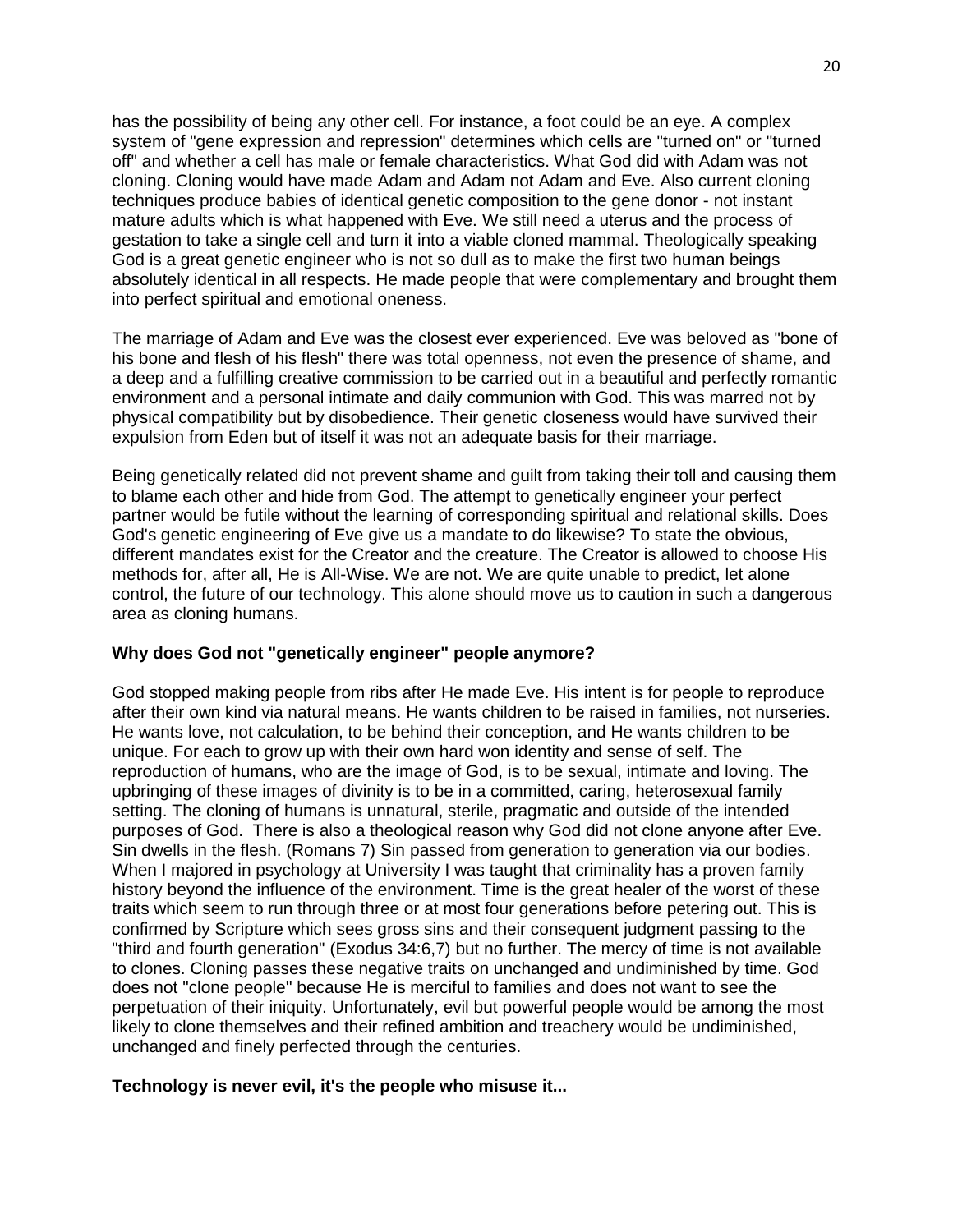This is a good sounding argument that in reality is completely void of meaning. Technology does not exist "by itself." Technology automatically goes with people, hammers with carpenters, guns with soldiers. And these people are primarily motivated by self-interest and greed. We do not live in a logical or altruistic world. We live in a commercial and political world where the main driving forces are money, sex, and power. These elemental forces inevitably win out, often turning the technology into a comical caricature of what it originally intended to be. Cranio-facial (plastic) surgery started out as a wonderful way to help burn victims and those with birth defects. Now it is primarily used to enhance the sex appeal of the dissatisfied. Vain people with money have hijacked a wonderful technology. As nobly as cloning human beings may begin it is money, sex and power that will ultimately control the long-term future of the technology. Nuclear power has been completely subjugated to commercial and military interests with token applications to public health. The "Green Revolution" is turning into a nightmare. The dash for cash for genes may yet create massive (and massively profitable for a few) world-wide hunger. These grand failures of good but powerful technologies should warn us that it will most likely happen again. The cloning of humans, if allowed, will be misused, commercialized and corrupted.

#### **You have no right to put a cap on human progress. It's too early for ethics... let Science be free.**

This assumes a very rosy and optimistic view of human progress. This optimistic view held sway in the Humanist movement that dominated Western thought from the mid to late 1800's until the end of World War 2. However, Humanism is now a spent philosophical force. Two World Wars and countless atrocities displayed on television have muted the optimism of earlier years. The sheer responsibility for what we have done to the environment and to ourselves has forced a rethink, that I see as beginning with Hiroshima and the reported comment of the pilot of "Enola Gay" "My God, what have we done?" That question is still echoing in the halls of science, government and industry. While no-one has found a way to stop progress there is a general consensus that it needs to be subjected to ethical constraints. Numerous scientific, government and industry bodies have been set up to examine ethical issues associated with technology. They nearly all say that ethical issues should be addressed right at the start of the development of any technology, especially those technologies that have the power to fundamentally change us as a race or extinguish us forever. When the progress of a technology such as the cloning of humans has these sort of planet-changing potentials, there are greater things at stake than the freedom of science. We need to check whether we want it before we endorse it. And we must do so knowing ourselves.

#### **The difference between a clone and an identical twin**

A clone would be younger than the person, artificial and deliberately conceived. A clone does not come into a family setting as a result of love, but into a social setting as an expedient way of providing organ transplants or eternal youth. Identical twins have separate personalities and develop their own closely interwoven identities, marry and raise separate families and pursue life as true individuals. However, in reality clones will exist to satisfy someone else. They will probably be replicas of someone raised for a role. Clones will be deliberately the same physically as the "master copy" and the wonderful sense of serendipity that comes with identical twins is, of course, lost. Clones will probably be slaves -who would clone themselves with the view to the clone leading an independent existence? The clone may never be expected to raise families, live a normal life or develop a separate and complete identity from their "parent". In these ways and many others identical twins and clones would be different.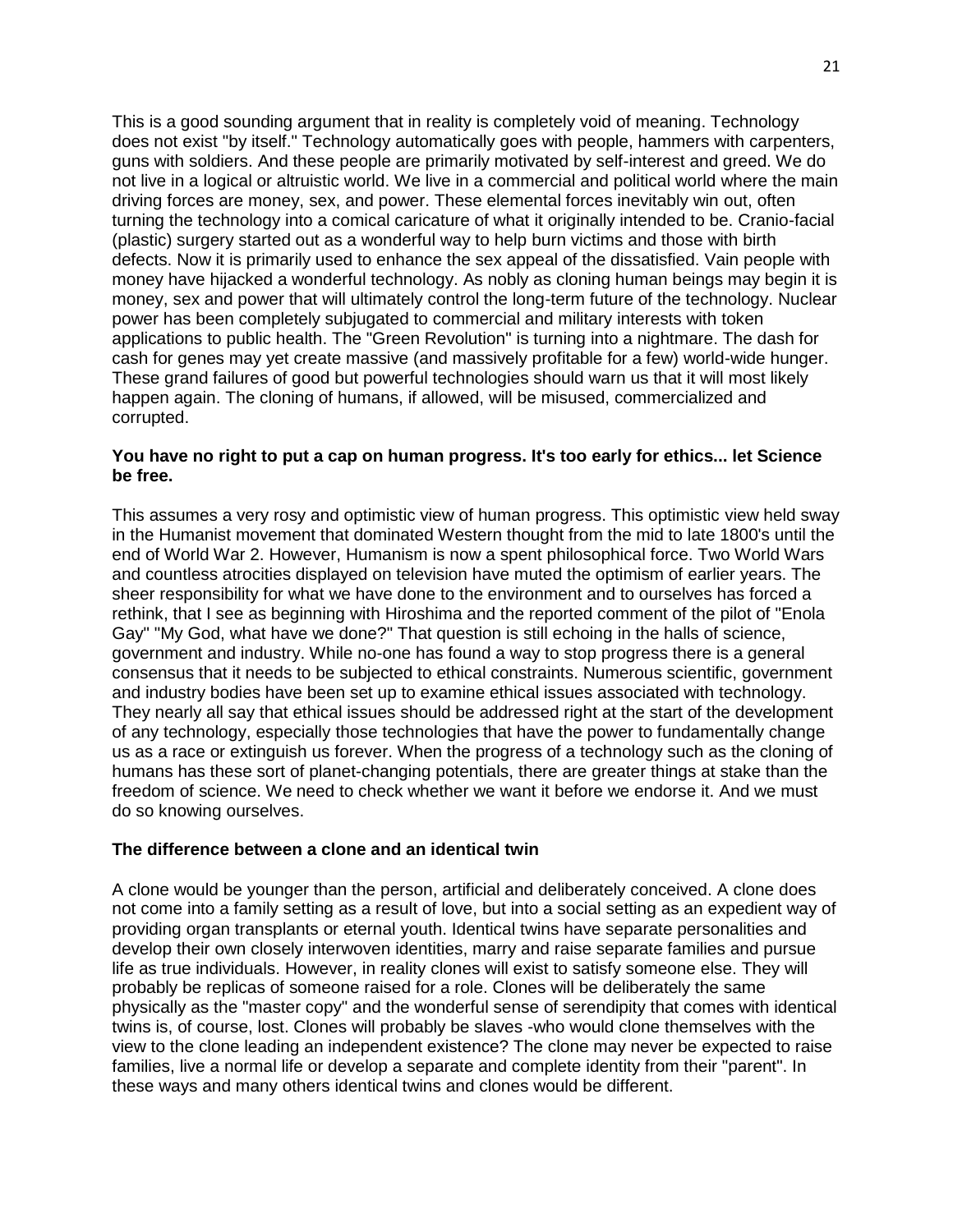# **Shall we be like God?**

(Genesis 3:1-7 NKJV) Now the serpent was more cunning than any beast of the field which the LORD God had made. And he said to the woman, "Has God indeed said, 'You shall not eat of every tree of the garden'?" {2} And the woman said to the serpent, "We may eat the fruit of the trees of the garden; {3} "but of the fruit of the tree which is in the midst of the garden, God has said, 'You shall not eat it, nor shall you touch it, lest you die.'" {4} Then the serpent said to the woman, "You will not surely die. {5} "For God knows that on the day you eat of it your eyes will be opened, and you will be like God, knowing good and evil." {6} So when the woman saw that the tree was good for food, that it was pleasant to the eyes, and a tree desirable to make one wise, she took of its fruit and ate. She also gave it to her husband, and he ate. {7} Then the eyes of both of them were opened, and they knew that they were naked; and they sewed fig leaves together and made themselves coverings.

There is an obvious analogy between eating the "fruit of the tree of the knowledge of good and evil." and eating the fruit of genetic engineering. It seems that we shall "be like God" on the day we head in this direction. It appears that it will "make us wise" and be good for us. But this is an illusion born of strong temptation. In fact, it will leave us naked and desolate and under the judgment of God. We are being tempted to defy God more and more. This can only result in our destruction. The path to being like God is not technological progress but personal holiness. (Romans 8:28-29 NKJV) And we know that all things work together for good to those who love God, to those who are called according to His purpose. {29} For whom He foreknew, He also predestined to be conformed to the image of His Son, that He might be the firstborn among many brethren. (1 John 3:2 NKJV) Beloved, now we are children of God; and it has not yet been revealed what we shall be, but we know that when He is revealed, we shall be like Him, for we shall see Him as He is.

# **A Sickening Society**

When a particular evil has an economic basis it can remain entrenched for centuries e.g. slavetrading, usury, drugs, gambling and prostitution. Cloning has the potential to go wrong and stay wrong for a long time. The private cloning of the powerful to perpetuate their dynasties. The government and military cloning of "perfect soldiers". The fashion industry pays big money for a stable of perfect, genetically sound models. The pornography industry paying a fortune to clone bodies for its "high class" films. Some sections of the pharmaceutical industry could secretly clone people for drug testing. Football and baseball teams might clone top players and own the genetic rights to their stars. The possible permutations that self-interest, secrecy and big money could bring to human cloning are too frightening to mention. If it starts, we will be forever diminished. We will be a sickening society.

# **Babel Revisited**

(Genesis 11:1-9 NIV) Now the whole world had one language and a common speech. {2} As men moved eastward, they found a plain in Shinar and settled there. {3} They said to each other, "Come, let's make bricks and bake them thoroughly." They used brick instead of stone, and tar for mortar. {4} Then they said, "Come, let us build ourselves a city, with a tower that reaches to the heavens, so that we may make a name for ourselves and not be scattered over the face of the whole earth." {5} But the LORD came down to see the city and the tower that the men were building. {6} The LORD said, "If as one people speaking the same language they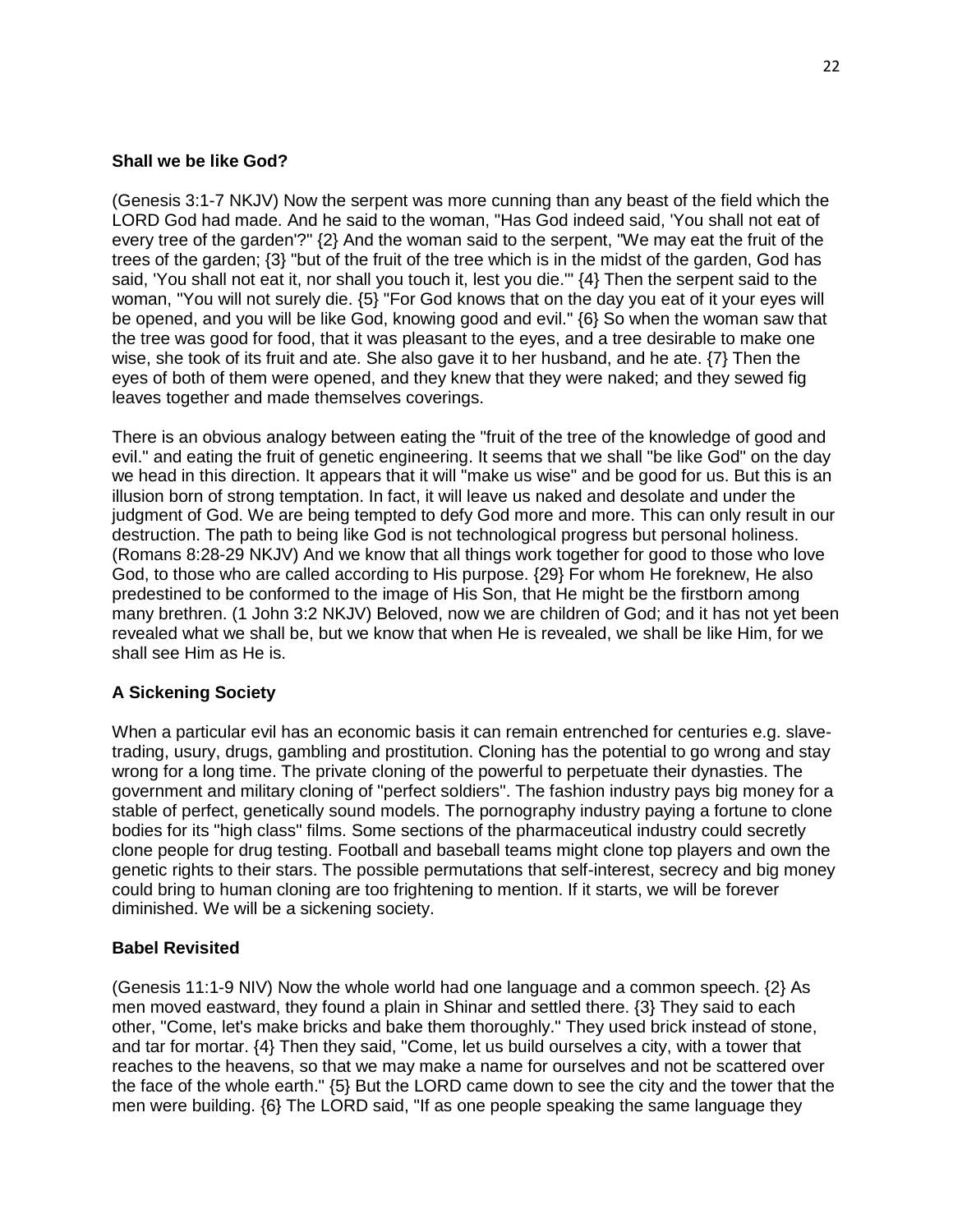have begun to do this, then nothing they plan to do will be impossible for them. {7} Come, let us go down and confuse their language so they will not understand each other." {8} So the LORD scattered them from there all over the earth, and they stopped building the city. {9} That is why it was called Babel – because there the LORD confused the language of the whole world. From there the LORD scattered them over the face of the whole earth.

Babel was the first society-wide technological rebellion against God. It was the discovery of building technology that sparked the rebellion. They used the latest (though inferior) building technology as they substituted bricks for stone in their effort to supplant nature and build a tower that would reach to heaven. It was a primitive affair compared to genetic engineering, but contains the same essential ingredients. There was a desire for self-exaltation (so that we may make a name for ourselves), a wish to transcend the limits of the human condition (a tower that reaches the heavens), a use of artificial materials (they used brick instead of stone and tar for mortar), and a perceived social benefit (not being scattered over the face of the whole earth). The perceived social benefit was in fact contrary to the will of God

(Genesis 9:1 NIV) "Then God blessed Noah and his sons, saying to them, "Be fruitful and increase in number and fill the earth."

God considered this first feeble technological rebellion to be a sufficient threat to godliness for Him to act to disperse the people. Their single-minded, society-wide self-exaltation and rebellion did not bode well. God's comment that "nothing they plan to do will be impossible to them." is not a compliment! It is a warning that if left to itself the human race would have gone from arrogant to unthinkable in its pursuit of evil. Cloning has all the above hallmarks of a societywide technological rebellion against God similar to the tower of Babel. God's comment that "nothing they plan to do will be impossible to them" seems on the verge of fulfillment as we toy with our genetic future. This leads us to the obvious question - will God step in (as he did at Babel) to prevent the fulfillment of human cloning?

#### **Will God intervene?**

If God intervenes it will probably be through His church and the intercession of His saints. Believing prayer has the power to prevent the cloning of human beings. This may seem a trite answer. After all, God has not intervened to stop abortion, genocide, rape and murder. He has not stopped the production of atomic or biological weapons. He has not stopped economic injustice, unfair trade and ruthless exploitation of the poor. Human cloning will probably go ahead. Unless... There is only one force that can stop an economically and politically powerful technology being implemented, and that is God's people. The church is mighty when it acts according to His will in prevailing prayer and prophetic action based on the word of God. Some evils such as slavery, child-labor and the rampant alcoholism of 19th century England have been stopped by God's people working and praying appropriately. Some such as abortion have been pegged back or restricted in many countries. Ground can be won for good providing we do not sit helplessly by, accepting it all as a part of the decay of society as the world comes to an inglorious end. No matter where we are in God's calendar we must be righteous, and righteous people have always boldly resisted evil. Human cloning is evil. You and I - the educated, informed computer literate believers - can bring moral pressure to bear through our words and spiritual pressure to bear through our prayers. Please act now.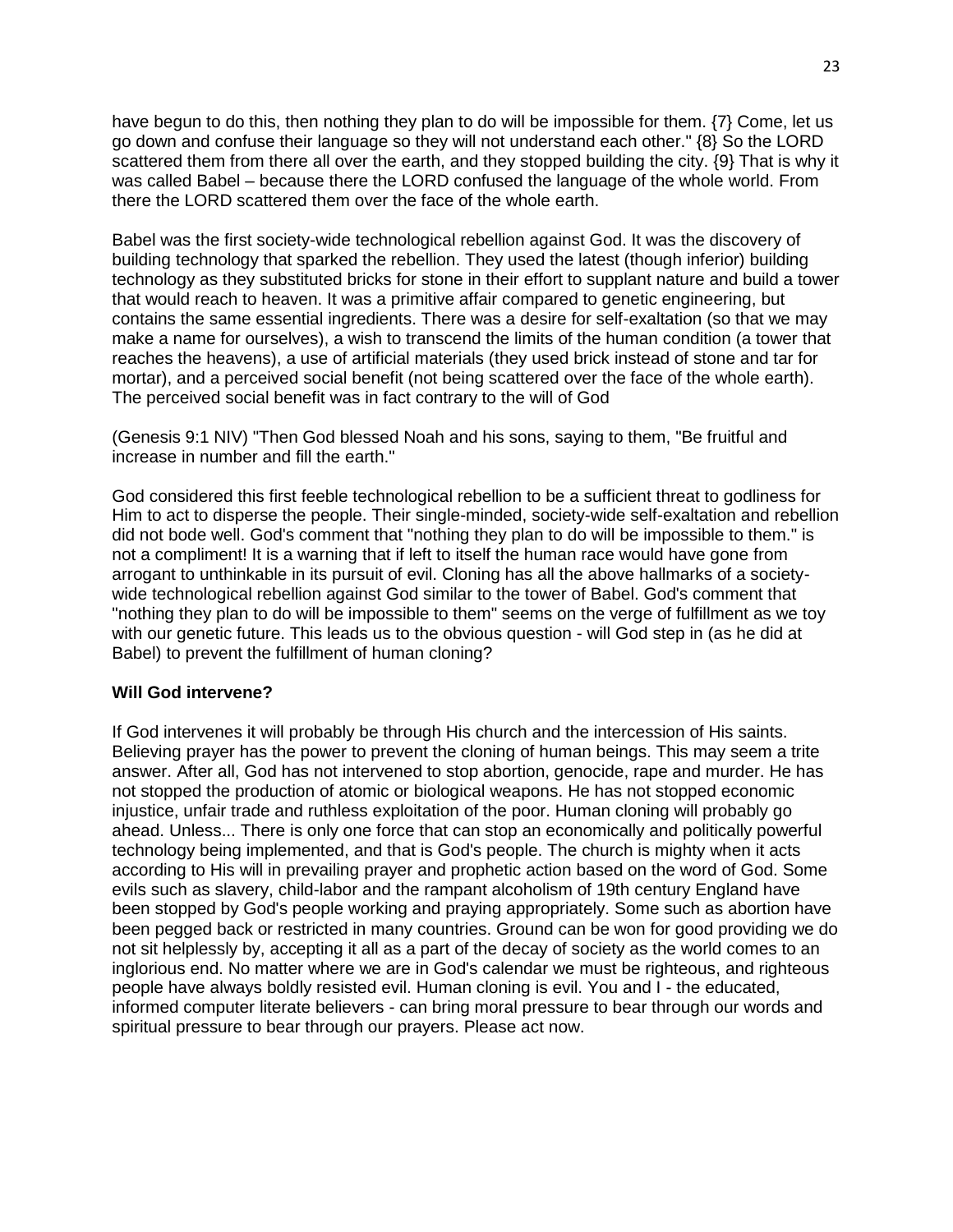# **Being a Truly Christian Single**

(1 Corinthians 7:7 NKJV) For I wish that all men were even as I myself. But each one has his own gift from God, one in this manner and another in that.

What do Jesus, Paul, John the Baptist, Barnabas, Elijah, Elisha, Jeremiah, St. Augustine, St Francis, Mother Teresa and even John Stott (famous English preacher) have in common? They are or were single. Singleness does not mean that God has neglected your needs. It may mean that He has an adventure for you so big that domestic life cannot contain it.

Let me start by saying that I am 43 and single. I was single and chaste until I married at the age of 34. My wife had some deep hurts from her past which affected our marriage and I was too immersed in my ministry to see the explosion coming. I've been single, married and divorced. This is not ideal. It's not society's ideal, and I'm sure it's not God's ideal. As Christians we think that anything less than the ideal is sin, or at least abnormality. I suppose I "should have" been married at 25 and stayed that way forever. But my life didn't, and many lives don't, follow that path. So what should we who have no families and who sit in front of our computers at all hours do? First, the destructive alternatives we are to avoid - here are a few of them:

1. The Sulk - Get even at God, married people and the church by being obnoxiously miserable. Stay away from church to see who will phone up and when no-one does, go and feel indignant for at least three days.

2. I Can't Help It - These are Christian singles who regularly have sex because "they can't help it". Some eventually marry but quite a few just go from partner to partner for the rest of their lives. Too afraid of commitment to marry and too much liking sex to abstain.

3. The Flirt - You don't actually "do it" but you make everyone think you are! You flirt with everything that moves. You start rumors then you feel holier than thou because "they" are accusing you of sins that you aren't committing. You feel justified, indignant and superior, and have lots of friends of the opposite sex all of whom are incredibly frustrated.

4. The Frozen Chosen - You have imploded into yourself and are like an old maid peering out at the street through the lace curtains. You distrust everyone of the opposite sex. You feel extremely proud of your chastity and vaguely morally superior, but you are terribly alone. Plead with God to give you life that you can rejoice in - with a capital L.

5. The "Prayer Warrior" - Pentecostalism has given us a new term for a "busybody"! You often pray alone (sometimes for hours) with members of the opposite sex. Nothing untoward ever happens, but you like the intimate feelings. Dependency is your element. You feel excited when you encounter a bizarre counseling case. You like the look on people's faces when you pray such eloquent, passionate fervent prayers for them. Actually you are taking revenge but don't know it.

6. Sarcastic Sally/Sam - The witty single. Insulated by five layers of sarcasm. You are good at clever conversation but never let the emotions run deep. There's hurt under there and a soft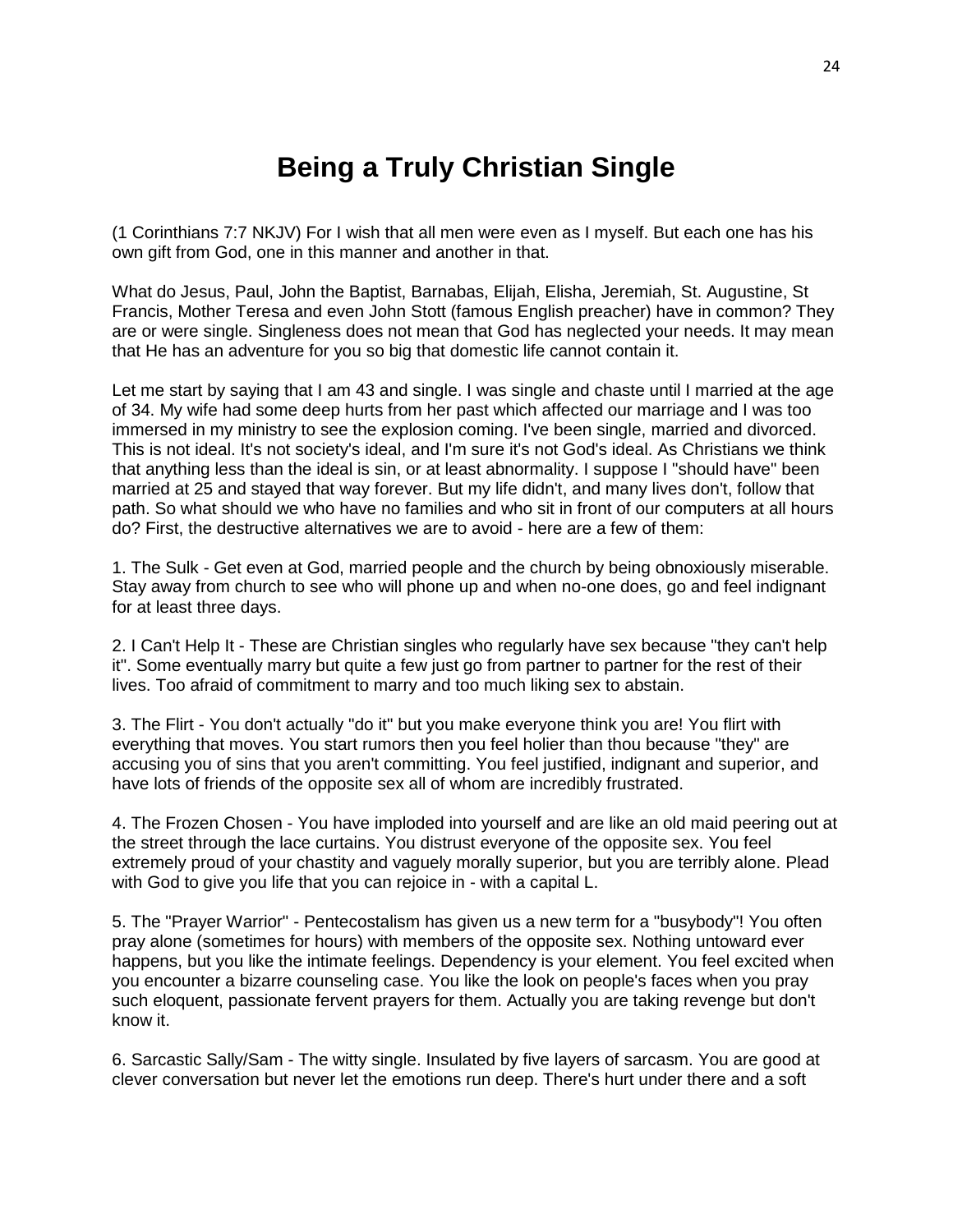heart too - unless you have let it turn bitter. Be careful. Don't end up trapped in your own defense mechanism.

7. Castle Constructions Pty Ltd - As soon as you meet someone of the opposite sex and are attracted to them you have plans for marriage! You build fantasy castles on the slimmest of excuses for information. You rarely get to really "know" the other person before they have headed for the hills so your fantasy stays intact. Only facts can bring you to earth. You don't really love the other person - they are just a "peg" to hang your dreams on!

There are much better alternatives than these. (And much worse ones too, I might add!). The New Testament points out that single people have unique opportunities to serve God unhindered. This magazine consumes up to 70 hours a week and would be impossible if I was married. There are many ministries that we can take on only if we have large chunks of time to give to them. Single people can have single hearts and single minds. Marriage pulls you in many directions trying to please God and partner. Most marriages, even Christian ones, are difficult and only 20% are truly happy. Many couples "just exist."

It's better to battle with the constant bouts of loneliness and be fulfilled in the Lord's work than to be in a marriage that "half works," a ministry that never quite takes off and a job you are just doing to feed the family. Some marriages do work, and some people are very happy, and there are always two or three families in every church that make me wish, fervently wish, that I was them. However, I know that "on average" I am happier and more fulfilled than most married people. I can take risks that no married man can responsibly take. I can work hard or enjoy peace and quiet. I can socialize with friends or just watch TV. Above all I can spend hours in uninterrupted prayer and my face shines. It really does now.

When I was 28, I thought singleness would kill me. It hasn't. I used to call it "the tiger" because intense feelings of loneliness and wanting a partner would "pounce" on me out of nowhere with quite some force. When I was 38 and divorced I thought singleness would kill me because I had all the sexual drive of a married man and it had nowhere to go – and it hurt. The grace of God kept me from giving in to some of the temptations that came my way. But I'm not dead, and those feelings have been brought under control and life's OK.

#### **Here are a few of the principles that have helped me get through. I hope they help you.**

i. Focus on the goodness of God and be grateful. Someone once wrote a book called "Gratefulness-The Heart Of Prayer". Focus on the 99 things you do have rather than the one you don't.

ii. Don't get obsessed with singleness in your prayer life. I went through a stage when all I prayed about was getting a partner. The lost didn't matter, missions didn't matter, my church didn't matter, my bible college students didn't matter. All I wanted was "her". I was "the most miserable of men". As I re-focused I became happy. You can't blackmail God by saying "I won't pray for anything else until I get this". It just doesn't work.

iii. Stomp on the flesh. Be very careful about your thought life and about the movie theater of your mind. There are some excellent books on renewing your mind- read them. I have found Romans 6 to 8 an enormous help along with 1 John chapters 2&3.

iv. Keep so busy that misery hasn't got a chance to get in. The worst times were times I tried to enjoy idleness. Laziness is an enemy of the soul. I enjoy my work so this helps. Take up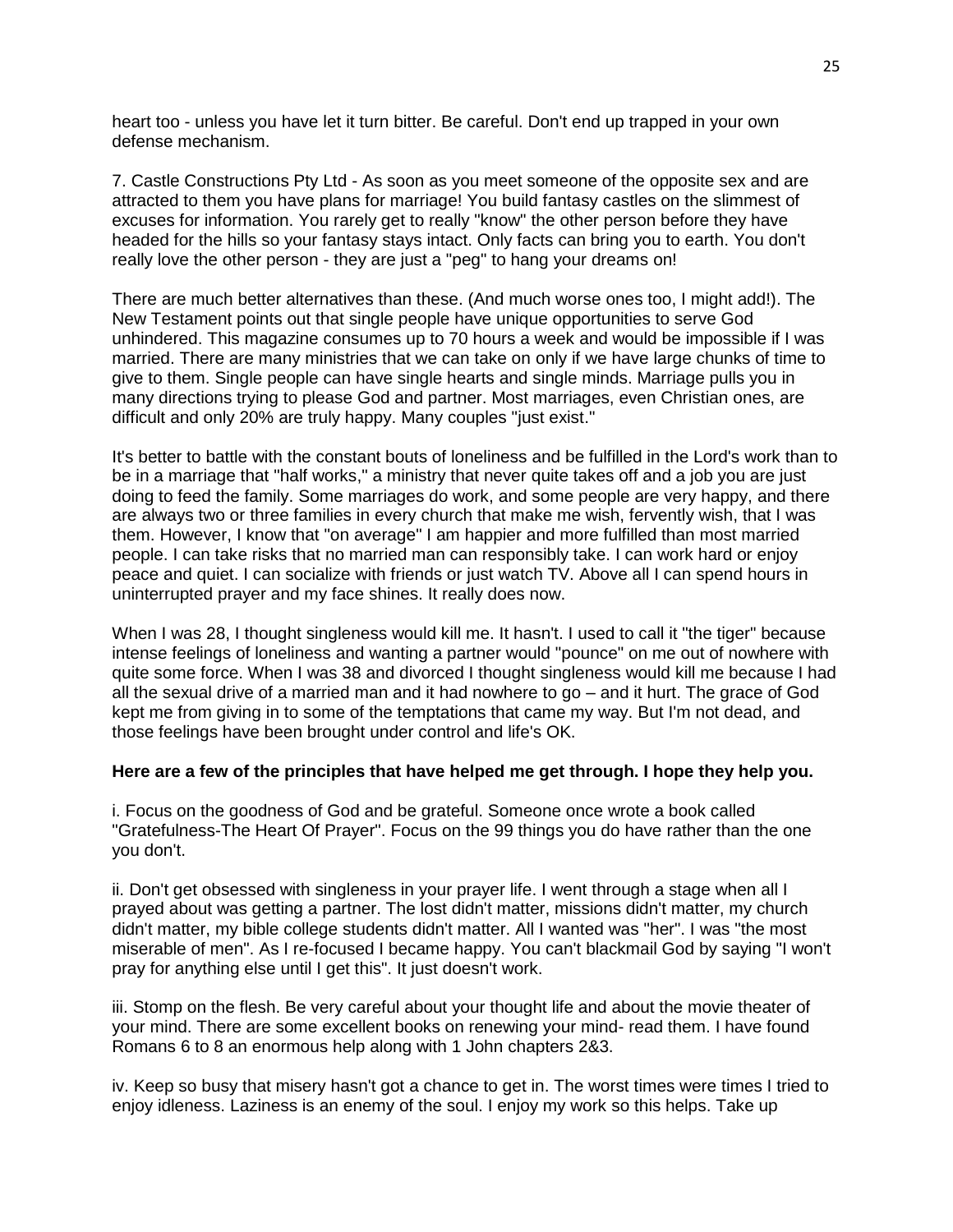exercise, get involved at church. Join a voluntary Christian organization. The devil finds plenty of use for idle hands and idle minds, and will have a program of unhappiness mapped out for you if you don't map out a better one.

v. Love your church. It's easy to get disappointed with the local church when we are single. Our emotional needs can be very deep and "the church" doesn't seem to care. Persist, a few true friends will eventually emerge.

vi. Don't play games and don't be devastated if people match-make you or start rumors. There is a fruit of the Spirit called forbearance.

vii. Prize the friendships you do have and work on them. They can be richly rewarding. Don't make the mistake of neglecting all friendships while you search for "the one".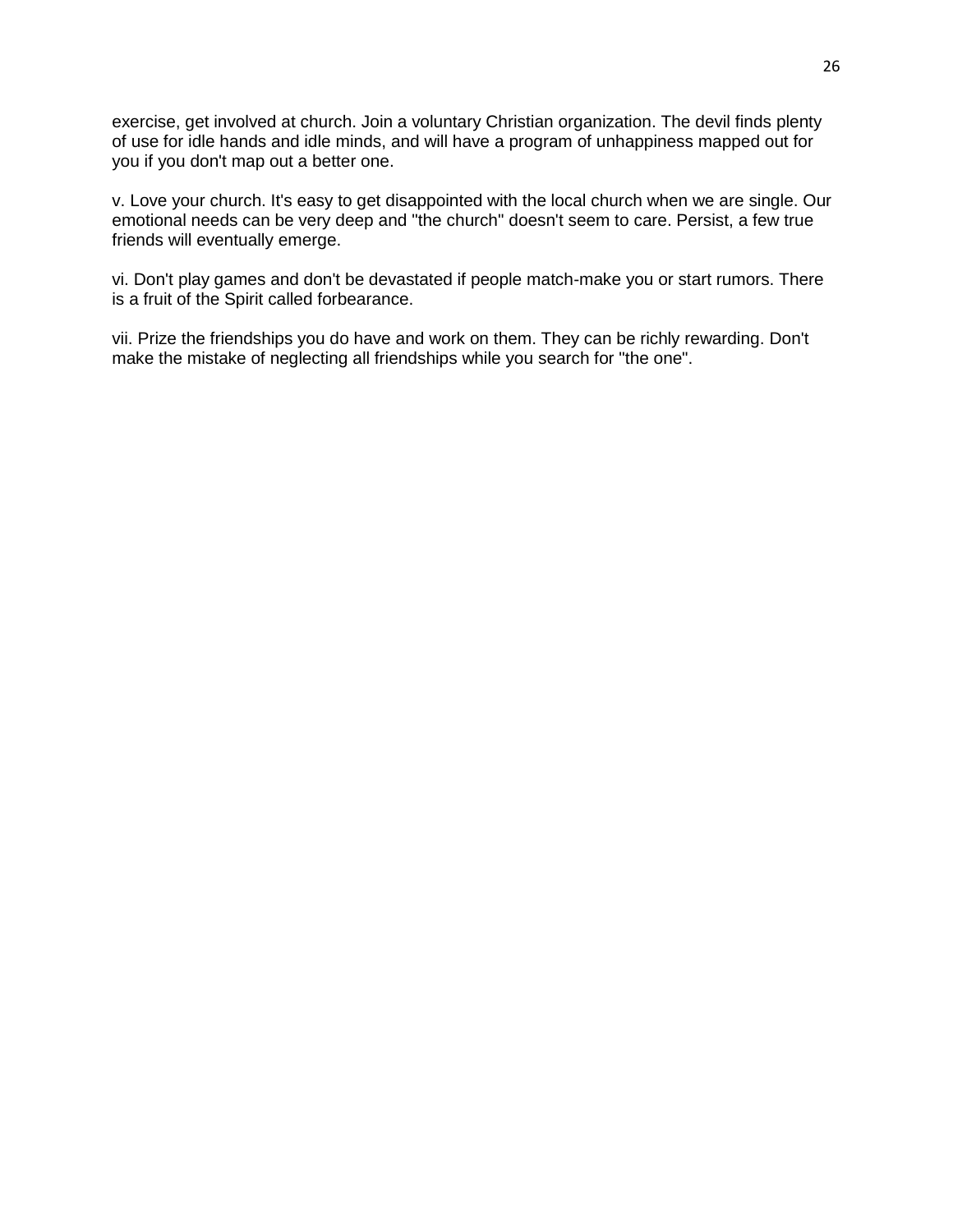# **14 Principles for Finding a Godly Wife or Husband**

I see many Christians destroying themselves in the effort to find a husband or a wife. They wear revealing clothes, hang around nightclubs and feel ashamed in church on Sunday. Pain and desperation are driving them to clumsily adopt the ways of the world in finding a life partner. It can only lead to heartache and disappointment. For most of my adult life I have been single. I know that you CAN be happy and single and that it is possible to joyfully WAIT. Marrying a non-Christian is not a godly option. I won't be discussing that here as I have written a separate article on it. For nine solid reasons not to marry a non-Christian see the next chapter. This article covers 14 principles for finding a godly Christian partner in this rather lonely world.

1. Work on making yourself the sort of person that a godly Christian would LIKE to marry. Be kind, reliable, courteous and attractive. Have your life disciplined and godly and in reasonably good order. Be full of love.

2. Have something interesting about you and work on it. You need to stand out from the crowd a little. Get interested in missions, help the poor, do something different that is still you.

3. Be godly yourself. Have a daily quiet time where you read the Bible and pray and start putting Scripture into practice in your life. Go to church regularly to worship God and switch off your "partner searching periscope" when you go there. In fact, switch it off as often as you can. There is something very unattractive about people who are obviously looking for a partner. Godly people want a godly partner.

4. Make a success of your career. It will cultivate good qualities in you such as forward thinking, planning, diligence, and hard work and it will increase your self-esteem so that you don't feel as devastated by being single. It will also increase your confidence and attractiveness. Godly Christians tend to like people who do their best. Jesus had an obvious soft spot for stewards who did their work diligently and well and makes them the heroes of many of his parables.

5. Make a list of the qualities you really want in a partner and bring this list to God in prayer. Make it quite specific. Use it as a "filter" to prevent you going out with people that are completely wrong. When you make the list remember the golden rule "do unto others as you would want them to do unto you". Would you want your future partner to be drawing up a list like yours? Would you have any chance of getting selected if they did? Is your list too unreal? Make sure that an "average person" - the sort you are likely to marry, is able to fulfill it.

6. Take their weaknesses seriously. If a person is a Christian but has a problem with drugs or alcohol or promiscuity, then be very careful. If they are constantly in financial trouble or always quitting their jobs, you may be marrying misery. Things like eating disorders, very low selfesteem, high levels of hostility, and the need to control people can wreak havoc in a marriage. If they are believers, then God is working in their lives and there is hope, but some believers are not yet ready for responsibility. Some may be "barely believers" and not really committed to long term change. I am not saying don't marry them, I am saying think very, very long and hard before you do. Give them time to grow and to prove themselves before you tie the knot.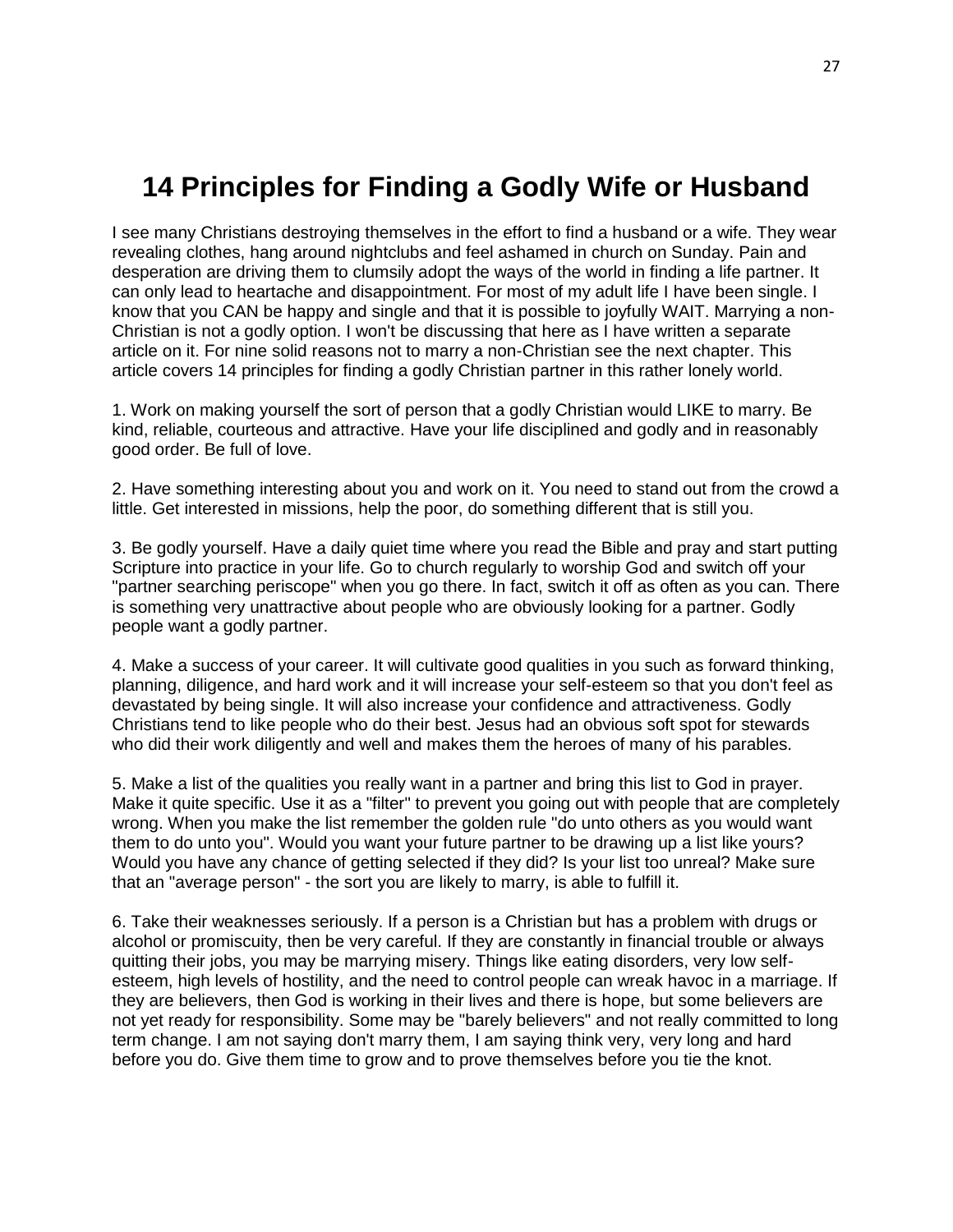7. Marry someone you can pray with. Couples that pray together stay together, and that's a proven fact. The Christian marriages that fail (including mine) have one partner that avoids having daily devotionals together. Prayer really builds deep intimacy into a marriage. 8. Learn to recognize predators. There are quite a number of people who hang around churches to pick up a "Christian partner" and who can fake being a Christian with considerable skill. They generally have no intention of being godly and little intention of marriage. They are generally after unprotected sex with someone innocent and free of disease. Sorry to be that blunt in a Christian magazine, but you need to know the truth. Predators are often betrayed by their lack of true feeling for Christian things and their lack of insight into Scripture. Greed, not tithing, and minor ethical breaches are other good clues. Listen to God's promptings and your intuition. The Holy Spirit will scream "No" at you pretty early on. When God says "No" stop right then and there!

9. Move steadily and wisely towards commitment and put aside undue suspicion, hostility and distrust of the opposite gender. As a rough rule of thumb people end up living up to your projections of their behavior. If you distrust people and are sure they will not stay with you but are "just using you" then they will flee! No-one will stay in a relationship with a person who distrusts them. However, if you treat your partner well and trust, love, and enjoy them and delight in who they are and expect good things from them then they will enjoy your love so much that they will not think of doing anything else except marrying you! Positive people tend to get positive results and negative people tend to get negative results - so deal with your fears.

10. Don't be paranoid about members of the opposite sex. In conservative Christian circles there is almost an assumption that you only talk to members of the opposite sex that you are interested in marrying! That is so destructive! Build many ordinary good friendships and confuse your church thoroughly! It takes the pressure off any emerging relationships and also gives you a better understanding of women/men as the case may be.

11. Get good Christian counseling if you have had traumatic experiences that may be hindering your ability to relate to members of the opposite sex. I can recommend Theophostic Counseling and there is an [article](https://www.globalchristians.org/articles/phostic.htm) on it elsewhere in the magazine.

12. If you really like someone and they are a good Christian then go for it! I spent a lot of time thinking "so and so is too good for me" and holding back and thus losing out. Being strong and courageous has many advantages and seems to get God's blessing.

13. Many good Christian marriages have developed when a friend introduces two people together and they click. While some friends playing Cupid with your life can be a pain, if you have a few really good friends that you trust, ask them to keep a lookout for you and to pray for the right person to come along. That's how I met Ruth.

14. Ask God's blessing on your efforts and develop the ability to listen to Him. God has a long history of putting some first class romances together. Let Him order your days and they will be pleasant. He really does care!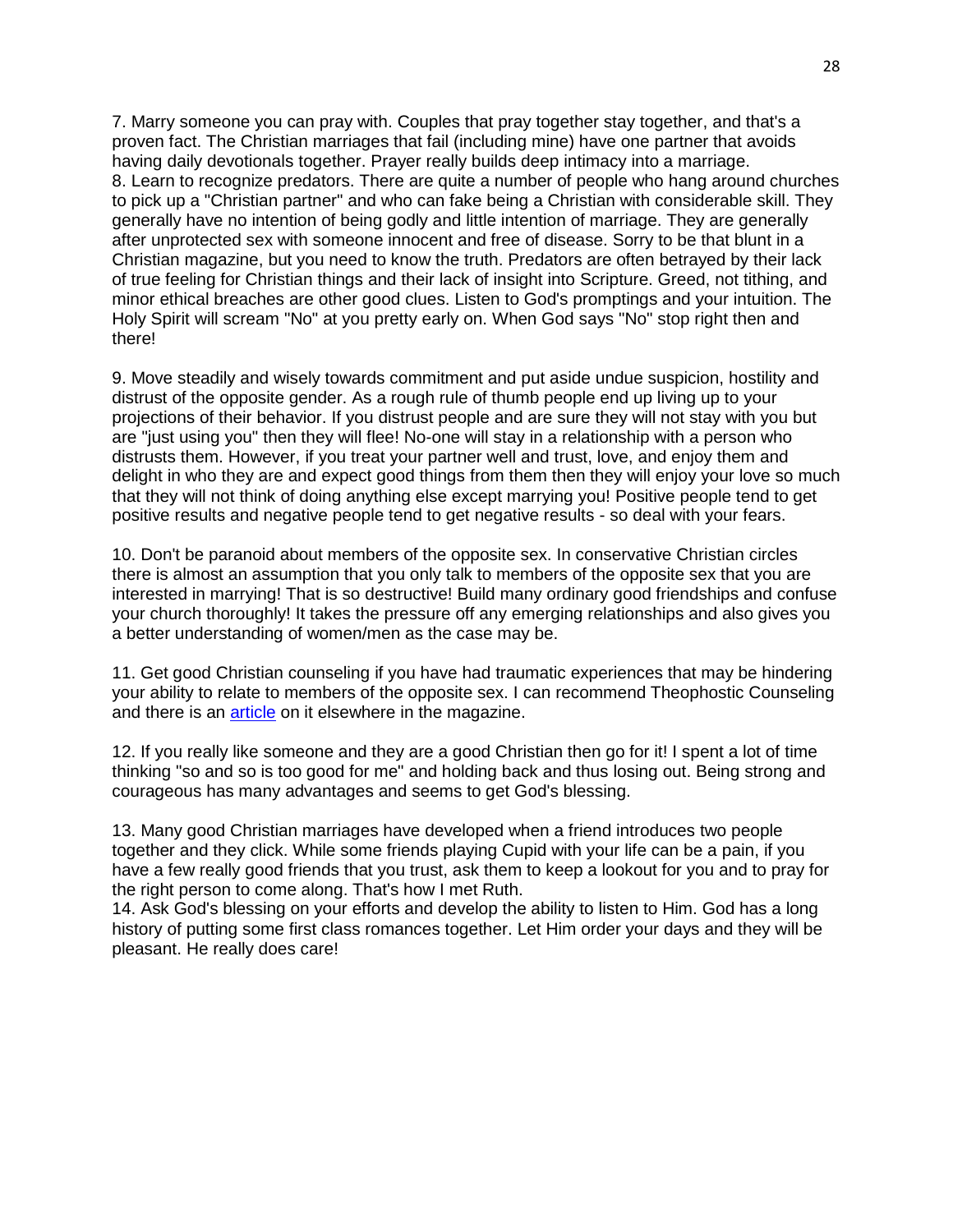# **Why You Should Not Marry an Unbeliever**

(1 Corinthians 7:39 NRSV) A wife is bound as long as her husband lives. But if the husband dies, she is free to marry anyone she wishes, only in the Lord.

Who you marry is the most important choice you will make next to accepting Jesus Christ as Lord and Savior. It will affect how happy or unhappy you are, how easily you can serve God, how your children will be brought up, your peace and prosperity and many other things. While most marriages can be improved by effort, making a wise choice to begin with is seen by many people as being absolutely essential to building a great marriage that lasts through all the struggles of life. For the Christian it is important that our life-partners belong to the Kingdom of God and share the same eternal destiny. It is important that they share the same values, morals and priorities and that they model what we model to our children. For these reasons alone it is important for Christians to only marry other Christians.

The Bible gives seven solid reasons why we should not marry an unbeliever. Its writings from beginning to end, from Abraham to Paul reflect God's heart for godly families and believing children who see Christian standards demonstrated by both parents. As you read this article you may be surprised (as I was) by the seriousness with which God takes the question of whom you should marry. It is a big question with serious implications. For some people this article may cause pain. You may realize that a cherished relationship has to come to an end, that a beautiful dream cannot be fulfilled. This creates deep consternation, pain and confusion. During this time pray with others and seek the advice of godly men and women of God. Take your time and work the issue through thoroughly. The Lord is gracious and kind and will lead you in what to do.

## **The seven reasons are:**

- 1. You are not immune even the smartest wisest people can be led astray from God by unbelieving partners (1 Kings 11:1-12).
- 2. There is a fundamental spiritual incompatibility (2 Cor 6:14-7:1, Eph 2:1-3).
- 3. Because the children may go astray from God (Deut 7:3,4, Neh 13:23-27).
- 4. It leads to a lifetime of defeat (Joshua 23:11-13).
- 5. Correcting it can result in drastic and painful separations. (Ezra 9:1-12).
- 6. Because of the pain it causes to other family members (Genesis 26:34,35; 28:6-9).

7. Because when God's judgment falls the family will be divided (Luke 17:32-34; Genesis 19:12- 26).

Now to look at each of these reasons in a bit more detail...

#### **Reason One - You are not immune - even the smartest wisest people can be led astray from God by unbelieving partners.**

(1 Kings 11:1-12 NRSV) King Solomon loved many foreign women along with the daughter of Pharaoh: Moabite, Ammonite, Edomite, Sidonian, and Hittite women, {2} from the nations concerning which the LORD had said to the Israelites, "You shall not enter into marriage with them, neither shall they with you; for they will surely incline your heart to follow their gods";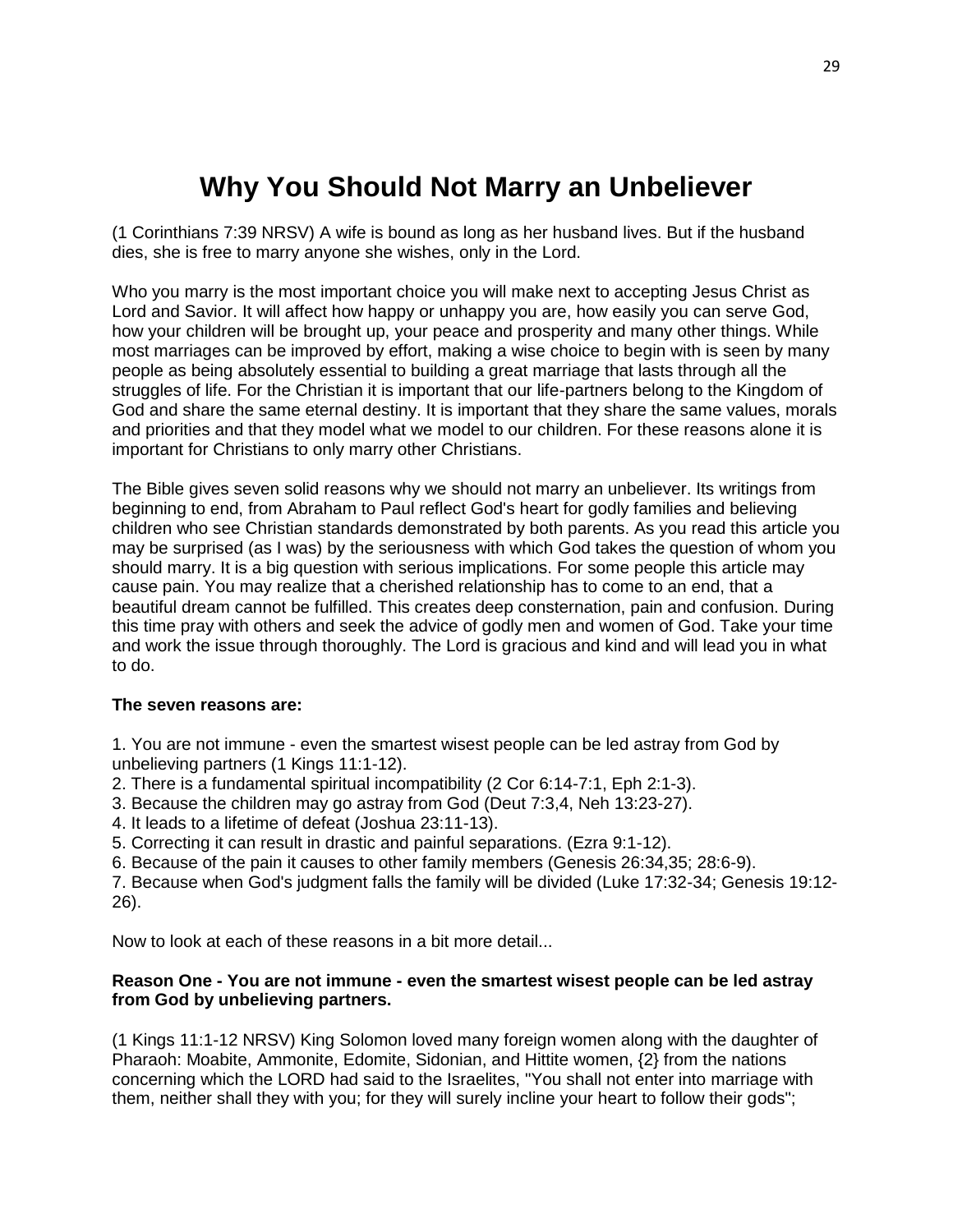Solomon clung to these in love. {3} Among his wives were seven hundred princesses and three hundred concubines; and his wives turned away his heart. {4} For when Solomon was old, his wives turned away his heart after other gods; and his heart was not true to the LORD his God, as was the heart of his father David.... {9} Then the LORD was angry with Solomon, because his heart had turned away from the LORD, the God of Israel, who had appeared to him twice, {10} and had commanded him concerning this matter, that he should not follow other gods; but he did not observe what the LORD commanded. {11} Therefore the LORD said to Solomon, "Since this has been your mind and you have not kept my covenant and my statutes that I have commanded you, I will surely tear the kingdom from you and give it to your servant. {12} Yet for the sake of your father David I will not do it in your lifetime; I will tear it out of the hand of your son.

In Old Testament times each ethnic group had its own worship system. To marry a foreigner was to marry someone outside your own religion. When Solomon married women from the surrounding nations (something it seems God had personally told him not to do -twice) he was marrying people who did not believe in the God of Abraham, Isaac and Jacob, the Lord. Solomon is said to be the smartest and wisest person alive at that time (1 Kings 4:29-34). God gave him great wisdom and blessing and even appeared to Solomon in dreams.

However, even Solomon's heart was turned away from God by his unbelieving wives, so that in his old age he became an idol worshiper (verses 4-8). When we marry someone we become "one flesh" with them and we are changed by them. We become more and more like them and they become more and more like us. It may be in such small things as gestures and facial expressions. Or it can be so in the deeper things of the spirit. Marrying an unbeliever is like marrying someone with a dose of spirituality and flu. We keep on getting their spiritual ailments passed on to us and because we are so close to them we keep on getting "reinfected".

Unfortunately, goodness and virtue does not seem to be as contagious as sin and spiritual apathy. Solomon did not improve his wives - rather the reverse - he became an idol worshiper and lost his kingdom. You can be wiser than Solomon if you stick to believers when you make your choice of marriage partner.

#### **Reason Two - There is a fundamental spiritual incompatibility.**

(2 Corinthians 6:14-7:1 NKJV) Do not be unequally yoked together with unbelievers. For what fellowship has righteousness with lawlessness? And what communion has light with darkness? {15} And what accord has Christ with Belial? Or what part has a believer with an unbeliever? {16} And what agreement has the temple of God with idols? For you are the temple of the living God. As God has said: "I will dwell in them And walk among them. I will be their God, And they shall be My people." {17} Therefore "Come out from among them And be separate, says the Lord. Do not touch what is unclean, And I will receive you." {18} "I will be a Father to you, And you shall be My sons and daughters, Says the LORD Almighty." Therefore, having these promises, beloved, let us cleanse ourselves from all filthiness of the flesh and spirit, perfecting holiness in the fear of God.

There is a negative and a positive side to this. Firstly, the negative. The body of a Christian is a temple of the Holy Spirit where God dwells. (See article: "Your Body Is A Temple Of The Holy Spirit"). It is inappropriate for it to be physically joined to the body of an unbeliever. It would be like building a passageway between a temple of God and temple of the Devil.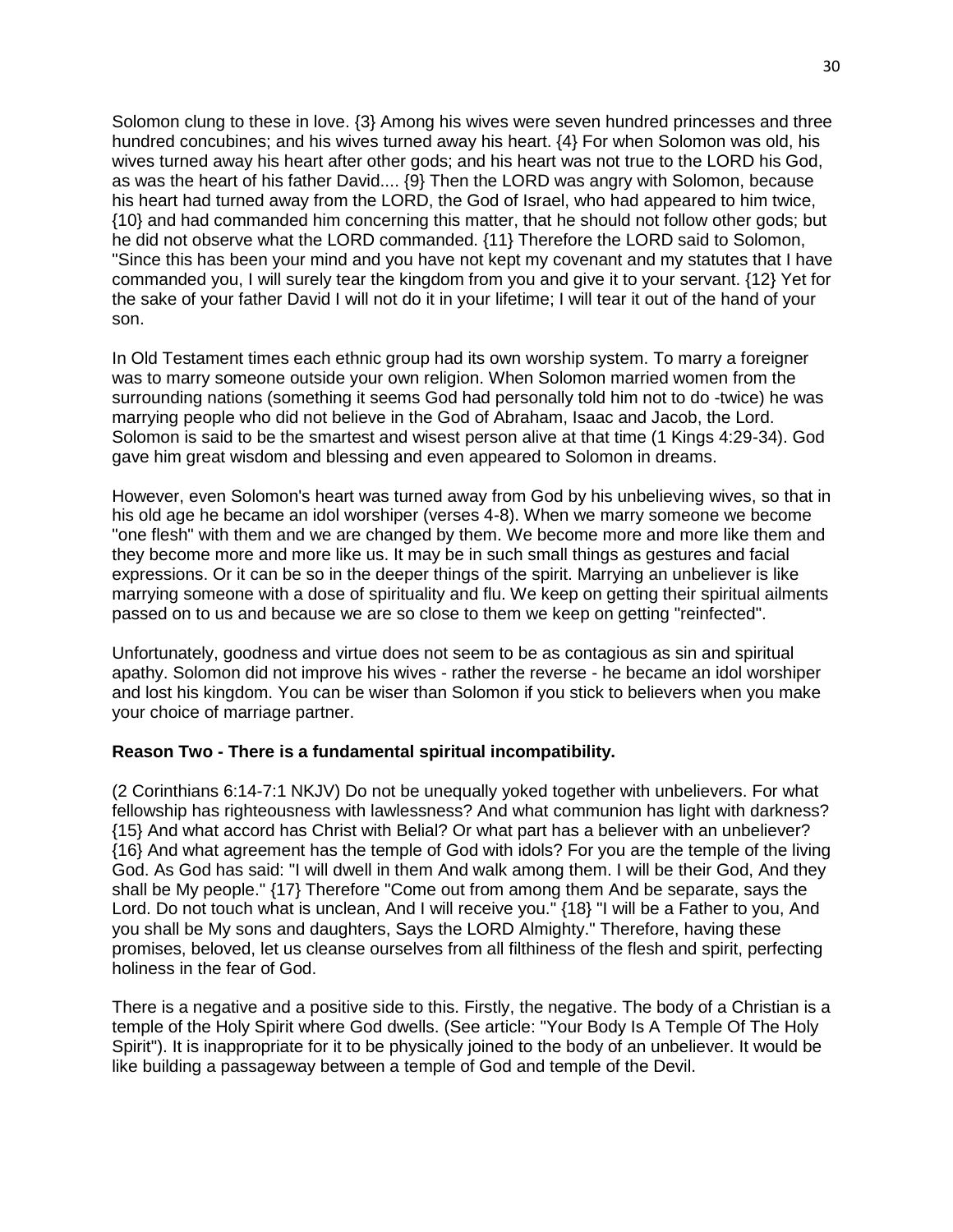Unbelievers are not spiritually neutral. (Ephesians 2:1-3 NKJV) And you He made alive, who were dead in trespasses and sins, {2} in which you once walked according to the course of this world, according to the prince of the power of the air, the spirit who now works in the sons of disobedience, {3} among whom also we all once conducted ourselves in the lusts of our flesh, fulfilling the desires of the flesh and of the mind, and were by nature children of wrath, just as the others. Unbelievers are spiritually dead (v.1). They follow the course of this world (v.2) – the downward groove. They are a controlled people whose strings are pulled by "the prince of the power of the air"(v.2). At critical points Satan "pulls the strings" - it may be when you try to send them to Sunday School or arguments may always start before church. You will have someone Satan can control beside you, in your home, influencing your destiny and that of your children. The unbelievers conduct is according to a lower set of principles called "the flesh". V3. We all once conducted ourselves in the lusts of our flesh, fulfilling the desires of the flesh and of the mind. The flesh is opposed to the Spirit (Gal 5:16,17) and the desires the unbeliever will seek to fulfill will be contrary to your highest and holiest desires. You will be in a life-long tug of war! You will probably miss out on fulfilling much that is truly wonderful and godly as a result.

While on a human level a believer and an unbeliever may love each other it is like two lines meeting at a tangent or ships crossing at sea. They are driven by such fundamentally different principles that there can be no life-long agreement. The difference is between the principles of righteousness and lawlessness, light and darkness, Christ and Belial, the temple of God and the temple of idols. The incompatibility is absolute, basic, and vast.

The Bible, which is God's will and Word does not see compromise as a possibility here. The call is to separate. The positive side is that those who separate will be blessed. As God has said: "I will dwell in them And walk among them. I will be their God, And they shall be My people." {17} Therefore "Come out from among them And be separate, says the Lord. Do not touch what is unclean, And I will receive you." {18} "I will be a Father to you, And you shall be My sons and daughters, Says the LORD Almighty." Therefore, having these promises, beloved, let us cleanse ourselves from all filthiness of the flesh and spirit, perfecting holiness in the fear of God. Every call to separation from sin contains the promise of renewed intimacy with God and being his "sons and daughters". It seems that God really appreciates it when people make this sort of a stand for Him. He is not an aloof and demanding deity. Your separation from an unbeliever will receive God's reward, blessing, approval and result in a deeper walk with Him.

#### **Reason 3 Because the children may go astray from God**

(Deuteronomy 7:3-4 NRSV) Do not intermarry with them, giving your daughters to their sons or taking their daughters for your sons, {4} for that would turn away your children from following me, to serve other gods. Then the anger of the LORD would be kindled against you, and he would destroy you quickly.

(Nehemiah 13:23-27 NRSV) In those days also I saw Jews who had married women of Ashdod, Ammon, and Moab; {24} and half of their children spoke the language of Ashdod, and they could not speak the language of Judah, but spoke the language of various peoples. {25} And I contended with them and cursed them and beat some of them and pulled out their hair; and I made them take an oath in the name of God, saying, "You shall not give your daughters to their sons, or take their daughters for your sons or for yourselves. {26} Did not King Solomon of Israel sin on account of such women? Among the many nations there was no king like him, and he was beloved by his God, and God made him king over all Israel; nevertheless, foreign women even made him sin. {27} Shall we then listen to you and do all this great evil and act treacherously against our God by marrying foreign women?"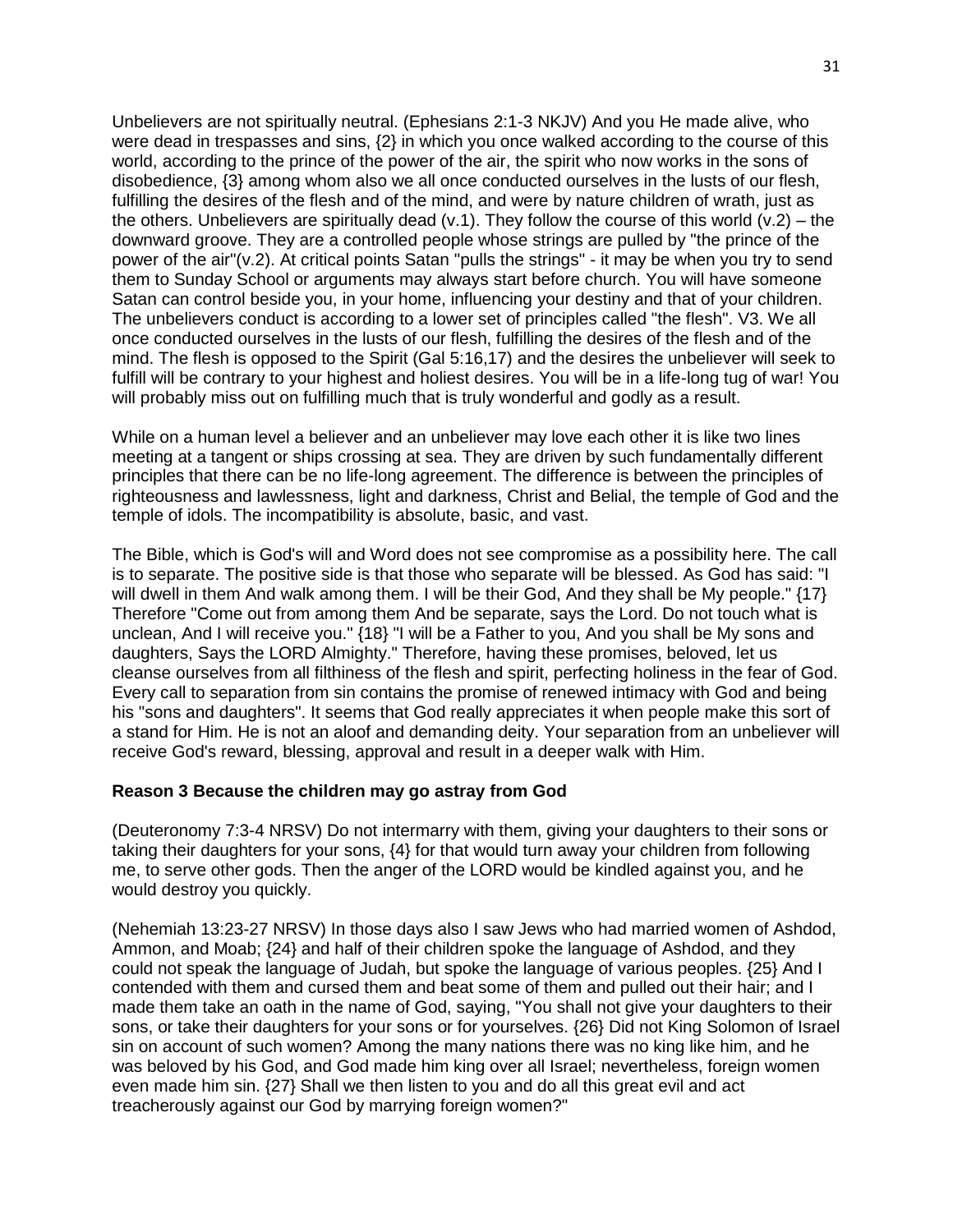The Lord has a real heart for children. He knows they model their parents. It's not just theoretical, children do go astray, children are lost forever because of an ungodly upbringing. In Nehemiah we see a whole generation of mixed up children, unable even to speak Hebrew or Aramaic but adopting the language, culture and beliefs of the nations around them. This undoubtedly included their religious beliefs. When children are turned away from God His anger is kindled and it says He "would destroy you quickly". We see God's anger coming through Nehemiah on this issue: And I contended with them and cursed them and beat some of them and pulled out their hair; and I made them take an oath in the name of God, saying, "You shall not give your daughters to their sons, or take their daughters for your sons or for yourselves." God cares about the kids and He will be very angry if you marry an unbeliever.

## **Reason 4 - It leads to a lifetime of defeat**

(Joshua 23:11-13 NRSV) Be very careful, therefore, to love the LORD your God. {12} For if you turn back, and join the survivors of these nations left here among you, and intermarry with them, so that you marry their women and they yours, {13} know assuredly that the LORD your God will not continue to drive out these nations before you; but they shall be a snare and a trap for you, a scourge on your sides, and thorns in your eyes, until you perish from this good land that the LORD your God has given you.

How many Christians have I seen living defeated lives because they married an unbeliever! They are so numerous. There are three stages to the catastrophe. Firstly, God is no longer powerfully present and giving victory and miracles: know assuredly that the LORD your God will not continue to drive out these nations before you. Then there is a time of bitter frustration and pointlessness, a feeling of being trapped. But they shall be a snare and a trap for you, a scourge on your sides, and thorns in your eyes. The pain can be so sharp that it will be like "a thorn in your eyes". Lastly everything you work for goes up in smoke there may be a foolish financial decision or an affair, alcoholism, unbelieving children, even a deception. You look back on a life that should have been prosperous and rewarding and instead you have "perished from the land". Look around you and see. This is not an idle threat from God. It really does happen.

#### **Reason 5 - Correcting it can result in drastic and painful separations.**

(Ezra 9:1-12 NRSV) After these things had been done, the officials approached me and said, "The people of Israel, the priests, and the Levites have not separated themselves from the peoples of the lands with their abominations, from the Canaanites, the Hittites, the Perizzites, the Jebusites, the Ammonites, the Moabites, the Egyptians, and the Amorites. {2} For they have taken some of their daughters as wives for themselves and for their sons. Thus the holy seed has mixed itself with the peoples of the lands, and in this faithlessness the officials and leaders have led the way." ...Then Ezra the priest stood up and said to them, "You have trespassed and married foreign women, and so increased the guilt of Israel. {11} Now make confession to the LORD the God of your ancestors, and do his will; separate yourselves from the peoples of the land and from the foreign wives." {12} Then all the assembly answered with a loud voice, "It is so; we must do as you have said....

Wrong marriages resulted in compulsory divorces on a large scale! They sent their foreign wives away and their children (Ezra 10:3). These divorces were approved by God at the time, it was a choice between two painful alternatives and divorce was seen as the lesser of the two. But it must have been very painful for all concerned. If you are going out with an unbeliever or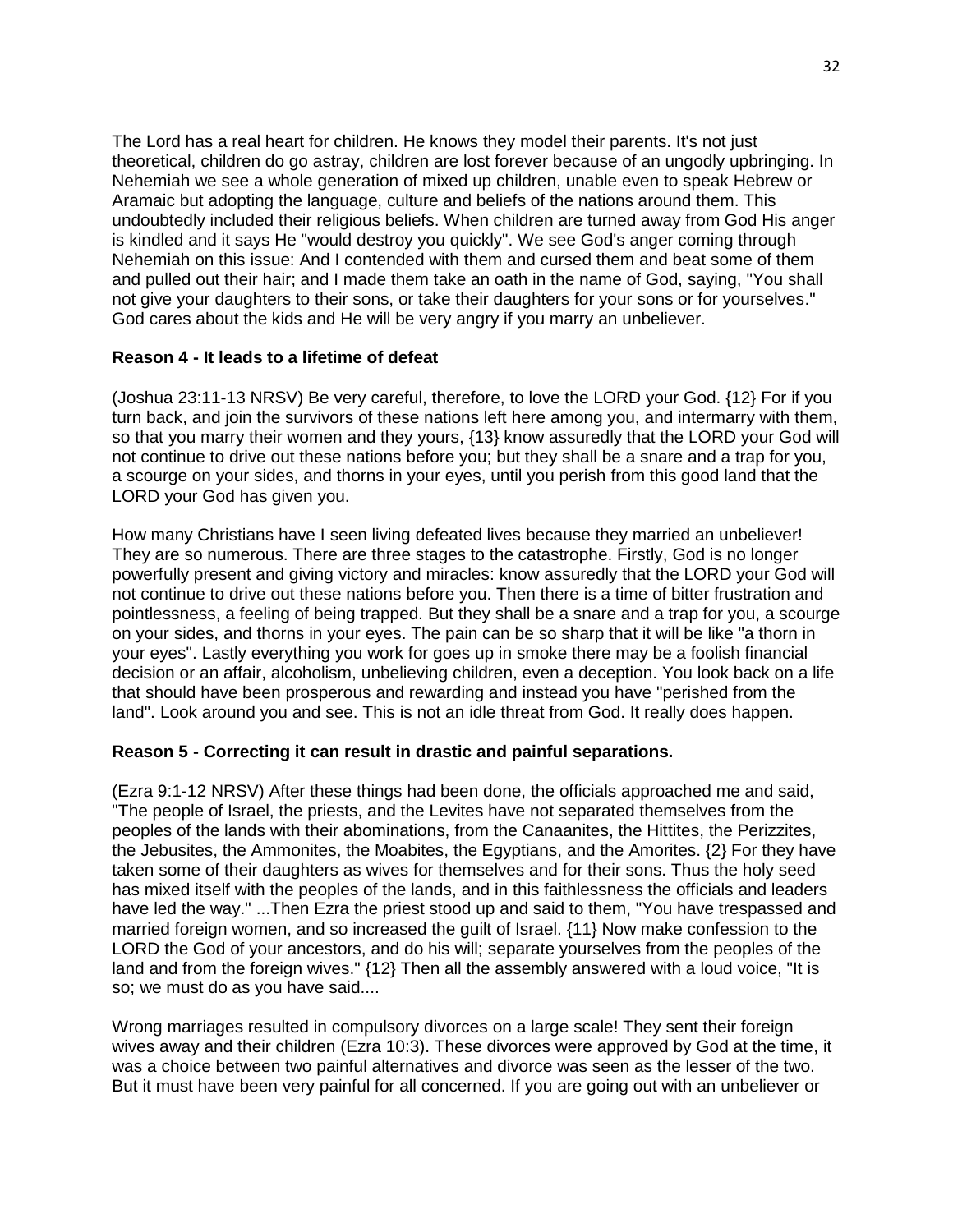engaged to an unbeliever, then Ezra's example is for you. You need to separate from them. Absolutely, finally and quickly (2 Corinthians 6:14-7:1).

Paul addresses the problem of people who get converted as married adults in I Corinthians 7:12-16. This was the case for a large portion of the Corinthian church in the early days of Christianity. If we are married to an unbeliever at the point of our conversion and they are willing to stay we are not to divorce them. Actively killing the marriage is wrong. However, if it ends then it is not to be clung on to. The implication here is that out of God's kindness He does not ask new converts to immediately divorce their partners. He tolerates the marriage. He knows it was not a deliberate marrying of an unbeliever. They were married as unbelievers then one got converted. That is not a deliberate flaunting of God's law by the believer.

(1 Corinthians 7:12-16 NKJV) But to the rest I, not the Lord, say: If any brother has a wife who does not believe, and she is willing to live with him, let him not divorce her. {13} And a woman who has a husband who does not believe, if he is willing to live with her, let her not divorce him. {14} For the unbelieving husband is sanctified by the wife, and the unbelieving wife is sanctified by the husband; otherwise your children would be unclean, but now they are holy. {15} But if the unbeliever departs, let him depart; a brother or a sister is not under bondage in such cases. But God has called us to peace. {16} For how do you know, O wife, whether you will save your husband? Or how do you know, O husband, whether you will save your wife?

In a divorce situation between an unbeliever and a believer, the believer is to let the unbeliever go. "Stop clinging on in hope! Let them go! Your hope for their salvation is uncertain!" is Paul's harsh message to the partner of unbelievers. There is a tremendous spiritual incompatibility, and we are "called to peace". In the New Testament God does not ask Christians to divorce non-Christian partners, but if they go, they are free to leave. He would rather we did not marry unbelievers in the first place! This spiritual incompatibility is often intractable. God never promises that unbelieving partners will be saved. Religious conflict often results in painful separations, some before marriage and some after marriage. If you want to avoid a painful heart-wrenching separation - then only date and marry believers!

#### **Reason Six - Because of the pain it causes to other family members.**

(Genesis 26:34-35 NRSV) When Esau was forty years old, he married Judith daughter of Beeri the Hittite, and Basemath, daughter of Elon the Hittite; {35} and they made life bitter for Isaac and Rebekah... (Genesis 28:1 NRSV) Then Isaac called Jacob and blessed him, and charged him, "You shall not marry one of the Canaanite women... (Genesis 28:6 NRSV) Now Esau saw that Isaac had blessed Jacob and sent him away to Paddan-aram to take a wife from there, and that as he blessed him he charged him, "You shall not marry one of the Canaanite women."

(Genesis 28:8-9 NRSV) So when Esau saw that the Canaanite women did not please his father Isaac, {9} Esau went to Ishmael and took Mahalath daughter of Abraham's son Ishmael, and sister of Nebaioth, to be his wife in addition to the wives he had.

Esau's foreign wives "made life bitter" for his parents, the quiet, godly and non-confrontational Isaac and Rebekah. Just when they should have been celebrating grandchildren they were being deeply hurt. Unbelieving partners often cause real grief to the family of the Christian partner. Their ways are just not Christian ways and Satan, with his control strings attached to their lives, can create pain, hurt and discord through them. Esau also hurt himself, he saw that his wrong marriages hurt his parents and that Jacobs' godly marriage delighted them so in addition to his troublesome wives he went and took believing wives in a sad attempt to win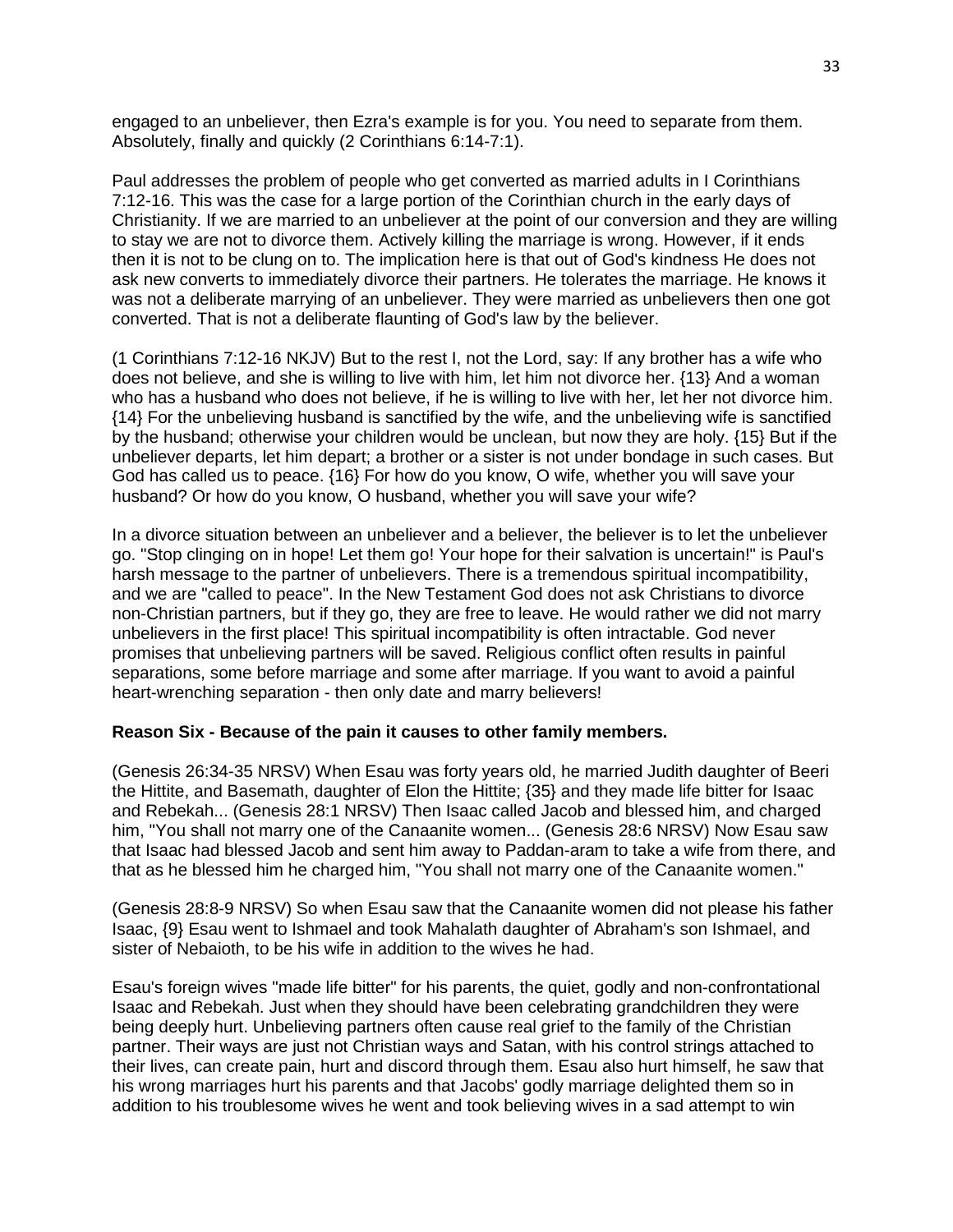parental blessing (Genesis 28:8,9). His original wives would have been hurt by this. So Esau's unwise marriages ended up hurting his parents, himself and his wives. Also his choice of believing partner was not altogether politic. He ended up marrying a believer from the family of Ishmael, Isaac's direct rival. Children who foolishly marry unbelievers cause their parents pain.

## **Reason Seven - Because when God's judgment falls the family will be divided.**

(Luke 17:32-34) Remember Lot's wife. {33} Those who try to make their life secure will lose it, but those who lose their life will keep it. {34} I tell you, on that night there will be two in one bed; one will be taken and the other left.

Two on one bed - the believer goes to be with the Lord at the rapture, the unbeliever stays to experience the judgment of God. Why did I include the preceding verses? Because marrying an unbeliever is a form of trying to make your life secure. Its saying "I've got to be married even if it means disobeying God! Or I've got to marry him/her even if it means disobeying God. Eventually, you will lose that partner for eternity. Your security is, in fact, very insecure. But the person who remains single until they marry "in the Lord" will be able to still be with their partner for all eternity (although there are no marriages in heaven there will certainly be much love). Then there is the strange reference to Lot and his mixed up family. Lot's family had spent so long in Sodom that many members of it had absorbed its values (Genesis 19:12-26).

While the New Testament tells us that Lot's soul was tormented day and night by what he saw (2 Peter 2:7.,8) it is clear that this did not rub off on his family. His wife ended up as a pillar of salt and a memorial to the consequences of loving this present world. His two daughters were on the brink of marrying unbelievers. These unbelievers scoffed at angels and perished in the destruction. The daughters had spent so long in Sodom and been so eroded morally by their non-Christian friendships that they later got Lot drunk and committed incest with him. (Genesis 19:30-38). The descendants of this union became the Ammonites and Moabites, perpetual enemies of Israel. When judgment came the family was shattered into fragments because it had joined itself to unbelievers and their ungodly value systems.

# **Conclusion**

So in conclusion there are seven compelling reasons why you should not marry an unbeliever:

1. You are not immune - even the smartest wisest people can be led astray from God by unbelieving partners.

- 2. There is a fundamental spiritual incompatibility.
- 3. Because the children may go astray from God.
- 4. It leads to a lifetime of defeat.
- 5. Correcting it can result in drastic and painful separations.
- 6. Because of the pain it causes to other family members.
- 7. Because when God's judgment falls the family will be divided.

Marrying an unbeliever is not a gray area. It's not something that one Christian can do and another not do. God has said "No" therefore, you do not have a choice. If you are dating an unbeliever you should prayerfully, carefully, and gently end the relationship. If you are attracted to a non-Christian admit your attraction to God and then make sure that the relationship does not develop. If necessary, avoid the person until your feelings subside. Your future marriage is incredibly important. Marry anyone you like, but only in the Lord.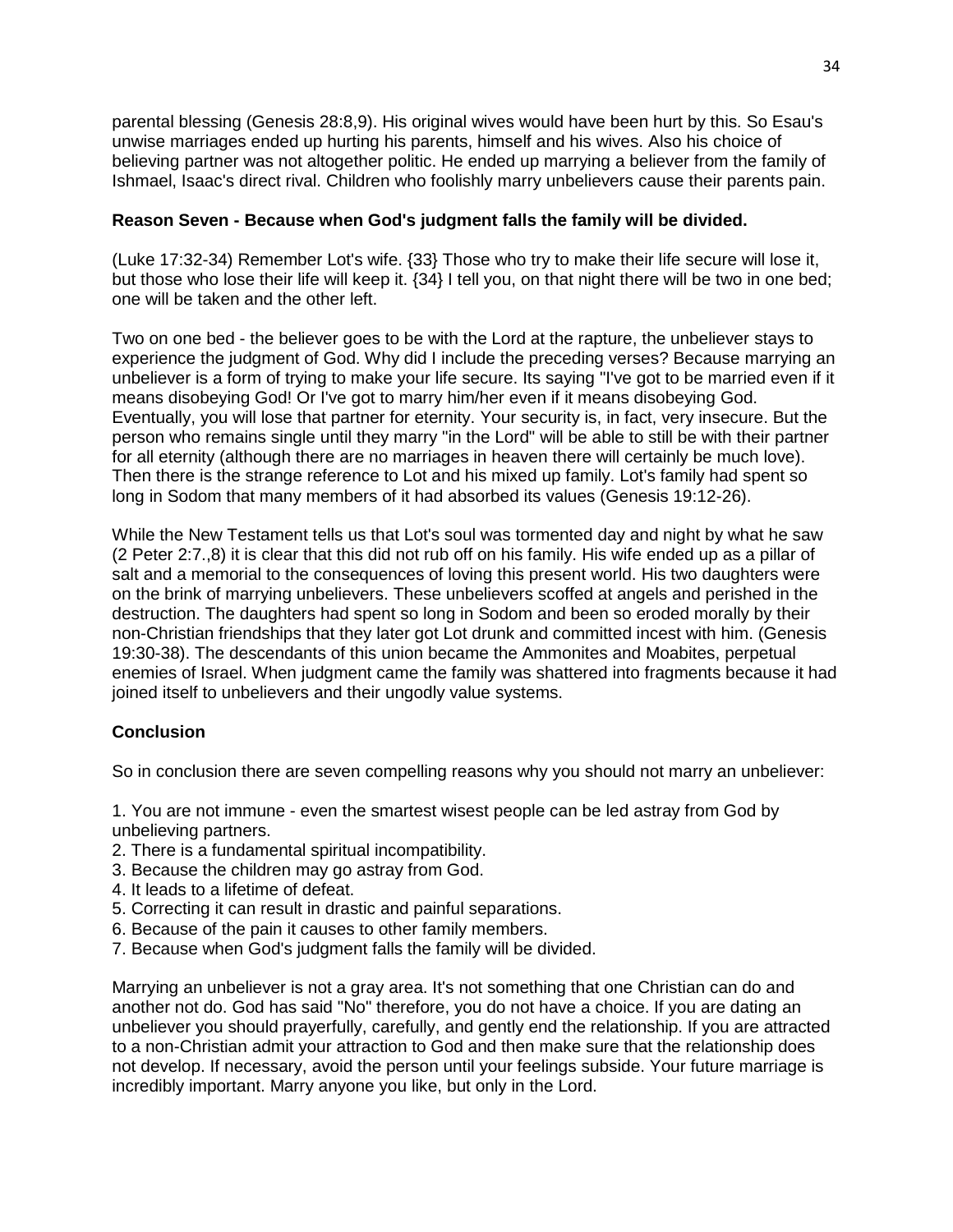# **A Christian View of Romance**

(Song of Songs 1:1-2 NIV) Solomon's Song of Songs. {2} Let him kiss me with the kisses of his mouth-- for your love is more delightful than wine.

These first two verses from the Song of Songs flow from the heart of a passionate God. The story of redemption has been called the "divine romance" and that is certainly appropriate. The Church is Christ's bride. Idolatry is adultery. The images of marriage, betrothal and romance are among the best known and deepest analogies to the love of God for His people. God is love and God is romantic.

This clashes with the Deist view of God which sees Him as the detached "clockmaker" who wound up the world and then stood back. That is not the view of Scripture, which speaks of a God who is passionately in love with His Creation. (Hosea 11:8-9 NIV) "How can I give you up, Ephraim? How can I hand you over, Israel? How can I treat you like Admah? How can I make you like Zeboiim? My heart is changed within me; all my compassion is aroused. {9} I will not carry out my fierce anger, nor will I turn and devastate Ephraim. For I am God, and not man- the Holy One among you. I will not come in wrath. God is not dispassionate. He is not "objective" in the sense of being emotionless and cold. He is involved, He loves, He grieves, He feels.

This brings me to the topic of this article - a Christian view of romance. Is it right for Christians to be caught up in love? Is it OK for us to heap extravagant praise on another human being? Or is the perfect Christian a cerebral creature, controlled and exactly fair? Are Christians allowed to exaggerate with the exaggerations of love? Or is exactness the greater virtue? Can we do mad, wild things for love - or does responsibility always take preference? As you may guess I am going to argue for a large-hearted but pure passion. I believe that life is lived primarily from the heart. Things like faith, hope and love are too big to be rational. They are messy. They take us beyond the boundaries of convention, beyond what we can control and beyond what many think is prudent, sensible or wise. Jesus was often thought to be a madman. Paul was told by a king that he had lost his mind. John Wesley was accused of enthusiasm. The early pioneer missionaries were uniformly thought to be quite crazy.

There is an obvious need to make a distinction between the passionate and pure love of God and the passionate love of our husbands or wives. But let's not make too much of a distinction because Scripture sees a very close relationship between loving people and loving God. (1 John 4:20-21 NKJV) If someone says, "I love God," and hates his brother, he is a liar; for he who does not love his brother whom he has seen, how can he love God whom he has not seen? {21} And this commandment we have from Him: that he who loves God must love his brother also.

#### **The Beloved**

In every romance there is "the beloved ''. Our beloved is God; God's beloved is His Church. In marriage the wife is beloved by the husband and vice-versa. The "beloved" is special. They are beautiful, they are chosen, they are different from any other person. There is no egalitarianism here. A man in love does not treat his beloved as "just another woman". No woman on earth is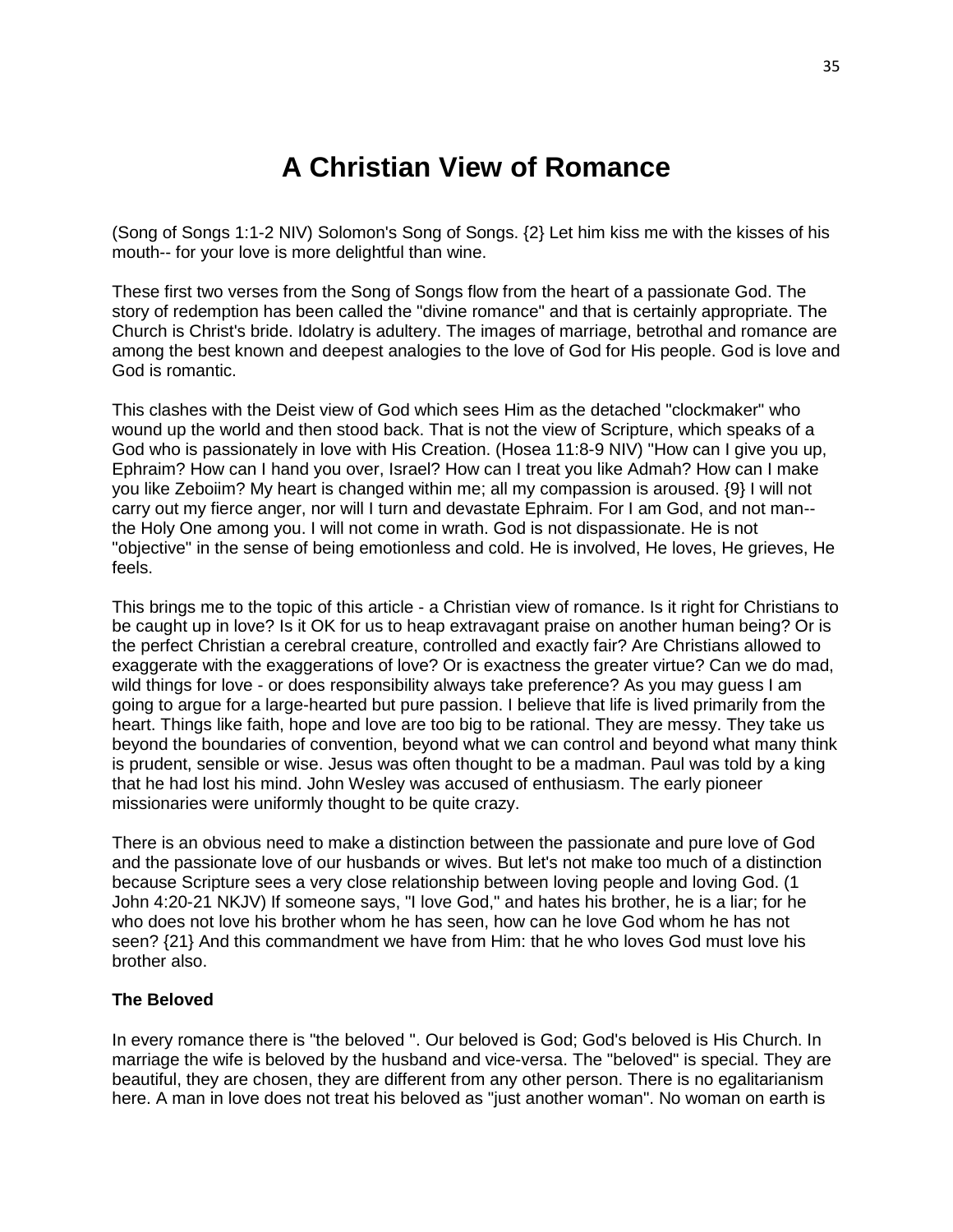her equal. She does not treat him as "just another man" either. Once the beloved is chosen there is an elevation in status that defies reason, fairness or justice and which is pure grace. I feel that I do not deserve the esteem in which I am held by those that have loved me. Neither do I feel that I deserve the esteem in which I am held by God, but this is something He gives willingly. (Ephesians 2:6-7 NKJV) and raised us up together, and made us sit together in the heavenly places in Christ Jesus, {7} that in the ages to come He might show the exceeding riches of His grace in His kindness toward us in Christ Jesus.

(Song of Songs 2:16 NRSV) My beloved is mine and I am his; he pastures his flock among the lilies. "My beloved is mine and I am his…" that is part of romance. Christian romance is not "open". Real romance does not permit the entry of other lovers. True romance cherishes the beloved to the exclusion of all competition. Romance allows the beloved to "possess" you. As the love expressed in the Song of Songs matures there is a slight but significant reversal of 2:16 in 6:3 (Song of Songs 6:3 NRSV) I am my beloved's and my beloved is mine; he pastures his flock among the lilies. Do you notice the difference? Now she says "I am my beloved's..." first of all. Instead of her joy being first of all in having him as her lover she now rejoices first of all in being his. She has matured. She has surrendered to love.

In the romance between us and God we most often start out with "I have found Jesus" over the years that matures into "Jesus found me". We have a sense of being God's beloved. We realize that He cherishes us. That our love for Him is returned a thousand fold. That He, the God of Heaven, is excited about "little ordinary old me..." To Him I am special. That is what grace means. I am chosen (not because I deserve it), I am special, I am loved. Christian be excited! You are God's and He loves you. He treasures you and adores you. He will keep you as the apple of His eye.

#### **Honor**

(1 Peter 3:7 NRSV) Husbands, in the same way, show consideration for your wives in your life together, paying honor to the woman as the weaker sex, since they too are also heirs of the gracious gift of life – so that nothing may hinder your prayers.

(Song of Songs 5:15-16 NIV) His legs are pillars of marble set on bases of pure gold. His appearance is like Lebanon, choice as its cedars. {16} His mouth is sweetness itself; he is altogether lovely. This is my lover, this my friend, O daughters of Jerusalem.

Romance honors the other. It is OK to put your beloved up on a pedestal. I am not advocating silliness or obsession. I am advocating a romantic love that finds the good and which pays attention to it. In Scripture honor is not only from the lesser to the greater but also from the greater to the lesser. The Bible often calls us to honor those who are less powerful than us or poorer than us. We are to honor our wives, our parents, the aged and the elders in the church especially those who teach diligently. In the romantic love of Christ, we are to honor people and to exalt them. Not only should we glorify God but God also wants to glorify us.

(Romans 8:29-30 NKJV) For whom He foreknew, He also predestined to be conformed to the image of His Son, that He might be the firstborn among many brethren. {30} Moreover whom He predestined, these He also called; whom He called, these He also justified; and whom He justified, these He also glorified. Mean-spiritedness and cutting down of tall poppies is not a Christian virtue. In fact, God desires to honor people. (John 12:26 NIV) Whoever serves me must follow me; and where I am, my servant also will be. My Father will honor the one who serves me. If God is not ashamed to honor us, then we ought not be reluctant to honor one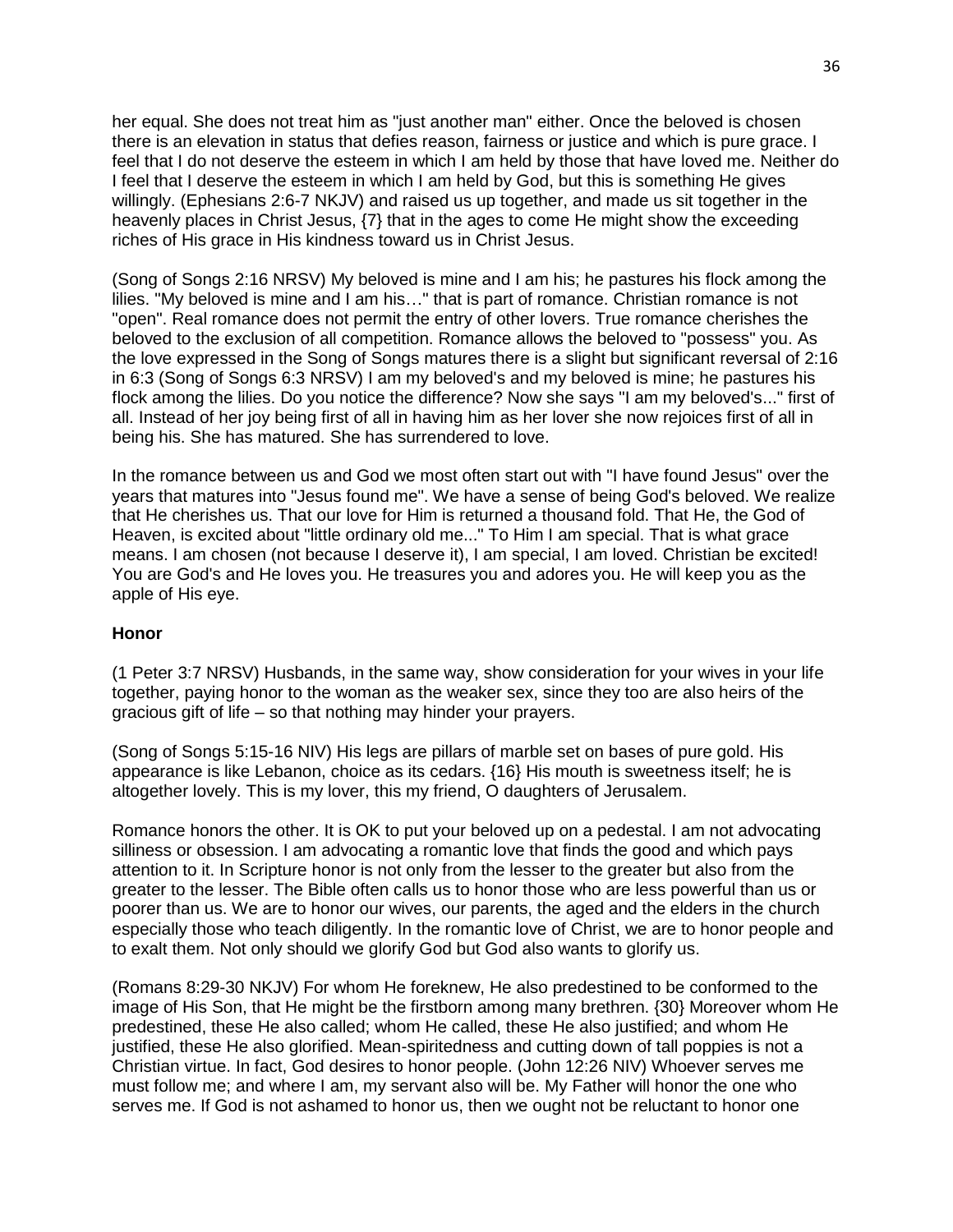another. In fact, we are commanded to do so. (Romans 12:10 NKJV) Be kindly affectionate to one another with brotherly love, in honor giving preference to one another. In romantic love the honor given to the beloved can seem extreme and exaggerated. Even a cursory reading of the Song of Songs astonishes most people. "No-one could be like this" is a common comment. The truth is that no-one is like that except in the eyes of the beloved. When God looks at me He sees someone utterly lovely. You probably would think God daft for thinking that of me. I often don't feel lovely and when I think of myself I don't think "gee I must be attractive to God". That would be almost blasphemous. When God sees His people as lovely it is because He chooses to see them that way. He chooses to honor them. He is fully aware of my faults and sin but that does not deter His passionate love. Because He sees me as lovely then I will become lovely. His love will win the day and I will be "holy and blameless without spot or blemish" when Christ returns. (Ephesians 1:4 NKJV) just as He chose us in Him before the foundation of the world, that we should be holy and without blame before Him in love.

Honoring our husband or wife can be quite an extravagant thing. We may have to be parsimonious with money but we need not be parsimonious with praise. Praise is free so we can be free to praise! Solomon heaped praise on his beloved and this was returned. We reap what we sow. Your praise of your partner is the key to your partner wanting to honor you. Harsh critical people often feel they are missing out on the honor and praise they deserve. Less able or less disciplined people seem to get all the rewards. Because harsh critical people do not sow praise and honor, therefore they do not reap it. Instead they are often ignored and condemned, while more positive people who are patient with others and who honor them reap the glory. If you want to be honored, then change your ways and honor others.

#### **Jealousy**

(Exodus 34:14 NIV) Do not worship any other god, for the LORD, whose name is Jealous, is a jealous God.

(Song of Songs 8:6-7 KJV) Set me as a seal upon thine heart, as a seal upon thine arm: for love is strong as death; jealousy is cruel as the grave: the coals thereof are coals of fire, which hath a most vehement flame. {7} Many waters cannot quench love, neither can the floods drown it: if a man would give all the substance of his house for love, it would utterly be condemned.

Jealousy is a name and an attribute of God, and it is part of love itself. Jealousy is love's boundary. It is the "electric fence" that keeps out intruders on the covenant. It stops love "being trampled by the neighbor's cattle".

A distinction needs to be made between unreasonable envious petty jealousy and jealousy that is proper to a relationship. Jealousy is meant to defend love and not to destroy it. If jealousy is eroding the marriage and making it into a hostile suspicious battleground, then it is no longer doing its proper job. Jealousy is not good in and of itself. It is only good if and when it protects the covenant relationship. During the 1960's there was a lot of talk of the value of "open marriages," and not being jealous and having multiple partners. As people lost anchorage in the biblical revelation they went and tried new forms of sexual relationship, and the consequences were disastrous. Not even the Almighty is that "open"! Love by its very nature needs the security of a covenant. We need to be able to say "My beloved is mine and I am his, and his banner over me is love."

Jealousy is aroused when someone or something else takes first place in the heart of the beloved. I know of one woman who left her alcoholic husband because "she could not compete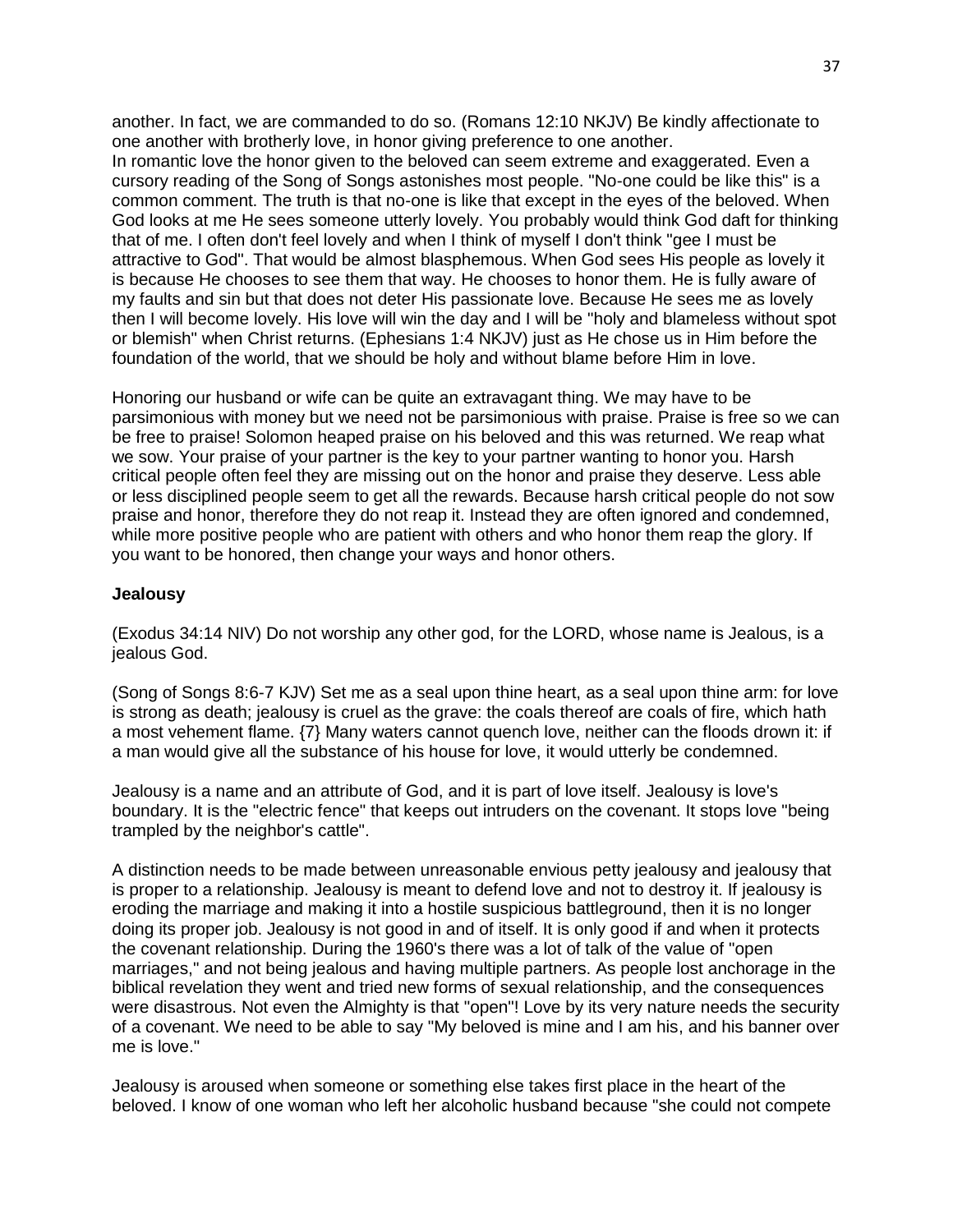with the bottle." God will not share us with other deities or with "the world." (James 4:4-5 NKJV) Adulterers and adulteresses! Do you not know that friendship with the world is enmity with God? Whoever therefore wants to be a friend of the world makes himself an enemy of God.  $\{5\}$  Or do you think that the Scripture says in vain, "The Spirit who dwells in us yearns jealously"? Jealousy says "According to our agreement I should be first in your life. These other things should be second, third and last, some of them should not even be there at all". For instance, if a husband is often confiding in another woman who "understands him," then that is improper. This woman is usurping the role of confidant that rightly belongs to his wife. This is a boundary violation, and the wife is not being unreasonable if she asks for it to be corrected. Yes, it is "being jealous" but it is a right and proper jealousy.

# **Timing**

(Song of Songs 2:7 NIV) Daughters of Jerusalem, I charge you by the gazelles and by the does of the field: Do not arouse or awaken love until it so desires.

(Ecclesiastes 3:8 NIV) a time to love and a time to hate, a time for war and a time for peace.

Romance is odd. It has its own timing. We see this with people becoming Christians. We teach and preach and pray and nothing seems to happen for years then one day "for no apparent reason" they get converted and fall in love with Jesus. It is also like falling in love. It is impervious to reason, it cannot be made to happen, but when it does watch out! Love has its time. The Song of Songs tells us not to awaken or arouse love until it pleases, and it says this a number of times in fairly strong terms. Why? Because if we are manipulated into loving someone, it's like they have invaded our innermost being where our deepest and most personal choices are made. Eventually we rebel and the reaction is often quite strong and destructive. The manipulated person tends to feel angry and cold and does not easily forgive. The lesson for most of us is- don't try and create a fire if there is no spark!

When the season for love comes then it is wonderful. The spark becomes a flame very quickly indeed! When I was young I wasted enormous amounts of energy trying to turn good friends into girlfriends. I thought that was the way it "should happen." But love has its seasons and is obstinate. My observation is that if there is a "spark'' and a "click" between two people then it is generally there from day one. (With a few exceptions of course.) I am currently of the opinion that if someone is truly "just a good friend" and has been that way for a number of months, then it is unlikely they will ever be anything more. Jacob loved Rachel from day one when he saw her at the well. There was "spark" and romance that endured. He was a one-woman man. Poor Leah, all of Laban's cunning and her own intrigue could not make her the beloved. Love has its time and chooses its object and nothing can budge it.

# **Sexuality**

True romance is always heterosexual. The romance between Christ and the Church is between a bridegroom and His bride. The romance in the Song of Songs is blatantly heterosexual. It celebrates the differences between the genders and rejoices in the sexual act. There is a sense of wonder in the sexual attributes of the other. This is in sharp contrast with the Greek view of love which at times enshrined homosexuality as the ideal. Writings such as Plato's Phaedrus extol the virtues of love between an older man and his teenage male lover. This was so abhorrent to the writers of the New Testament that they never used the common Greek word "eros" to describe Christian love, possibly because of its strong homosexual connotations.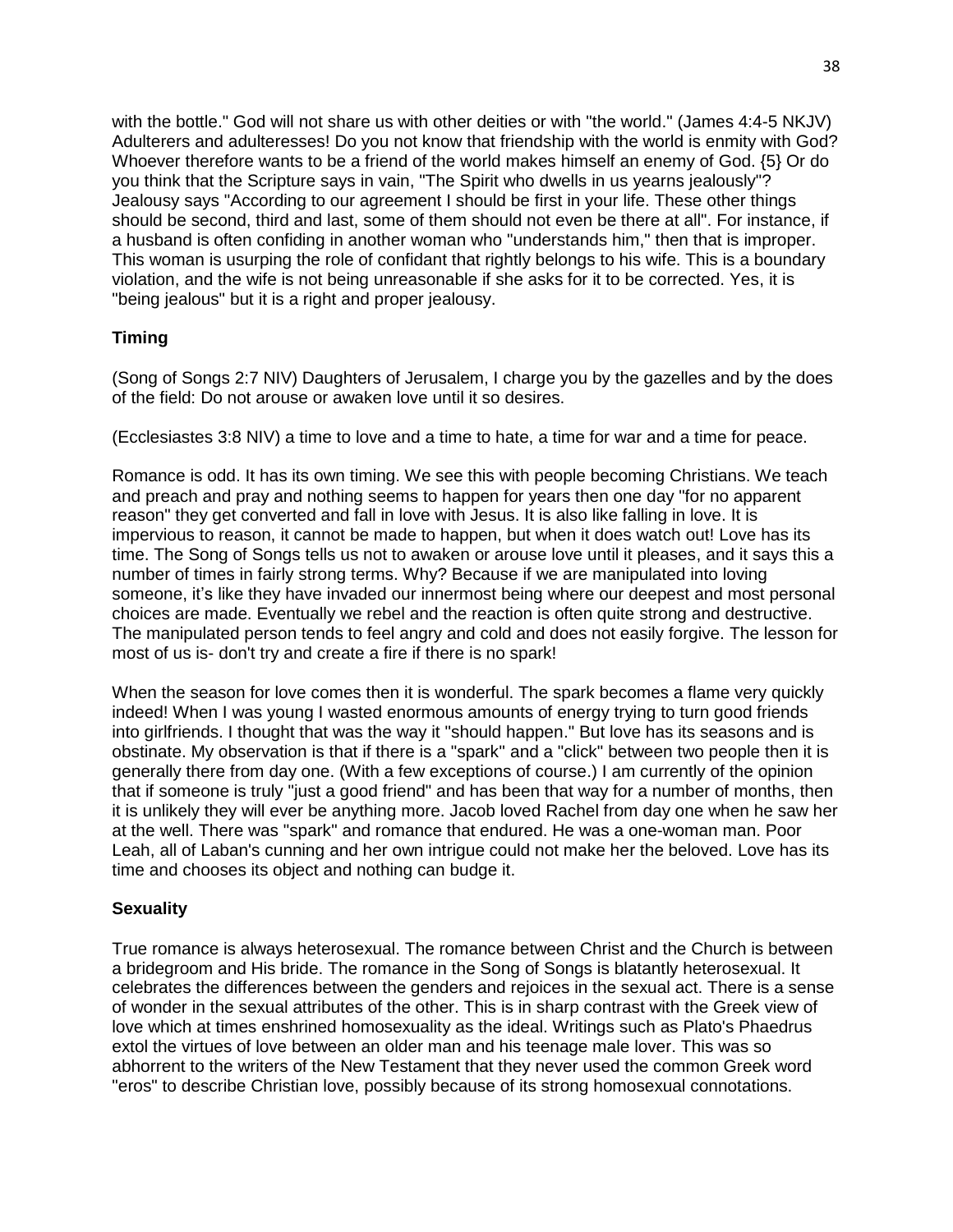The Hebrew/Christian view of romance is never asexual or homosexual. When love is between people of the same gender it is not romantic love. It is friendship or Christian fellowship and regard. Love between the same gender is "agape" or "phileo", words which generally carry few implications of romance. The Hebrew word for love "ahab" of very broad application similar to the English word love but it never refers to homosexuality. In fact, its context is a covenant that stipulates that homosexuality is clearly sin. (Leviticus 20:13) Less obvious is the fact that true romance is never asexual. It is never unappreciative of sexuality. It does not suppress gender differences and it is rarely politically correct. As the romantic French say "vive la difference" – in other words long live the differences between the sexes! Asexuality is sub-Christian and certainly not part of the Song of Songs!

The celebration of sexuality within the bounds of Scripture and of marriage is an important part of the Christian view of romance. Though the romance begins before marriage with attraction and betrothal it is in the act of marriage that it finds its highest consummation. Sex is not bad. It is very, very good. It is not wrong for a Christian to enjoy sex or to sexually appreciate their husband or wife. If the Song of Songs teaches us anything it teaches us that being appreciative of the sexual side of life is normal and good and can be a very high and beautiful thing to do.

(Song of Songs 7:7-11 NIV) Your stature is like that of the palm, and your breasts like clusters of fruit. {8} I said, "I will climb the palm tree; I will take hold of its fruit." May your breasts be like the clusters of the vine, the fragrance of your breath like apples, {9} and your mouth like the best wine. May the wine go straight to my lover, flowing gently over lips and teeth. {10} I belong to my lover, and his desire is for me. {11} Come, my lover, let us go to the countryside, let us spend the night in the villages.

## **Privacy**

If sexuality is to be celebrated there needs to be privacy, hence the frequent references to "the chamber" in Song of Songs. The deepest recesses of romance are essentially private. The attendants of the bride and bridegroom can see the joy of the couple but they cannot enter the inner chamber with them. Every romance needs a certain amount of "private space" free from intrusion. This includes our romance with God and perhaps is part of the reason that mystics seem to spend so much time alone. The deepest parts of prayer are private. (Matthew 14:23 NKJV) And when He had sent the multitudes away, He went up on the mountain by Himself to pray. Now when evening came, He was alone there.

Intimacy develops in the small things and most couples develop a sort of "communication code" of shared jokes and references that only they understand. The core of the marriage eventually becomes a treasure-trove of memories and affections. Even the children do not fully understand it. That is right and proper. Occasionally this boundary is violated and this can happen in two ways. Firstly, it can be overdone so that the couple live in a self-absorbed world of their own and share their joy with no-one. Blessings hoarded soon turn stale and such marriages sometimes become inward, strained and sometimes abusive. The other extreme is that they talk about their intimate affairs with all and sundry. This cheapens and weakens the marriage, eroding basic trust. Who would trust their partner with anything if it will soon become church or town gossip?

This also reflects on sexual restraint before marriage. Why should you admit someone into the most private area of your body and soul if they are just using you for recreation? Surely these things are best saved up for the person you will share them with on a life-long basis. For the person who will treasure them and you.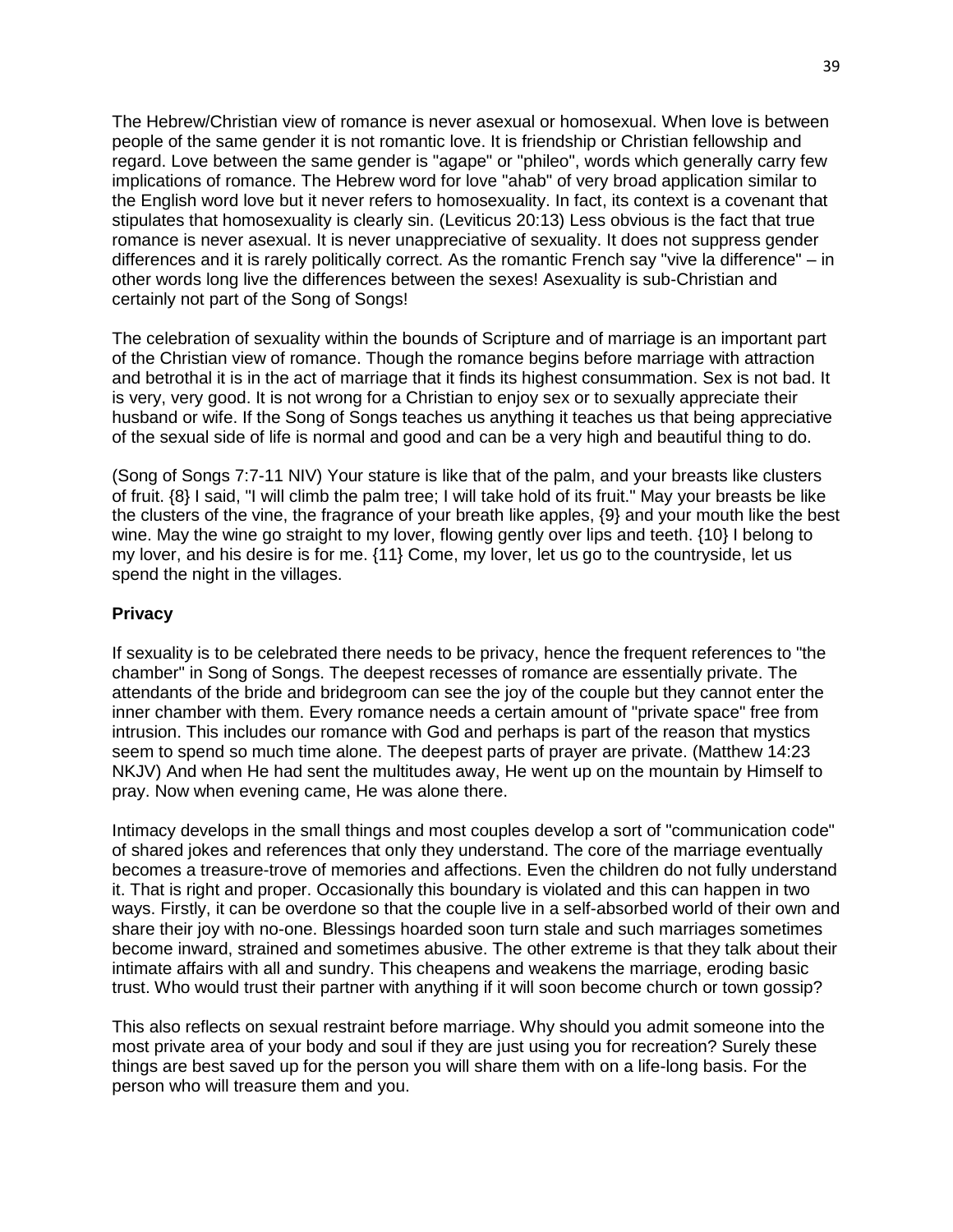#### **Final Reflections and a Radical Suggestion**

This essay has visited a few of the major stops on the journey called romance, but romance will always remain a mystery. I don't wish to put anyone down when I say this, but I think many of our marriage books in Christian circles make the whole thing far too complicated. One I have finished reading strongly advocates having a support group and therapist! It seems overcomplicated and absurd. Here is my radical suggestion. That we stop thinking about relationships and start thinking about people. Yep! I am 100% serious. There is no commandment that says anything like "have a good marriage" The Bible tells me to think about my partner and to love her. That's different. I can control how I treat my partner. I cannot control her response to me. The focus in Scripture is objective not subjective, on the person, not on the state of the relationship. Solomon does not cry out 'what a wonderful relationship we have', instead he says "what a wonderful bride you are!" The focus is primarily on the person, not the relationship.

If we focus on the person everything simplifies very quickly. "What does my partner need today?" becomes the appropriate question. On the other hand, I suspect that focusing on the relationship is in fact a roundabout way of focusing on what we are receiving from it. When I think "our relationship is not good" what I am often thinking is "she is treating me badly today" or something similar. I am focusing on what I am receiving and "fixing the relationship" often means "making sure I get what I want out of it".

While that is a better attitude than ignoring the warning signs it is, in my view, a bit short-sighted and does not properly sow good things into the other person's life. I see romance as centered on the person not on an abstraction called "the relationship". Similarly, we can get bogged down with worry over "our prayer life" when it would be quickly revitalized if we focused on God and in obeying and adoring Him. Focusing on prayer life kills it. Focusing on the Person is life itself! (John 17:3 NIV) Now this is eternal life: that they may know you, the only true God, and Jesus Christ, whom you have sent.

May I quickly say that I do not intend the above "radical suggestion" to be a harsh criticism of anyone at all. It is an observation about how tangled and complicated the whole marriage guidance scene has become and reflects my personal desire for a simpler approach. Feel free to think about it and toss it around (or even toss it out).

Romance is at the core of my being and it infiltrates all I do. That I think is right. Romance is not something we do after work. It is the furnace inside us that enables us to work. (Genesis 29:20 NKJV) So Jacob served seven years for Rachel, and they seemed only a few days to him because of the love he had for her. I hope that this article has helped you and perhaps intrigued you, into letting romance flow into both your Divine and human relationships.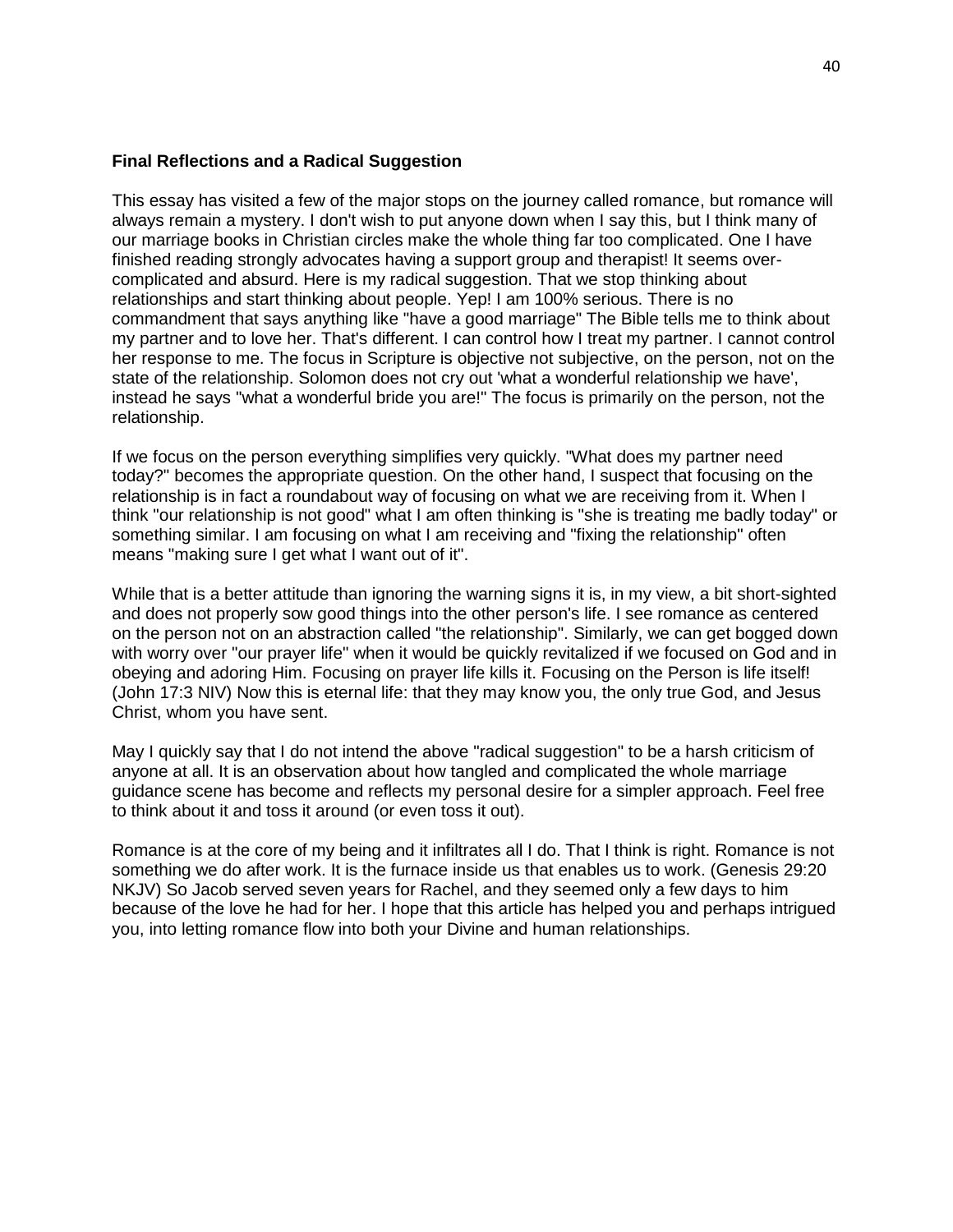# **Sex Before Marriage, Prostitution and STD's**

God has designed a Universe that operates on the principal of one sexual partner for life. The following scenarios are forbidden in Scripture.

- 1. Adultery. (Exodus 20:14, Deuteronomy 22:22)
- 2. Promiscuity. (Mark 7:21, 1 Corinthians 6:9, Hebrews 13:4)
- 3. Prostitution. (Leviticus 19:29, 1 Corinthians 6:15,16)
- 4. Swift remarriage after divorce (serial monogamy). (Matthew 5:27-32)
- 5. Sex before marriage with a partner other than the intended spouse. (Deuteronomy 22:13-21)
- 6. Rape of an engaged or married woman where she does not cry out. (Deuteronomy 22:23,24)

The Bible's rule of thumb is that it is the second sexual partner that gets God angriest.

Sex Before Marriage With The Person You Eventually Marry

This leaves the obvious loophole of having sex before marriage with the person you eventually do marry. God's ideal is to be a "pure virgin" on the wedding day. (2 Corinthians 11:2) and this is obviously the aim of the Deuteronomy 22 passage listed above. Sex with a single partner before marriage is only addressed in two places in Scripture that I can find. Seduction of an unengaged virgin is addressed in Exodus 22:16,17 - the penalty is to pay the full bride price and generally marry the girl. Rape of an unengaged virgin requires marriage to take place and the full bride price to be paid. (Deuteronomy 22:28,29) and he may not divorce her ever. The man gets stuck with a hurt, angry woman for life. Thus the penalty for sex before marriage - is marriage. This does not "make it OK" if you do get married later.

Sex before marriage is not God's ideal but neither did He make it a capital offense. If it was, then Satan could have used the Law to carry out his enmity against Christ and have Mary stoned to death for being pregnant before marriage. There is no law against being pregnant before marriage in Scripture, however, from the passages above it is clearly expected that marriage would take place under such circumstances. To use today's legal terminology sex before marriage is a misdemeanor and not a criminal offense - providing it is with the person you eventually marry. With a 50% rate of breakdown for engagements you are taking a huge risk. Many Christians can testify to the extra pain that occurs when a relationship breaks up if there has been significant sexual involvement. The pain is just not worth it. Stick to God's ideal and wait until the wedding day.

#### **Sex Before Marriage As A Recreational Activity Without Any Real Lasting Commitment.**

The Bible calls this "harlotry" or "prostitution" and "fornication". It is wrong, wrong, wrong. Little distinction is made between the paid and unpaid versions. In the Mosaic Law it resulted in the death penalty, in the New Testament it prevents entry into the Kingdom of God. Like any sin it can be cleansed and forgiven, but is sin and it is wrong and Christians must not engage in it. The natural penalty God has designed for this is sexually transmitted disease, which is part of that complex of things involved in illicit sex that the bible calls "burning" or "taking fire to one's breast," which denotes the physical pain of the disease, as well as the searing of soul and conscience, and the destruction it wreaks in one's life and relationships.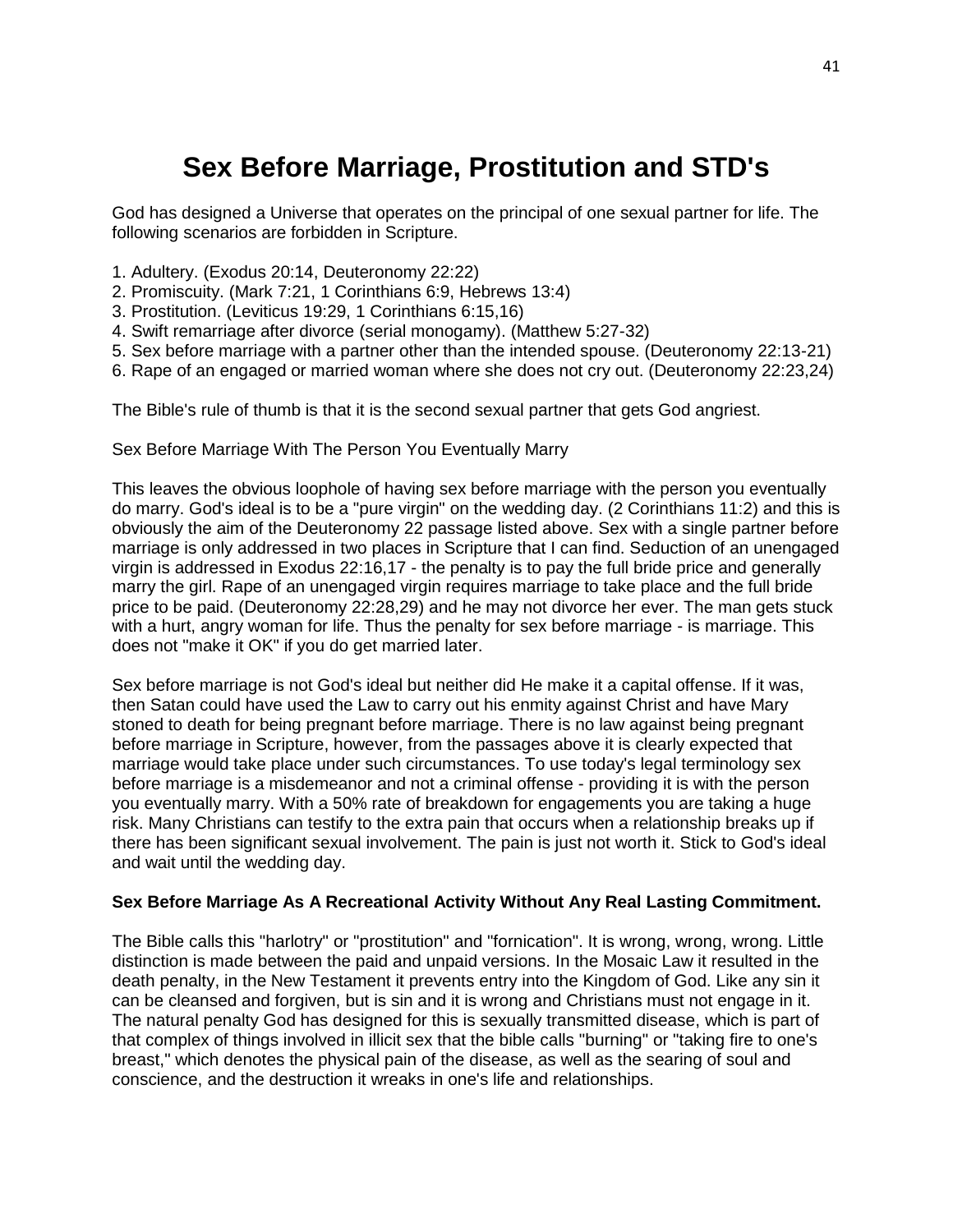The church in Corinth had a problem with church members visiting the temple of Aphrodite and having sex with the prostitutes. This is discussed at length in 1 Corinthians 6&7 where the 'agamos' or unmarried were told "it is better to marry than to burn". That is, it is better to have sex in marriage than enter into destructive relationships with prostitutes. The "agamos'' were a special group only mentioned at length in this epistle. They are not "parthenoi" or virgins and neither are they widows. Rather they are unmarried but previously sexually active people. That is either divorced or de facto or with a history of promiscuity that was common in that city. Their sexuality was aroused, they felt they couldn't "do without sex," and rather than commit adultery they were using prostitutes to relieve the tension. In the light of this Paul's says "because of immorality each man should have his own wife" a most unusual statement if its talking about virgins getting married.

The Bible normally rejoices in marriage and nowhere else is marriage viewed as a concession or a response to immorality. Paul spends chapter 7 saying how chaste relationships were preferable but if they were not possible then marriage was the proper outlet for their sex drive this was a concession not a command. Until recently the context of the problem in chapter 6 was not associated with the commands in chapter 7, because the idea of the "agamos" was not common in the churches and church members visiting prostitutes was unthinkable. Not so today, unfortunately. We should find proper marriage partners for the members of our congregations who face the problem of being single with strong sexual urges. Meanwhile those who struggle with temptation should strive to refrain from sex outside of marriage.

## **Sexually Transmitted Diseases & The Problem of Shame**

Sexually transmitted diseases have long been associated with both heterosexual and homosexual promiscuity (Romans 1:18-25). In classical literature it was known as "the fire". An apt term that combines judgment, the pain of the disease and the heat of lust all in one metaphor. Unfortunately, if statistics are anything to go by, perhaps a quarter of any church congregation will have a sexually transmitted disease (known as STD'S).

The disease is acquired during a time of sin and rebellion, but persists into the redeemed life, as many STDs have no known medical cure. This is one of the main contributing reasons for Christians marrying non-Christians as Christians with STDs feel alone and isolated and believe no Christian would marry them. Let me be clear - I do not have and have never had an STD. However, many of my close friends do have them and are deeply ashamed of the fact. They sit at the back of the church and generally only build relationships with the "not so holy" or very accepting people. They feel second class citizens in the Kingdom of God. They see the presence of the disease as indicating God's continuing displeasure with their life. It is also very embarrassing to ask for prayer for healing of an STD, so God is not allowed in and medical science can do nothing. It's a very sad and alienating situation. Here are a few pointers:

1. Your disease is not part of your identity and will not accompany you to heaven, it is not a part of your true self. It dwells in your flesh and will vanish when you die.

2. If you are a repentant Christian God has forgiven the sin that leads to the disease.

3. Your task now is to maintain godly sexual relationships so you do not go back into sin and so "worse does not befall you". Therefore, it is imperative that you identify with where you are going (heaven) rather than where you have come from in your past.

4. The blood of Jesus Christ cleanses you from all sin.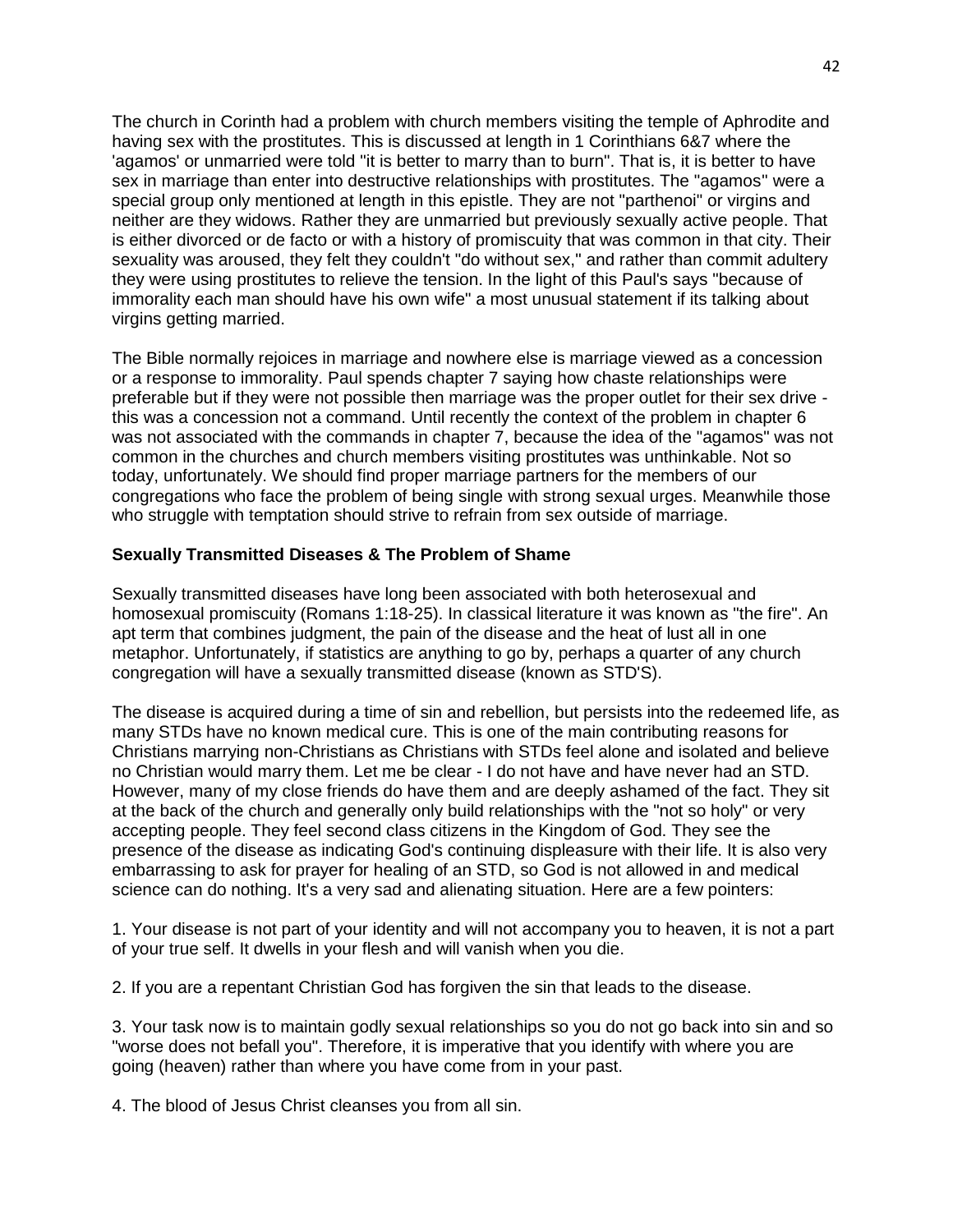5. You are just as much a Christian as anyone else. Paul called the Christians in Corinth "saints".

6. The judgment of God on you has finished but the consequences of that judgment may be with you for some time.

7. Your body is a temple of the Holy Spirit that God wants to be clean and undefiled therefore He desires to heal you of your disease and restore you to confidence and joy.

8. You should seek God for healing and particularly for mercy and for grace. He is kind and He loves you.

#### **Summary and Conclusion**

The Bible forbids all forms of sex before marriage except sex with the person you are going to marry, and even then it is viewed negatively as a falling short of God's ideal of being a pure virgin at the altar. The pain both emotionally and physically and spiritually is intense. Life-long shame can result. However, even in the worst cases God's grace is bigger than our sin, and restoration and forgiveness can overcome much of the damage of the past. While in this life purity may have been lost, in Christ our glory will be restored. In the resurrection all sin and shame will be forgotten, as you and I are transformed in the twinkling of an eye and made glorious, spiritual and pure. I will end with a few verses from 1 Corinthians...

(1 Corinthians 6:9-11 NASB) Or do you not know that the unrighteous shall not inherit the kingdom of God? Do not be deceived; neither fornicators, nor idolaters, nor adulterers, nor effeminate, nor homosexuals, {10} nor thieves, nor the covetous, nor drunkards, nor revilers, nor swindlers, shall inherit the kingdom of God. {11} And such were some of you; but you were washed, but you were sanctified, but you were justified in the name of the Lord Jesus Christ, and in the Spirit of our God.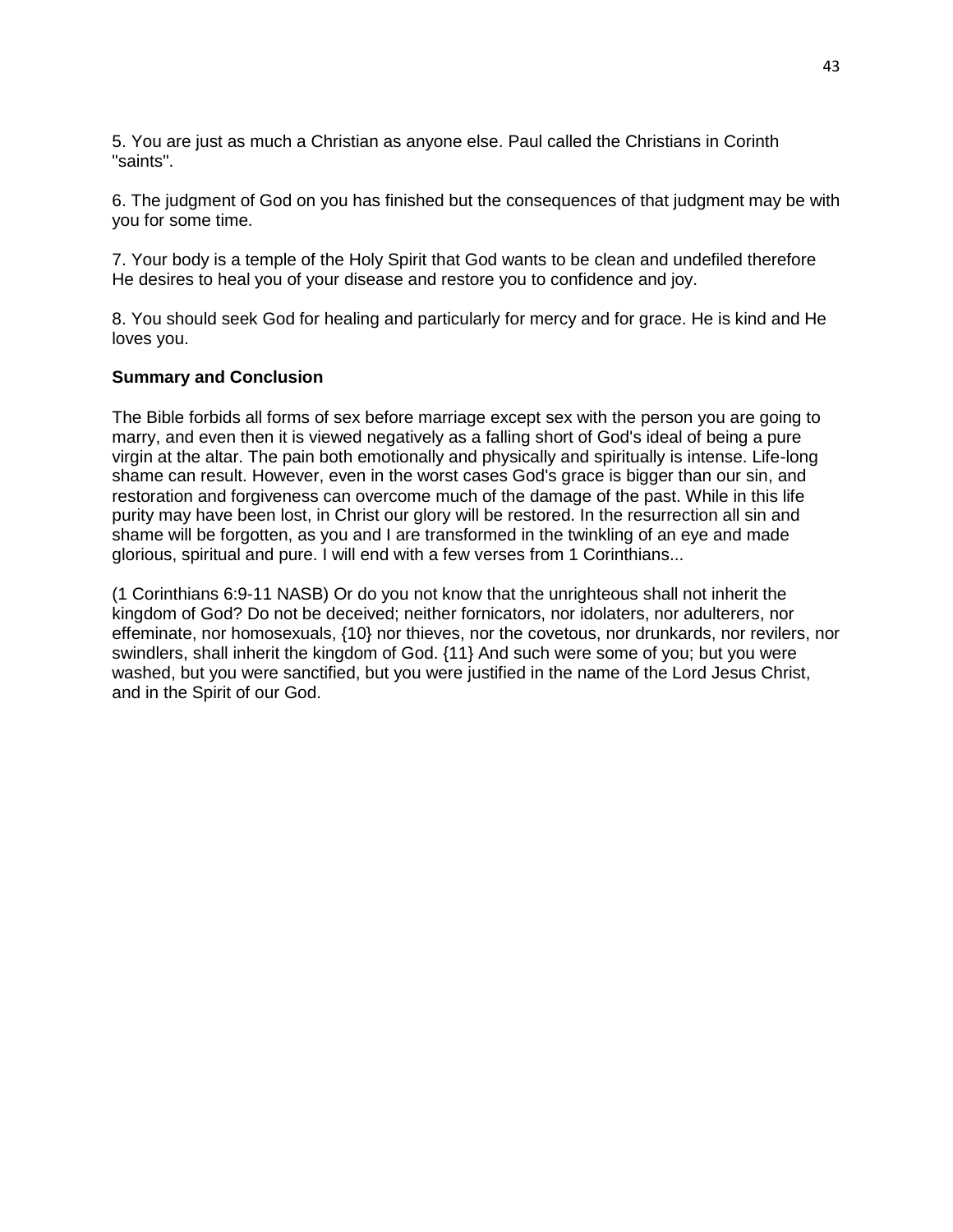# **6 Answers as To Why Abortion Is Nearly Always Wrong**

# **1. Isn't a Woman Allowed To Do What She Likes With Her Own Body?**

Firstly, it's not her body - it's someone else's body! When that woman was inside her own mother she was a separate person from her mother. Very dependent but separate. There are two separate brains, hearts, blood systems, immune systems etc. Mother and child are separate people. The mother is female while the child may be male. The child's body is inside the mother's body, just as a person is inside a room or a person is on a life-support system. A woman has considerable freedom as to what she can do with her own body but she cannot destroy someone else's body, take someone else's life or terminate someone else's destiny. And the child in her womb is not her - it is someone else.

Secondly, we have all sorts of laws about what we can do with our bodies. We are not allowed to take certain drugs, have sex under age and many other things. To stretch a point, most laws seem to relate to what we do with our bodies in some way. We are not allowed to commit suicide, so why should we be allowed to kill a child.

# **2. But Aren't We Just Removing A "Piece Of Unwanted Tissue"?**

Since the use of ultrasound this argument has fallen on hard times. The fetus is a whole human though tiny. It's not a bit of a human body, it's a whole human body with a head, arms, legs, heart, lungs etc. The expression "a piece of unwanted tissue" implies that it is a "piece," that is a fragment like a cancer cell or an ingrown toenail. However, the child in utero is not a "piece' it is a whole - a whole human being. Abortion is not "just removing unwanted tissue," it is taking a whole human life and destiny.

# **3. An Unwanted Child Has A Terrible Future And Is Better Off Dead.**

This argument suffers from several huge flaws:

1. It reasons from the particular to the general. Some unwanted children may have terrible lives but some don't.

2. Unwanted children can become wanted. Many people are longing to adopt a child.

3. Even if they do have a poor childhood they have 60 or so more years to get over it and people do recover.

4. As bad as the future may be for the child, it is better than being hacked to pieces by a D&C operation.

# **4. What About Cases of Rape or Gross Genetic Abnormality?**

Only a tiny minority of abortions are performed for these reasons. Abortion in such is understandable and regrettable. Abortion to save the mother's life may be required in some cases. In such cases there should be a sense of sorrow that the abortion has had to be performed, and it should not be taken lightly. Christians may choose to carry such children to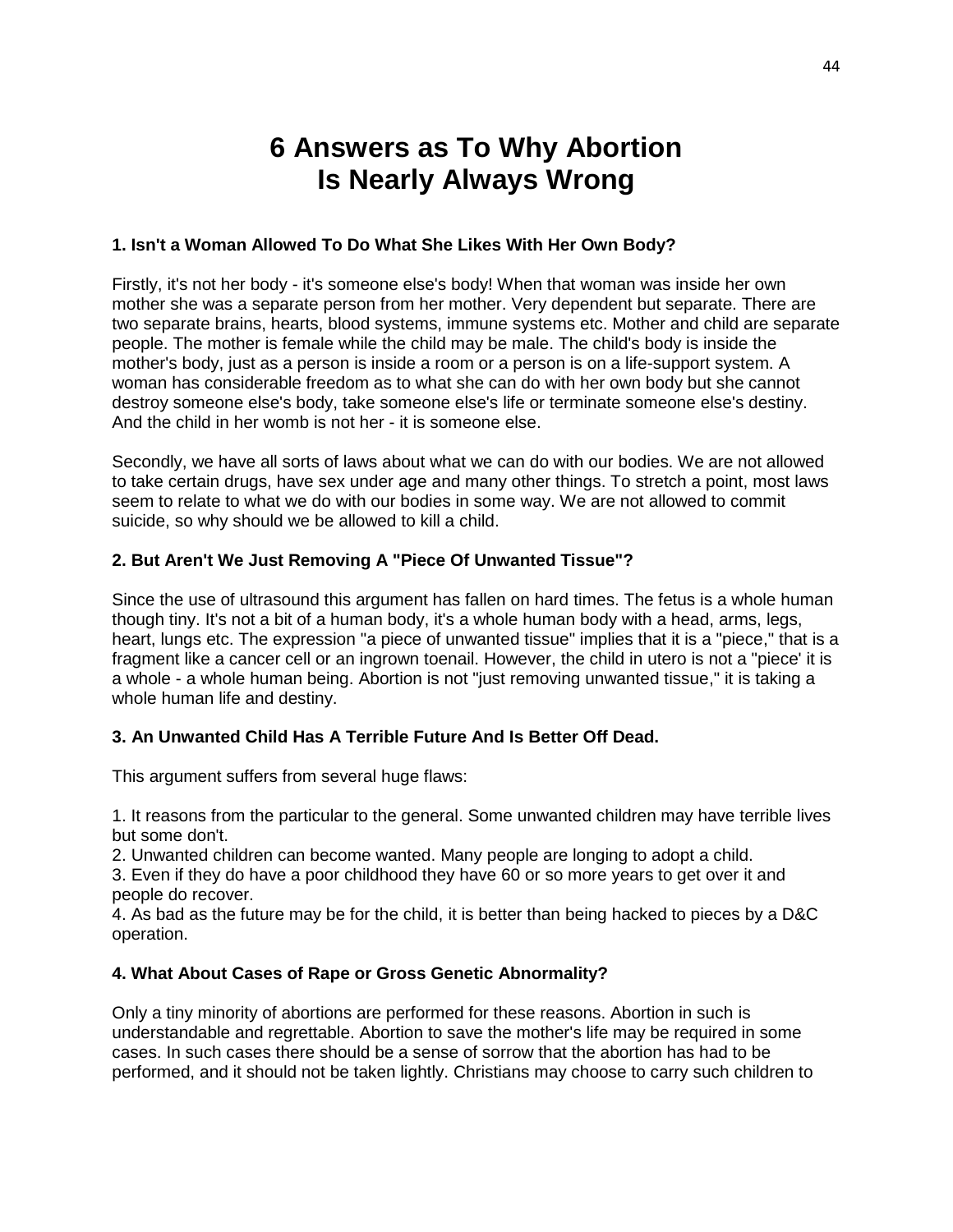term as a result of their faith in God, however, people who do not share our faith may take a different option without excessive guilt.

As a counselor the main reasons I have come across for abortions are family pressure and spite – taking revenge against a husband or lover. Then economic and career considerations for the woman come into play. None of these reasons are good enough reasons for taking the life of a perfectly healthy and viable child that someone could love.

# **5. How Dare You Impose Your Christian Morals On Society!**

Law is encoded morality, and that morality comes from the philosophy accepted by the society, various competing philosophies vie for control of the social matrix. Of all the available moralities the Christian code of ethics has stood up well over time and produced groups that function well. It is not so much imposing morals on society as persuading society to adopt the best possible ethical model that is available.

# **6. So I Suppose You Advocate Shooting Abortion Clinic Doctors?**

Quite the contrary. Two wrongs do not make a right. Murder is murder and murder is wrong. I prayed for and reasoned with abortion clinic doctors and have been told that I am "the most reasonable Christian" that they have met. However, I am staunchly opposed to abortion on demand. Also, in logic a mistake in one area does not invalidate an argument in another area. A mistake in Math does not mean you are hopeless at English. To sinfully support killing doctors does not necessarily mean that the arguments against abortion are incorrect. The arguments against abortion are rock solid and even the actions of the most bizarre protestor cannot turn black into white or the reverse.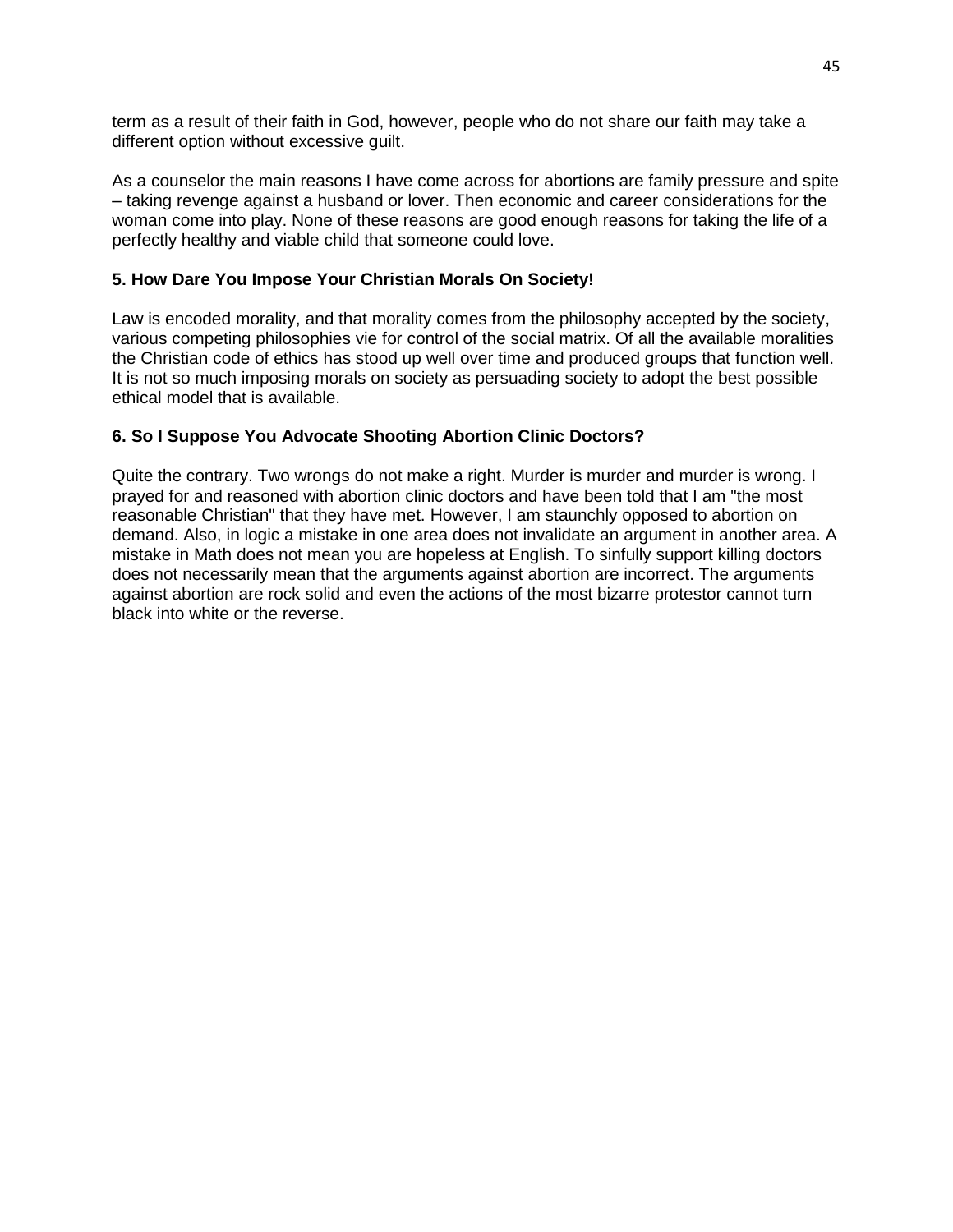# **Adultery of the Heart**

(Mat 5:27-32 NKJV) "You have heard that it was said to those of old, 'You shall not commit adultery.' {28} "But I say to you that whoever looks at a woman to lust for her has already committed adultery with her in his heart. {29} "If your right eye causes you to sin, pluck it out and cast it from you; for it is more profitable for you that one of your members perish, than for your whole body to be cast into hell. {30} "And if your right hand causes you to sin, cut it off and cast it from you; for it is more profitable for you that one of your members perish, than for your whole body to be cast into hell. {31} "Furthermore it has been said, 'Whoever divorces his wife, let him give her a certificate of divorce.' {32} "But I say to you that whoever divorces his wife for any reason except sexual immorality causes her to commit adultery; and whoever marries a woman who is divorced commits adultery.

## **The Background Scenario**

Under the Law a cunning legalist could steal someone's wife and marry her without actually committing adultery. You just wooed her, reduced her affections for her husband until her husband got fed up and divorced her and then you could marry her. Jesus called this adultery of the heart. There seem to be a number of stages involved.

Verse 27 – the injunction concerning adultery.

Verse 28 – the attraction of a man to a married woman.

Verses 29,30 - the command to sever the inappropriate relationship.

Verse 31 – the lax divorce customs of the day.

Verse 32 – the divorce which drives the woman into her lover's arms so that she becomes an adulteress.

Verse 32 – the inappropriate remarriage.

Jesus may have had an incident like the following in His mind when He spoke. In verse 29 a man sees the woman and lusts after her, she is a married woman (gunaika) not a virgin (parthenos), he thus commits adultery with her in his heart. In verses 29& 30 He is told to sever this relationship even though it seems like it is "cutting himself in pieces' '. The man is warned that it is better to sever an inappropriate relationship than wind up in Hell. However, he continues the illicit liaison. He woos her with the intention of getting her to leave her husband for him. He reduces her affections for her husband. Since women generally did not divorce men in those days he had to wait until the husband divorced her.

In verse 31 the husband notices the attraction and using the lax divorce laws of those days angrily divorces her -even though actual adultery had not yet occurred. Jesus does not see this divorce as legitimate because she has not actually yet had sex with the person who is courting her. It is also unwise because the divorce causes the woman to run into her lover's arms and become an adulteress. The two lovers quickly remarry and consummate their union but their consummation is in fact adultery. The context of both the "divorce" verses and the "lusting with one's heart" verses is a fleshly enticement to go beyond the boundaries of emotional faithfulness to one's partner. What is being breached in all three cases - lust, divorce and remarriage are the emotional bonds of the marriage.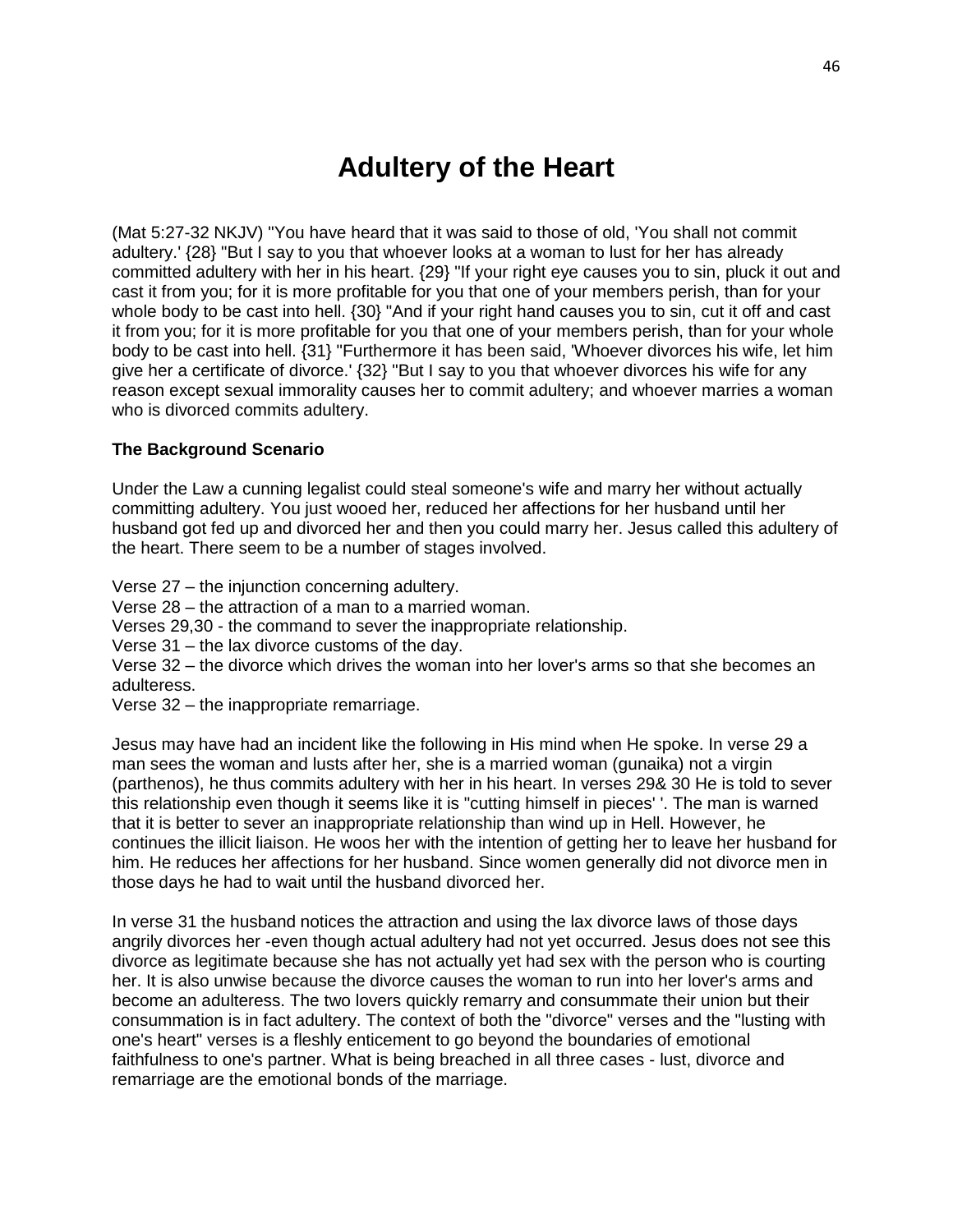# **The Reasoning**

Now to explain some of my reasoning behind this conclusion...

I believe that verse 32 has been mistranslated in most (if not all) English translations. The Greek is difficult to translate because it ends the sentence with a participle and two verbs in a row. The construction is extremely unusual. It's a bit like saying "The dog jumping bites runs" then stopping right there! Here is the Greek sentence..."kai os eav apolelumenen gamese moichatai," its literal translation is "and whoever a being divorced marries commits adultery" (commits adultery is one word in Greek). This is NOTHING like the current English translations. The long translation is probably "he who ensures that a marriage breaks down so that he can marry the woman as soon as she is divorced commits adultery." Now I will explain how I arrive at that conclusion.

The word "gamese" for marriage is used for a man marrying. So it is the man at fault here. Therefore, the person he is marrying is a woman (same sex marriages were not recognized in Jesus day), it is the woman who is "being divorced". So the prohibition is against serial monogamy -jumping out of one marriage into the next. Notice it is the man, not the woman who commits adultery...but he is not the one jumping out of one marriage into the next - the woman is doing that! So how is he at fault? Her husband could have divorced her for all sorts of reasons! He could be dumping her in order to take up with a younger woman! So how is husband number 2 an adulterer? What has he done wrong if he is just loving what someone else has rejected? He can only be an adulterer if he has acted in some way contrary to the original marriage bond.

Husband No.2 wants the woman but does not want to risk getting caught in adultery. He doesn't have an actual sexual affair but he woos her off her husband by reducing her "marital affections" until the marriage bond snaps and he takes her for his own. Though not "legally adultery" it is adultery in every other sense. It is adultery of the heart. Jesus quite rightly prohibits this. This is consistent with his prohibitions on "serial monogamy" – hopping from partner to partner with very little gap in between. This fits in with the context of lusting after a woman in your heart.

#### **Jesus Teaching on Divorce**

Theses verses help complete the picture of Jesus teaching on divorce. Let's summarize it quickly:

1. You cannot divorce your partner except for sexual unfaithfulness. (Matthew 5:31,32, Matthew 19:9)

2. You may not divorce your wife in order to marry a newer model. (Matthew 19:9)

3. Conversely if you were unfaithful and thus were kicked out of the original marriage then remarriage to your lover is just a continuation of the adultery. (Matthew 19:9)

4. If you entice a woman off her husband then marry her it is adultery even if you waited until marriage before you have sex with her. (Matthew 5:32)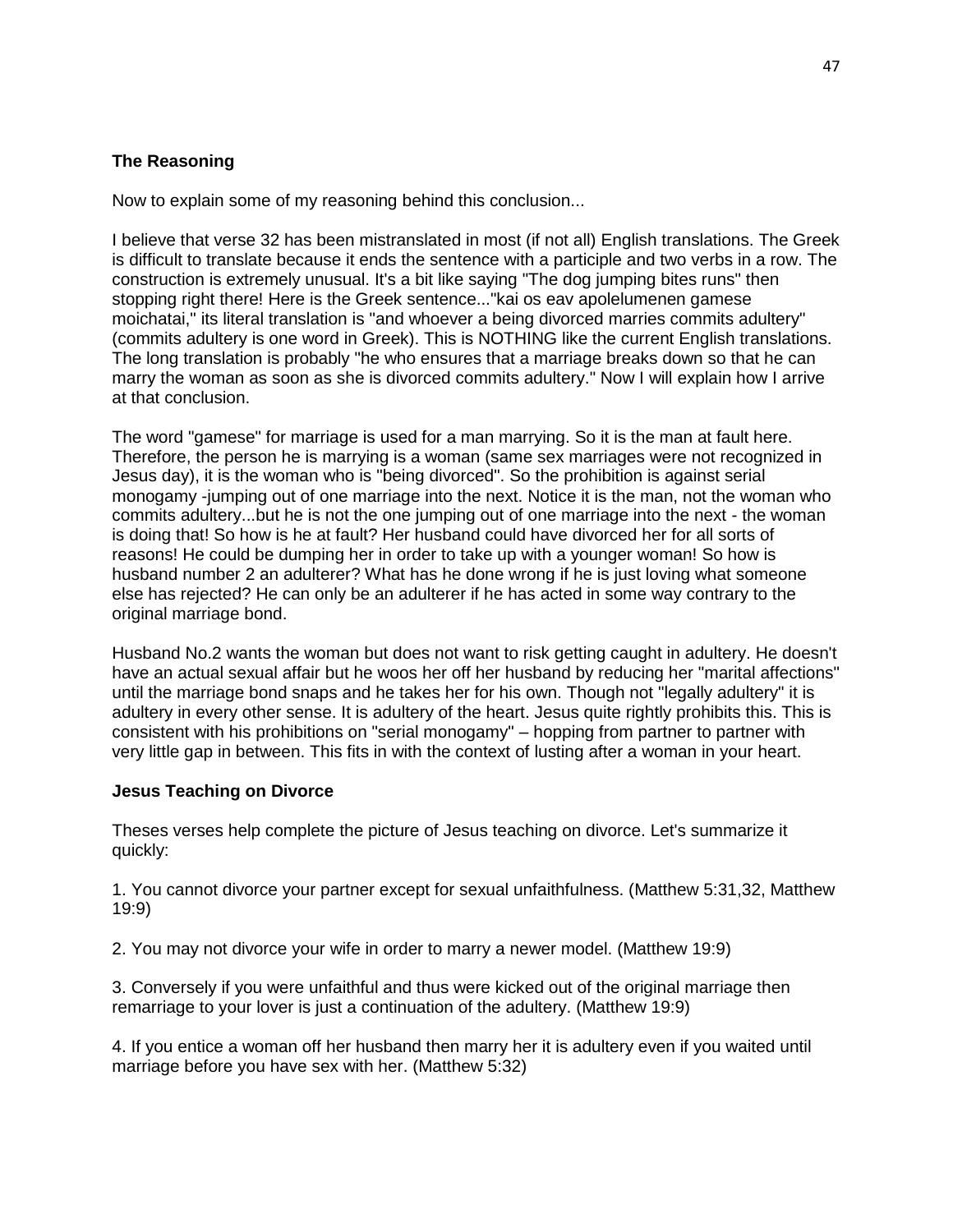In my view Jesus' teaching on divorce says NOTHING about people who are divorced then, sometime later -say at least two to three years - meet someone and marry them. By that time the marriage is irretrievably finished and the person has not left their marriage simply in order to have a sexual relationship with someone else. They have not diminished the affections of the original marriage bond by physical or emotional association with another person, therefore they have not committed adultery. I see them as in much the same position as the "young widows" that Paul strongly advises to marry again. (1 Tim 5:14 NIV) So I counsel younger widows to marry, to have children, to manage their homes and to give the enemy no opportunity for slander.

It is my observation that divorced but not remarried Christians occasionally fall into sexual sin and some lead disgraceful lives, unable to marry because of their churches teaching on one hand and yet unable to resist their own sinful weakness on the other. It is indeed better to marry than to burn, and I think some churches need to rework their teaching on divorce so that remarriage is permitted, but after a suitable period of time (say 3 years), so that people do not just hop from one partner to the next. I suggest three years because statistics indicate that the failure rate of marriages contracted in the first two years after death or divorce is very high. It also ensures that the second marriage is not an adulterous liaison i.e. that they are not marrying the lover that broke up the first marriage, etc.

The reason for the remarriage of widows (and if I am right - divorcees) has nothing to do with them being happy. Paul's language actually carries a moderate degree of force "I will that they should marry" or "I desire that they should marry". It is not an imperative command but rather a firm request. The concern that younger widows remarry is twofold 1. That they avoid the shame and accusation of sexual sin. 2. That they avoid the welfare mentality and an idle lifestyle where they go house to house gossiping. Paul, Jewish tradition and the OT concur in that productivity from both men and women was held as a high virtue. Idleness and promiscuity give huge amounts of ground for the devil to accuse God's people - and none more so than today. The devil will have far less grounds for accusation if "younger widows" remarry, get off welfare, and live productive lives.

# **Pastoral Application**

Churches need to be able to say to people "This is an inappropriate friendship. We know you have not slept with each other but you are too close, back off, this is adultery of the heart." Many marriages would be saved if we gave stern straight teaching on inappropriate relationships. If a friendship is reducing your affections for your partner or coming into the emotional space you normally reserve for your partner then it is an inappropriate friendship - even if it is with your pastor, Sunday School teacher or counselor. If you start to get a "zing" when you are near that person, or you look forward to meeting them more than you do your own spouse, or you have sexual fantasies about them - then run. It is better to break off a wrong relationship than to wind up in Hell.

Secondly, churches should not sanction those remarriages that have resulted from affairs or from "adultery of the heart". Churches must protect the sanctity of marriage. Let the State marry those people.

Thirdly, churches should remarry, with a clear conscience, people who after a suitable period of time on their own (and chaste while single) have found a partner.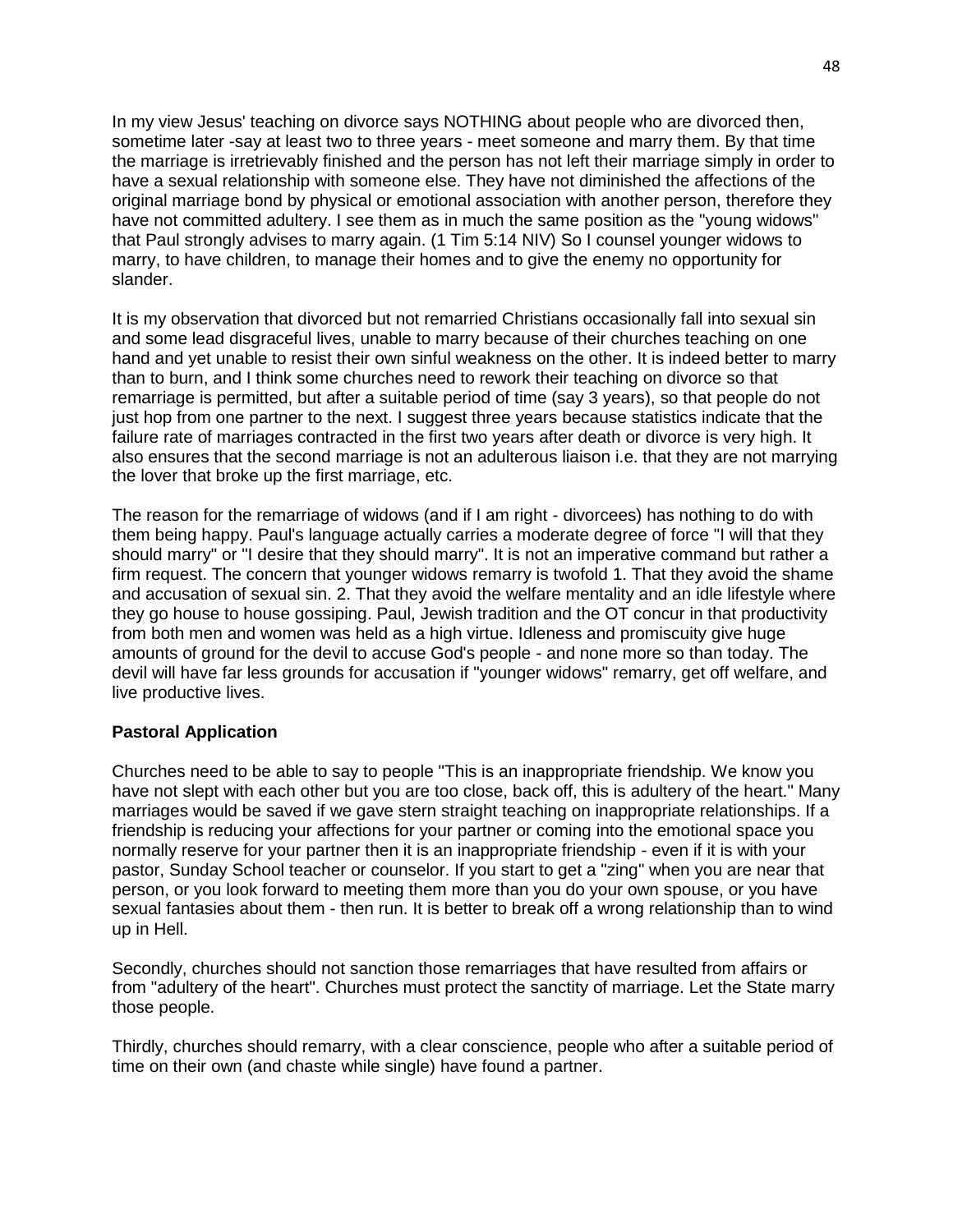The first two recommendations may seem overly harsh while the last may be contentious for some. I think I have the interpretation right – so that it makes moral, pastoral and exegetical sense, but I leave it with you for consideration, well aware that differences of opinion will exist.

# **What the Bible Says About Homosexuality**

A perspective statement: The Bible calls us to see ourselves in these lights 1) In the light of God's holiness in which "there is none righteous, no, not one". (Romans 3:10) 2) In the light of God's mercy - "for God has bound over all men to disobedience that He might have mercy on them all." (Romans 11:32) 3) In the light of His salvation - "and that is what some of you were. But you were washed, you were sanctified, you were justified in the name of our Lord Jesus Christ and by the Spirit of our God." (1 Cor 6:11). The homosexual is a sinner, on whom God wishes to bestow mercy, and to bring to the point of salvation and the process of sanctification.

There has been a lot of controversy over the sin of homosexuality with a large lobby pressuring Christians not to call homosexuality a sin but to see it as a "valid alternative lifestyle". In reaction to this, and I must say generally in "over-reaction" to it, there has been a scathing and hostile denunciation of homosexuality by certain Christian leaders. In order to help you think through this issue I have collected all the Scripture references I could find, and given a brief comment on their meaning, and summarized it toward the end. I have not touched on the specifics of pastoral application. This article is long enough and the pastoral approach should be basically the same as that for any life-dominating sin.

# **Homosexual Lusts**

(Romans 1:26-28 NKJV) For this reason God gave them up to vile passions. For even their women exchanged the natural use for what is against nature. {27} Likewise also the men, leaving the natural use of the woman, burned in their lust for one another, men with men committing what is shameful, and receiving in themselves the penalty of their error which was due. {28} And even as they did not like to retain God in their knowledge, God gave them over to a debased mind, to do those things which are not fitting;

Note: Homosexual lusts, both female and male are called "vile passions" "against nature" and "not fitting".

# **Homosexual Acts**

(1 Corinthians 6:9-11 NKJV) Do you not know that the unrighteous will not inherit the kingdom of God? Do not be deceived. Neither fornicators, nor idolaters, nor adulterers, nor homosexuals, nor sodomites, {10} nor thieves, nor covetous, nor drunkards, nor revilers, nor extortioners will inherit the kingdom of God. {11} And such were some of you. But you were washed, but you were sanctified, but you were justified in the name of the Lord Jesus and by the Spirit of our God.

(Leviticus 18:22 NKJV) 'You shall not lie with a male as with a woman. It is an abomination.

(Leviticus 20:13 NKJV) 'If a man lies with a male as he lies with a woman, both of them have committed an abomination. They shall surely be put to death. Their blood shall be upon them.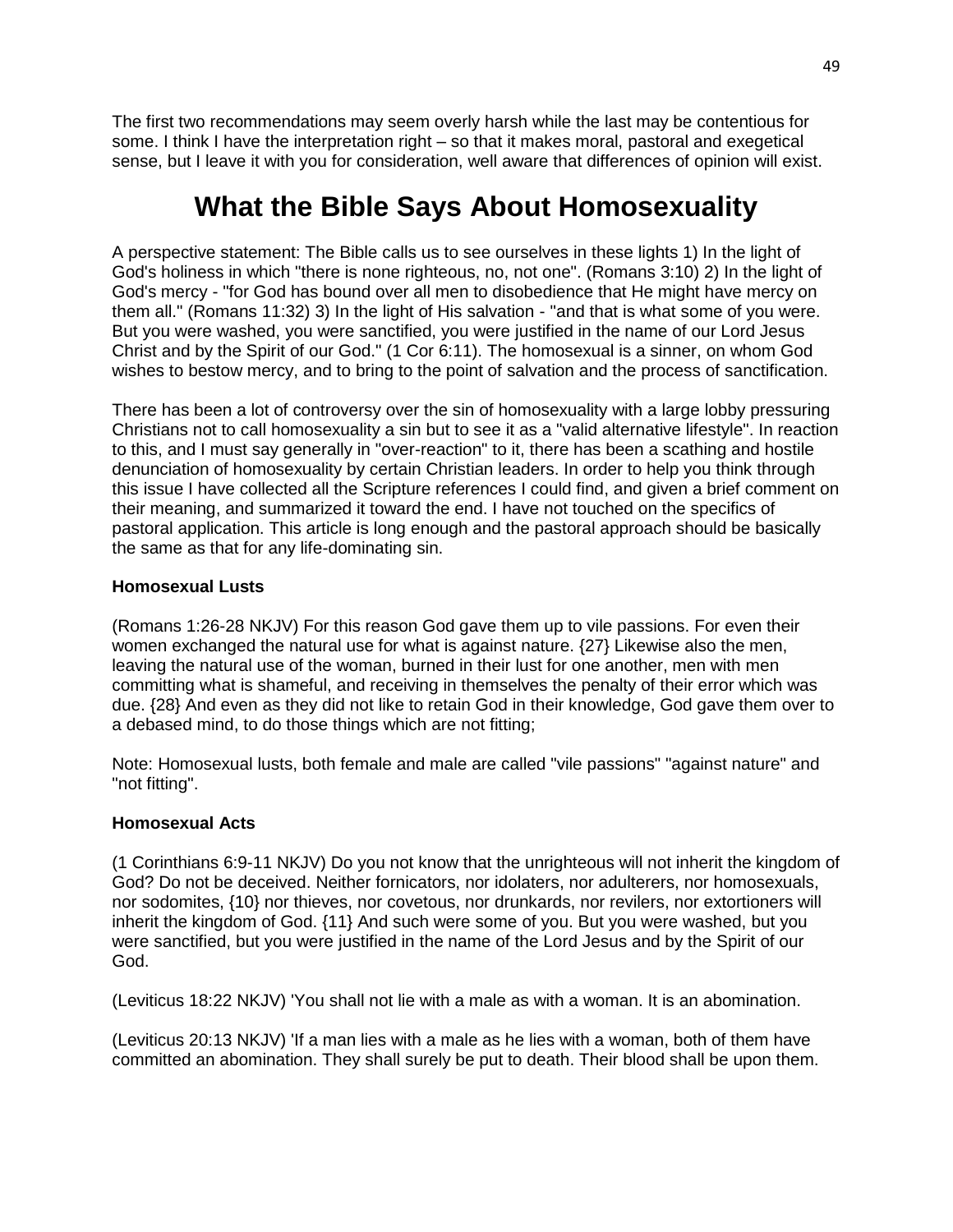(1 Timothy 1:9-11 NRSV) This means understanding that the law is laid down not for the innocent but for the lawless and disobedient, for the godless and sinful, for the unholy and profane, for those who kill their father or mother, for murderers, {10} fornicators, sodomites, slave traders, liars, perjurers, and whatever else is contrary to the sound teaching {11} that conforms to the glorious gospel of the blessed God, which he entrusted to me.

Note: The concept here is that of homosexual genital intercourse. The O.T defines this as "you shall not lie with a male as with a woman" calls it an abomination and prescribes the death penalty. In the NT homosexuality is listed among the major acts of law-breaking and those who commit homosexual acts cannot inherit the kingdom of God. However, hope is held out in that the repentant homosexual can be "washed, sanctified and justified" - free of condemnation just like any other believing church member (1 Cor 6:11).

## **Male Homosexual Prostitution**

(Deuteronomy 23:17,18 NIV) None of the daughters of Israel shall be a temple prostitute; none of the sons of Israel shall be a temple prostitute. {18} You shall not bring the fee of a prostitute or the wages of a male prostitute into the house of the LORD your God in payment for any vow, for both of these are abhorrent to the LORD your God.

(1 Kings 14:24 NRSV) there were also male temple prostitutes in the land. They committed all the abominations of the nations that the LORD drove out before the people of Israel.

(1 Kings 15:12 NRSV) He put away the male temple prostitutes out of the land, and removed all the idols that his ancestors had made.

(1 Kings 22:46 NRSV) The remnant of the male temple prostitutes who were still in the land in the days of his father Asa, he exterminated.

(2 Kings 23:7 NRSV) He broke down the houses of the male temple prostitutes that were in the house of the LORD, where the women did weaving for Asherah.

Note: During the apostasy of Israel ritual prostitution became common and part of the ceremonies associated with the pagan religions that largely took over from YHWH worship at that time. Temple prostitutes were forbidden in the law. Their establishment by some kings was seen as a great act of wickedness and the extermination of these homosexual prostitutes as an act of righteousness. The condemnation was partly because they helped promote idolatry and partly because they were homosexual.

#### **Effeminacy and the "Gay Lifestyle"**

(Deuteronomy 22:5 NKJV) "A woman shall not wear anything that pertains to a man, nor shall a man put on a woman's garment, for all who do so are an abomination to the LORD your God.

Note: Cross-dressing and the camp lifestyle are displeasing to God.

# **Homosexual Communities**

(Genesis 19:1-11 NRSV) The two angels came to Sodom in the evening, and Lot was sitting in the gateway of Sodom. When Lot saw them, he rose to meet them, and bowed down with his face to the ground. {2} He said, "Please, my lords, turn aside to your servant's house and spend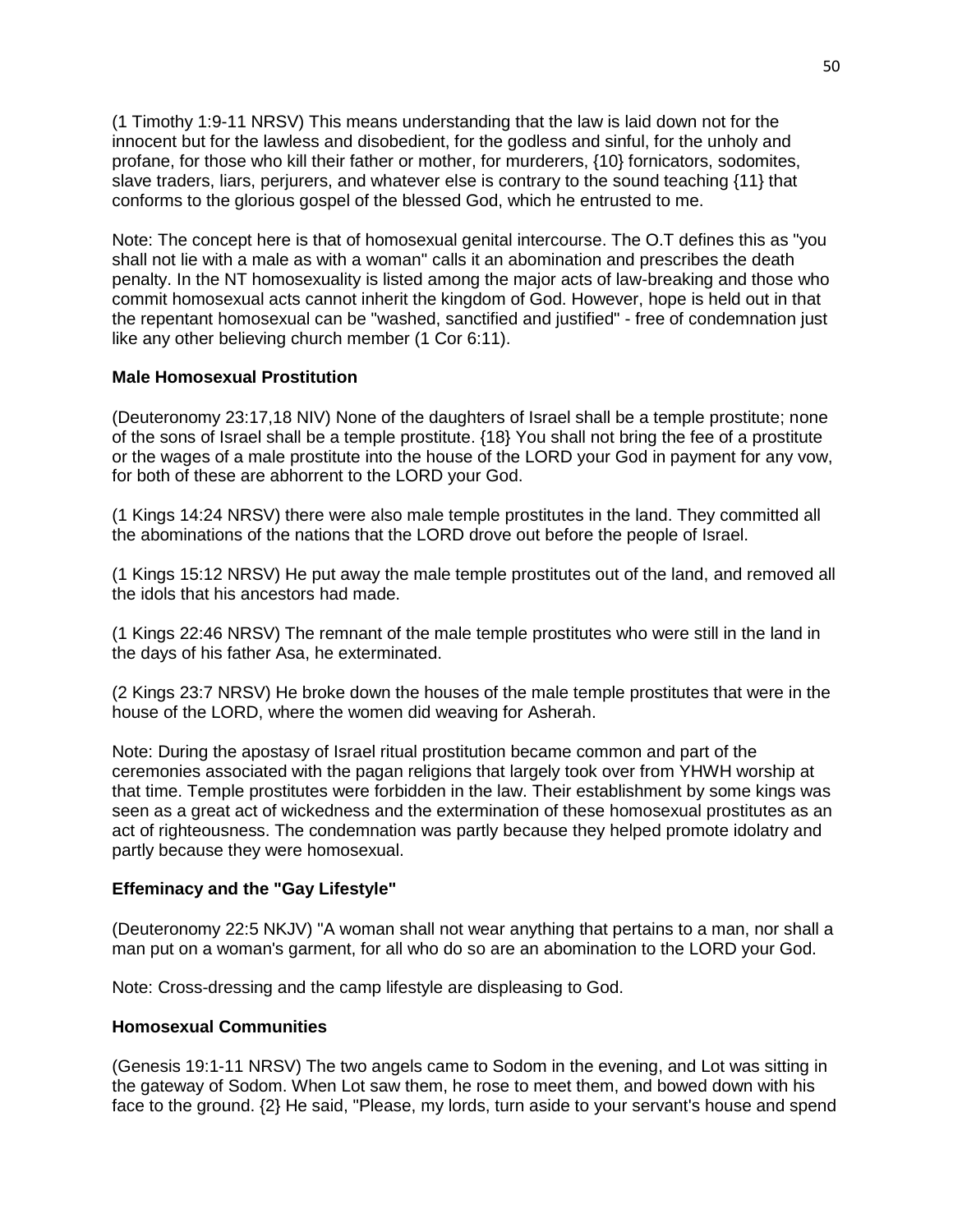the night, and wash your feet; then you can rise early and go on your way." They said, "No; we will spend the night in the square."  $\{3\}$  But he urged them strongly; so they turned aside to him and entered his house; and he made them a feast, and baked unleavened bread, and they ate. {4} But before they lay down, the men of the city, the men of Sodom, both young and old, all the people to the last man, surrounded the house; {5} and they called to Lot, "Where are the men who came to you tonight? Bring them out to us, so that we may know them."  $\{6\}$  Lot went out of the door to the men, shut the door after him, {7} and said, "I beg you, my brothers, do not act so wickedly. {8} Look, I have two daughters who have not known a man; let me bring them out to you, and do to them as you please; only do nothing to these men, for they have come under the shelter of my roof." {9} But they replied, "Stand back!" And they said, "This fellow came here as an alien, and he would play the judge! Now we will deal worse with you than with them." Then they pressed hard against the man Lot, and came near the door to break it down. {10} But the men inside reached out their hands and brought Lot into the house with them, and shut the door. {11} And they struck with blindness the men who were at the door of the house, both small and great, so that they were unable to find the door.

[Later on in that chapter... (Genesis 19:22-28 NRSV) Hurry, escape there, for I can do nothing until you arrive there." Therefore the city was called Zoar. {23} The sun had risen on the earth when Lot came to Zoar. {24} Then the LORD rained on Sodom and Gomorrah sulfur and fire from the LORD out of heaven; {25} and he overthrew those cities, and all the Plain, and all the inhabitants of the cities, and what grew on the ground. {26} But Lot's wife, behind him, looked back, and she became a pillar of salt. {27} Abraham went early in the morning to the place where he had stood before the LORD; {28} and he looked down toward Sodom and Gomorrah and toward all the land of the Plain and saw the smoke of the land going up like the smoke of a furnace.]

(Judges 19:22-25 NRSV) While they were enjoying themselves, the men of the city, a perverse lot, surrounded the house, and started pounding on the door. They said to the old man, the master of the house, "Bring out the man who came into your house, so that we may have intercourse with him." {23} And the man, the master of the house, went out to them and said to them, "No, my brothers, do not act so wickedly. Since this man is my guest, do not do this vile thing. {24} Here are my virgin daughter and his concubine; let me bring them out now. Ravish them and do whatever you want to them; but against this man do not do such a vile thing." {25} But the men would not listen to him. So the man seized his concubine, and put her out to them. They wantonly raped her, and abused her all through the night until the morning. And as the dawn began to break, they let her go.

[Later that chapter and the next... (Judges 19:30 - 20:11 NKJV) And so it was that all who saw it said, "No such deed has been done or seen from the day that the children of Israel came up from the land of Egypt until this day. Consider it, confer, and speak up!" So all the children of Israel came out, from Dan to Beersheba, as well as from the land of Gilead, and the congregation gathered together as one man before the LORD at Mizpah. {2} And the leaders of all the people, all the tribes of Israel, presented themselves in the assembly of the people of God, four hundred thousand foot soldiers who drew the sword. {3} (Now the children of Benjamin heard that the children of Israel had gone up to Mizpah.) Then the children of Israel said, "Tell us, how did this wicked deed happen?" {4} So the Levite, the husband of the woman who was murdered, answered and said, "My concubine and I went into Gibeah, which belongs to Benjamin, to spend the night. {5} "And the men of Gibeah rose against me, and surrounded the house at night because of me. They intended to kill me, but instead they ravished my concubine so that she died. {6} "So I took hold of my concubine, cut her in pieces, and sent her throughout all the territory of the inheritance of Israel, because they committed lewdness and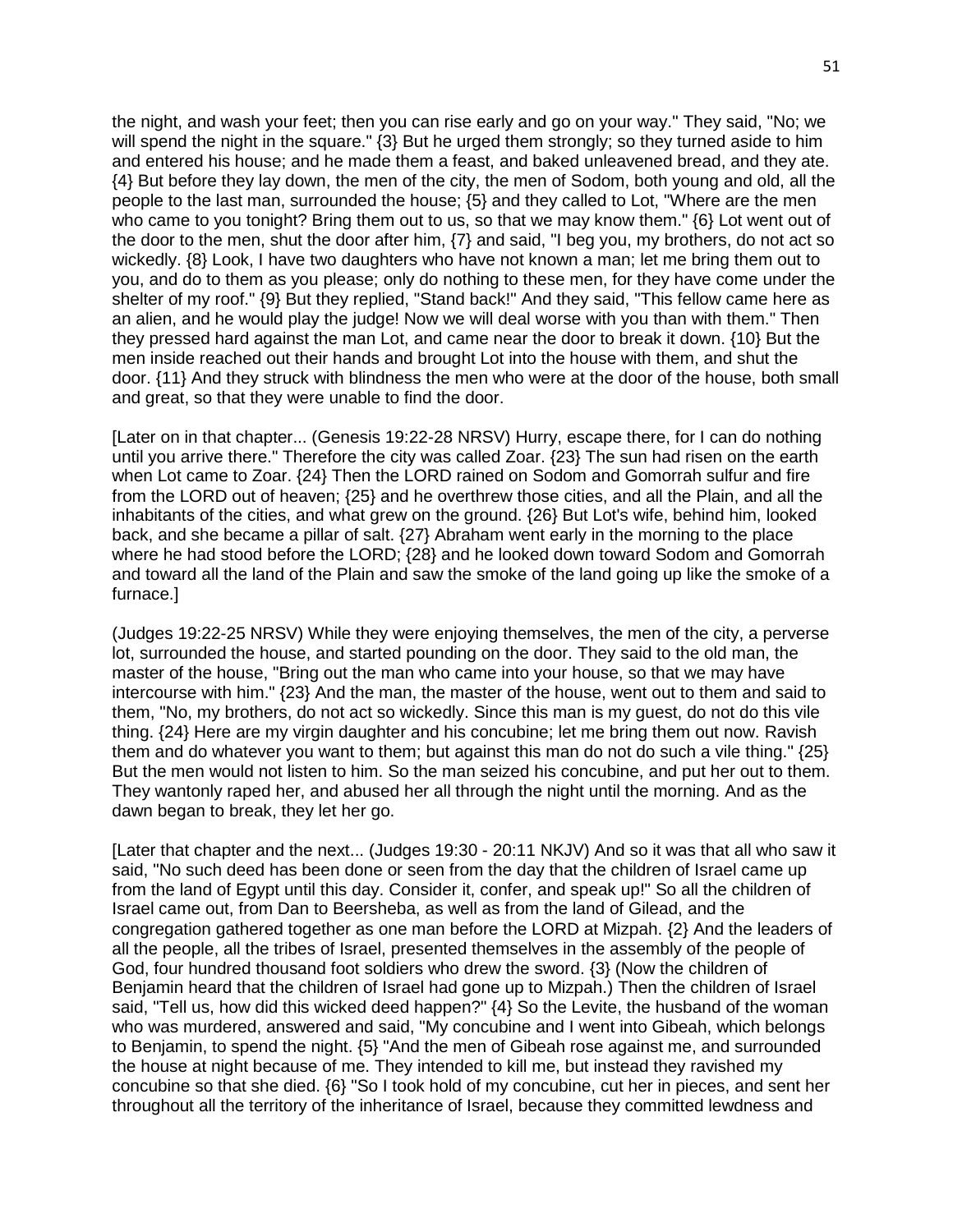outrage in Israel. {7} "Look! All of you are children of Israel; give your advice and counsel here and now!" {8} So all the people arose as one man, saying, "None of us will go to his tent, nor will any turn back to his house; {9} "but now this is the thing which we will do to Gibeah: We will go up against it by lot. {10} "We will take ten men out of every hundred throughout all the tribes of Israel, a hundred out of every thousand, and a thousand out of every ten thousand, to make provisions for the people, that when they come to Gibeah in Benjamin, they may repay all the vileness that they have done in Israel." {11} So all the men of Israel were gathered against the city, united together as one man... (The city was eventually totally destroyed and everyone in it killed)]

Note: Both these homosexual communities became so enmeshed in homosexual lust that homosexual rape was accepted as a part of their communal lifestyle. It had reached the point where there was no contrition for actions of violence towards strangers including group rape and insistence on homosexual intercourse with visitors. Such aggressively homosexual communities incurred firstly God's direct judgment (Sodom and Gomorrah) and secondly His judgment mediated through the courts of Israel (Gibeah).

# **Summary**

Homosexual actions, lusts, and lifestyle are seen as unsuitable for Christians and wrong in God's

sight. Both lesbianism and homosexuality are included in Scriptures condemnation. The more outrageous forms of homosexuality such as homosexual prostitution and homosexual communities consumed by homosexual lusts bring direct judgment from God. Homosexual lusts are seen as a sign that a person has departed far from God and are normally judged by God in two ways: 1) A darkening of the mind and spirit. 2) Disease "receiving the due penalty (death) in their bodies..." (Romans 1:26-28). Homosexual actions are seen as being among the great crimes such as slave trading, con-artistry and murder. (1 Timothy 1:8-11). Therefore, homosexuality is out of place for the Christian. However, homosexuals are not beyond the reach of God's salvation and they can be redeemed, washed, sanctified and justified like everyone else upon repentance from sin and faith in Jesus Christ (Acts 2:38-40).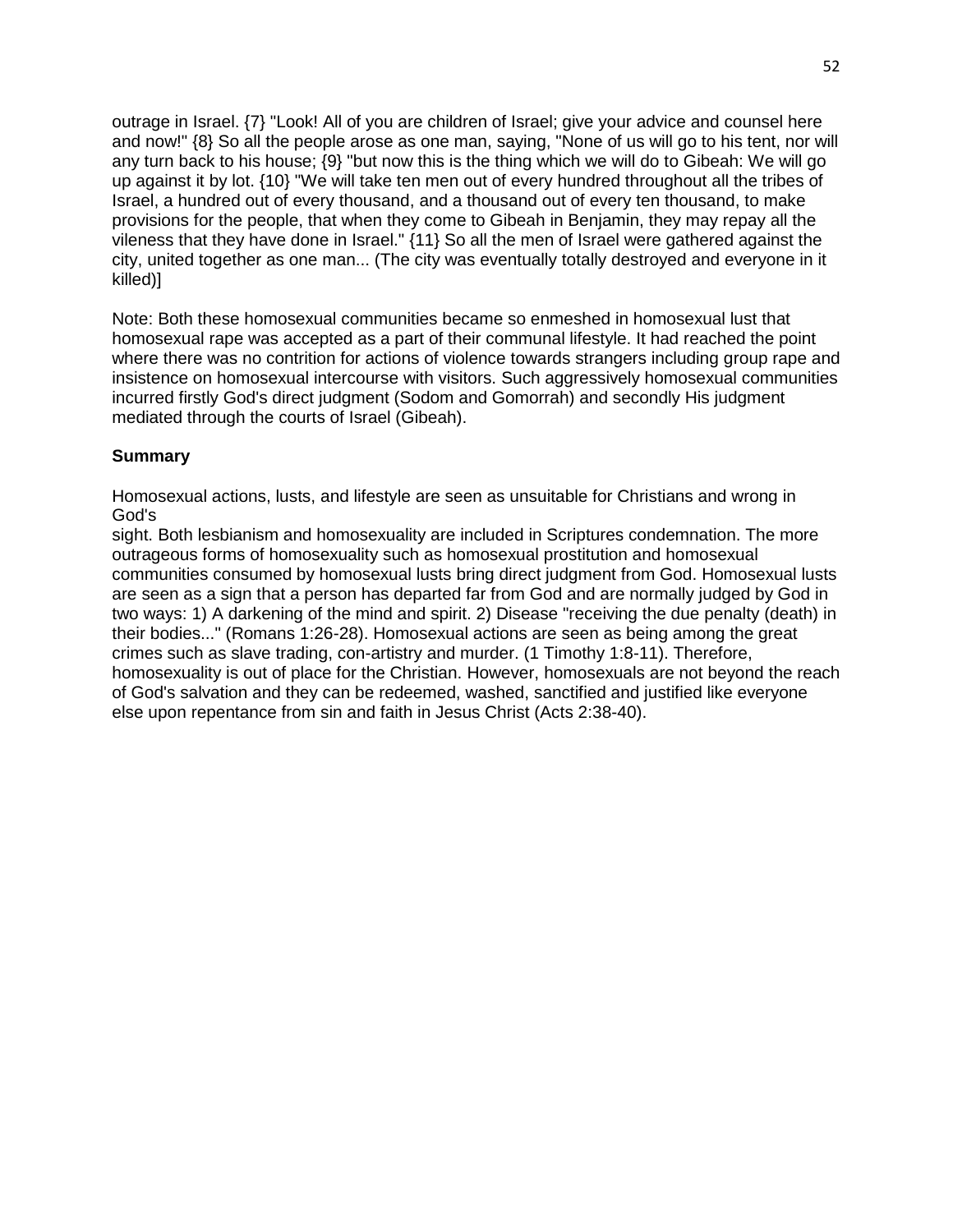# **A Biblical Response to Same Sex Marriage**

This article will look at the main biblical data concerning same sex marriages and will conclude that no church that takes the Bible seriously can sanction a union between homosexuals or lesbians.

## **God's Order for Sexuality - The Argument from Design**

(Genesis 1:27 NKJV) So God created man in His own image; in the image of God He created him; male and female He created them.

(Genesis 2:18-25 NKJV) And the LORD God said, "It is not good that man should be alone; I will make him a helper comparable to him." {19} Out of the ground the LORD God formed every beast of the field and every bird of the air, and brought them to Adam to see what he would call them. And whatever Adam called each living creature, that was its name. {20} So Adam gave names to all cattle, to the birds of the air, and to every beast of the field. But for Adam there was not found a helper comparable to him. {21} And the LORD God caused a deep sleep to fall on Adam, and he slept; and He took one of his ribs, and closed up the flesh in its place. {22} Then the rib which the LORD God had taken from man He made into a woman, and He brought her to the man. {23} And Adam said: "This is now bone of my bones And flesh of my flesh; She shall be called Woman, Because she was taken out of Man." {24} Therefore a man shall leave his father and mother and be joined to his wife, and they shall become one flesh. {25} And they were both naked, the man and his wife, and were not ashamed.

The image of God is both male and female and is reflected in a godly union between male and female where the creative power of God, His life-giving, His self-giving and His moral nature are perfectly expressed. This is only possible in a heterosexual union. When God created a partner for Adam He created Eve - not another Adam. This means that perfect partnership requires some level of difference, as well as a level of similarity so great that Adam could cry out loudly "This is now bone of my bones and flesh of my flesh". Heterosexuality is the normal method of human bonding and the one for which our bodies and emotions are designed.

If God had intended the human race to be fulfilled through both heterosexual and homosexual marriage He would have designed our bodies to allow reproduction through both means and made both means of sexual intercourse healthy and natural. Homosexual anal intercourse carries a high risk of disease; this is recognized in Scripture where gay men are said to "receive in their bodies the due penalty for their error". Only 1% of homosexuals die of old age.

#### **What Jesus Taught**

(Matthew 19:4 NKJV) And He answered and said to them, "Have you not read that He who made them at the beginning 'made them male and female,'

(Mark 10:6 NKJV) "But from the beginning of the creation, God 'made them male and female.'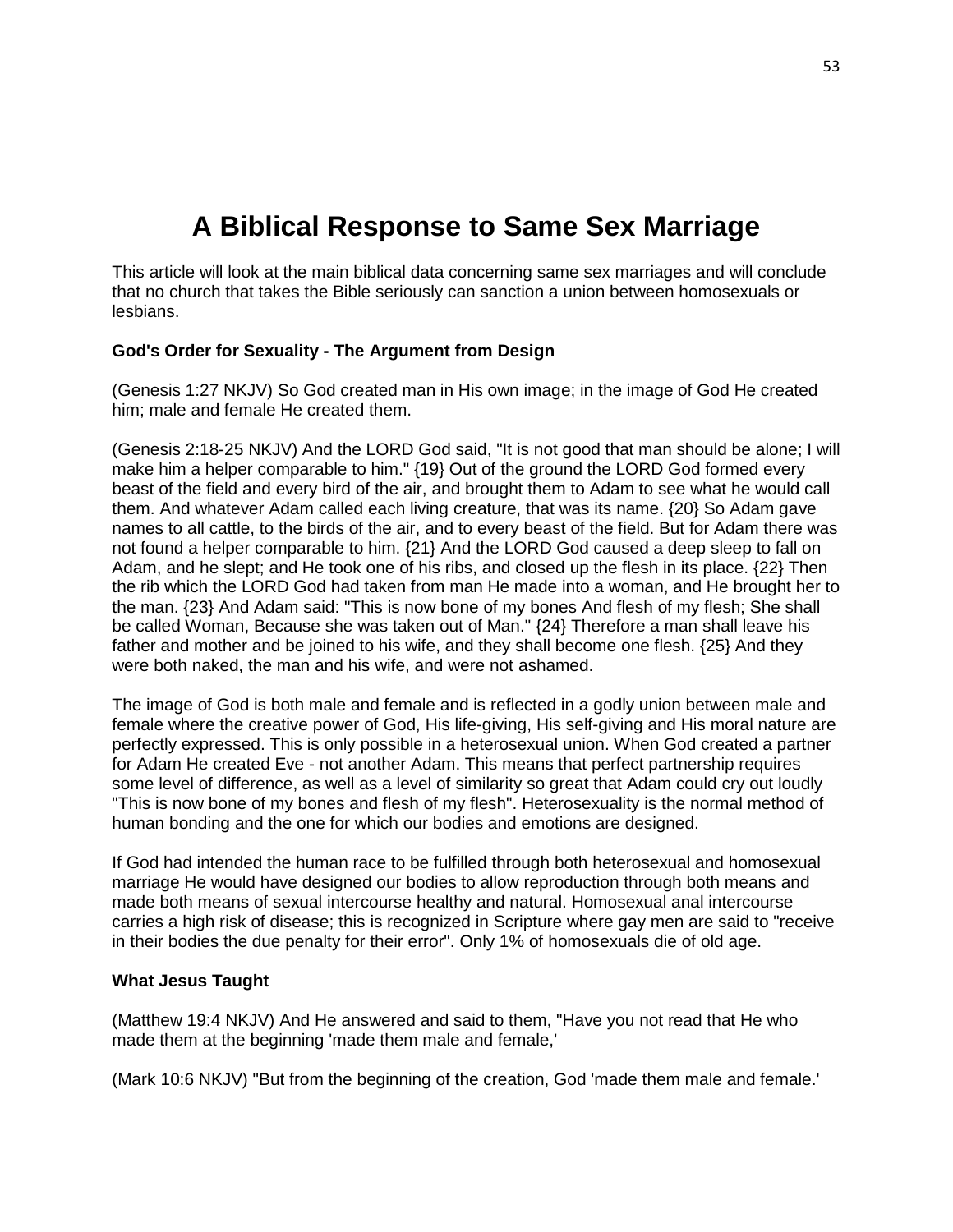When Jesus was asked questions about marriage he went straight back to the defining passages in Genesis that say that marriage is between male and female and is meant to be lifelong. He saw the creation accounts in Genesis as authoritative in His day. And what is authoritative for Jesus is authoritative for Christians also. While Jesus did not specifically teach on homosexuality His establishment of the Genesis passages as the fundamental passages on marriage, (even more fundamental that the Law) leaves no doubt as to the outcome.

# **The Teaching in the Epistles**

(Romans 1:26-27 NKJV) For this reason God gave them up to vile passions. For even their women exchanged the natural use for what is against nature. {27} Likewise also the men, leaving the natural use of the woman, burned in their lust for one another, men with men committing what is shameful, and receiving in themselves the penalty of their error which was due.

(1 Corinthians 6:9-10 NKJV) Do you not know that the unrighteous will not inherit the kingdom of God? Do not be deceived. Neither fornicators, nor idolaters, nor adulterers, nor homosexuals, nor sodomites, {10} nor thieves, nor covetous, nor drunkards, nor revilers, nor extortioners will inherit the kingdom of God.

(1 Timothy 1:9-10 NKJV) knowing this: that the law is not made for a righteous person, but for the lawless and insubordinate, for the ungodly and for sinners, for the unholy and profane, for murderers of fathers and murderers of mothers, for manslayers, {10} for fornicators, for sodomites, for kidnappers, for liars, for perjurers, and if there is any other thing that is contrary to sound doctrine,

These three references indicate that homosexual passions and acts are unnatural, shameful, contrary to sound doctrine and deny entrance to the Kingdom of God. This being so they cannot be the basis of a Christian marriage sanctioned by God's Church. The Church exists to save people not to bless the means of their damnation. No marriage can be sanctioned by the Church if the very basis of the marriage involves acts that put the couple outside of eternal salvation. No matter what our society may legislate, the law of God is clear - that a marriage is not a godly marriage if it is a same sex union.

# **Are Emotions A Sufficient Basis For Marriage?**

Hollywood has propagated the myth that when it comes to marriage "all you need is love." This is simply not true. Marriage is not based on emotion any more than any other partnership in life is. Marriage, like many human activities, involves emotion but it is not constituted by the presence of any particular set of emotions. I do not deny that many homosexuals feel deeply for their partners, however, I do assert that no matter how deep the feelings are, what they have is not a marriage in God's sight. It is a beautiful deception. Just because an emotion is deep or powerful does not justify acting upon it. Like drugs, like adultery, like the abuse of alcohol or the love of money, or the power rush of human ego trips there are emotions which are powerful and addictive and ultimately terribly destructive. Same sex marriages must satisfy criteria other than emotion. A marriage is more than a sexual pleasure center. A marriage is a social unit that is interwoven with dozens of other lives. Same sex marriages do not last. Less than 5% of gays have ever had a relationship that lasted 3 years or more. Sex is not enough. Passion cannot sustain an inherently unstable social unit.

#### **Society, the Church and Same Sex Marriages**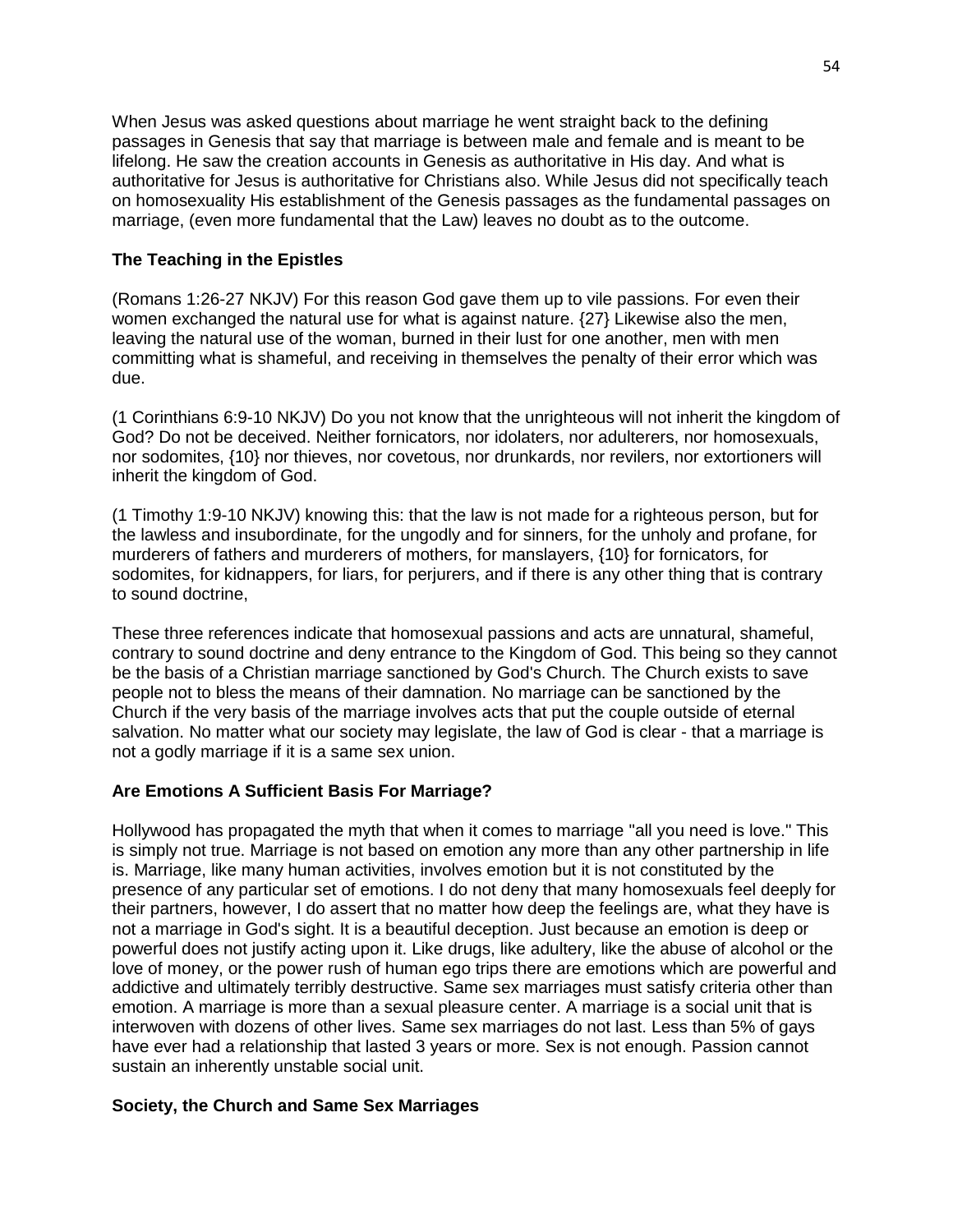Marriage is a fundamental social institution that does not exist just for the emotional satisfaction of two individuals but for the greater good of the community which stands under the blessing or curse of God. Societies that put emotional fulfillment before right actions and principles will soon give way to a multitude of addictions and deep corruptions and collapse. God will judge any society that institutes same sex marriages.

I also believe that God will judge a society that permits adoption of children or the use of sperm banks by same sex couples. His Word stands over society and when it is deliberately flaunted in the name of progress and enlightenment then it is not light but deep darkness that results. We cannot bend the principles of God's Word to suit vocal minority groups. While some nations may enact laws permitting these evils the true church of God must stand resolutely firm and never allow the sanctioning of same sex marriages by Christian clergy.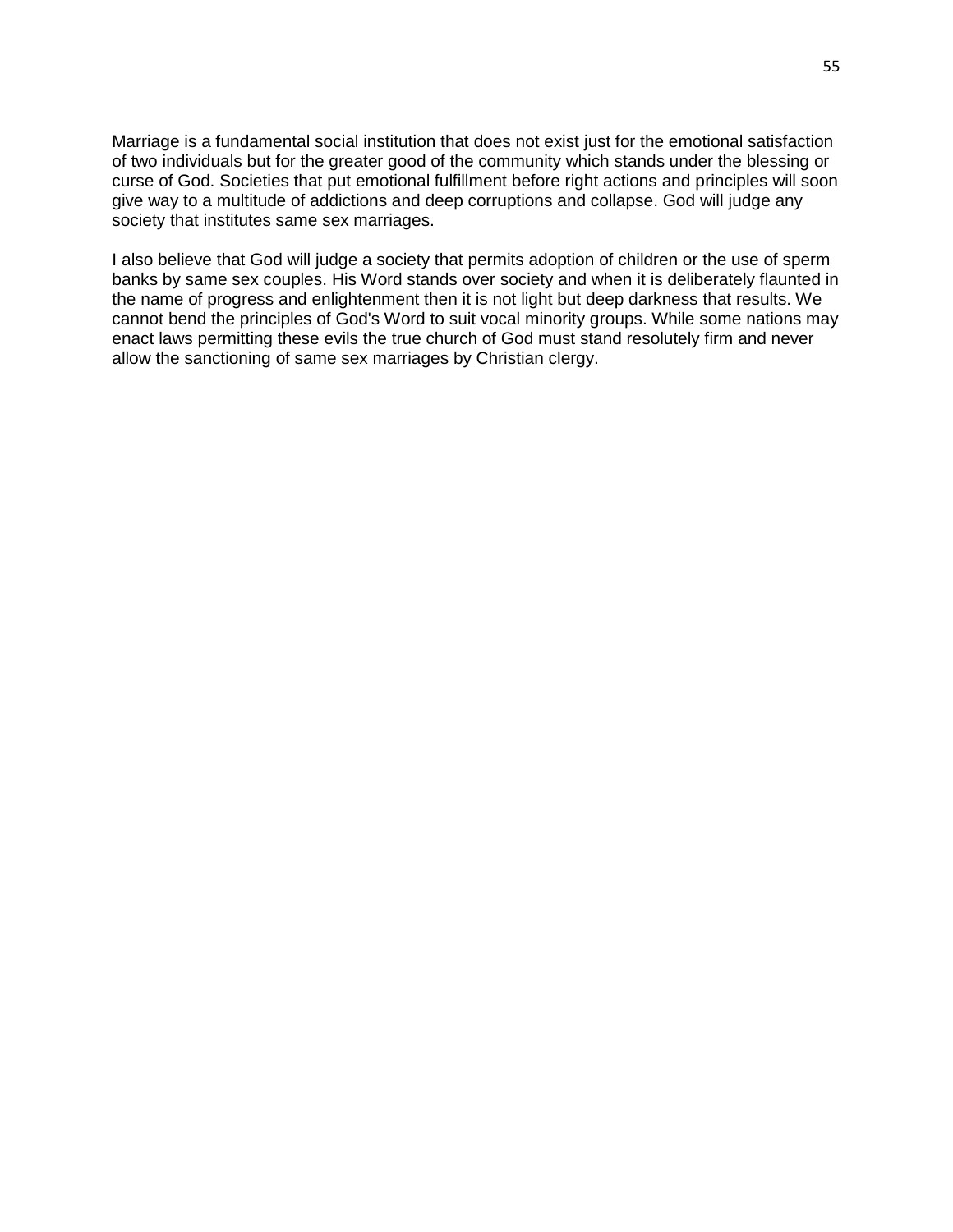# **Why Christians Should Take a Stand Against Pornography**

This article focuses on the social results of hard-core pornography. These reasons were sent to the Townsville Bulletin as part of a petition to have advertisements for xxx video services removed from the paper. The paper promptly complied and the ads were removed. You may use these reasons as part of any local church based campaign against pornography. The Biblical reasons are not discussed here but are outlined elsewhere. For Biblical reasons against the use of sexual imagery see the following article on sex in advertising.

If you believe that no one was corrupted by a book, you have also to believe that no one was ever improved by a book (or a play or a movie). You have to believe, in other words, that all art is morally trivial and that, consequently, all education is morally irrelevant. (Irving Kristol, Pornography, Obscenity, and the Case for Censorship)

1. There are more outlets for pornography in the United States than McDonald's restaurants. (This is a statistic from the National Coalition Against Pornography.)

2. A child is sexually molested every 47 seconds in the United States. As many as 90% of the abused children questioned revealed that they were shown adult hard-core pornography prior to molestation. (Children's Legal Foundation)

3. Six hundred American males and females of junior high school age and above were interviewed about their 'out-in-real-life involvement with pornography'. It found that 91% of the males and 82% of the females admitted having been exposed to X-rated, hard-core pornography." Two-thirds of the males and 40% of the females reported wanting to try out some of the sexual behaviors they had witnessed. Among high school students, 31% of the males and 18% of the females admitted actually doing some of the things sexually they had seen in the pornography within a few days after exposure.

4. Interviews have revealed that 87% of child molesters admit to regular use of pornography: 77% of all child molesters of boys and 87% of molesters of girls admitted using pornography and imitating the sexual behavior in the pornographic material when they committed their crimes. Death row inmates have admitted that their rape and murder assaults were directly related to years of exposure to pornography.

5. Pornography is a \$3 Billion-a-year business. (FBI statistic)

6. Recently a Canadian study reported that teenagers (ages 12-17) were among the most interested in pornography. Dr. Aaron Hass conducted a study for the UCLA School of Medicine and interviewed some 625 young people. His findings revealed that those in this age group (12- 17), were the primary ones pornographers aimed at. Other studies confirmed that more than 46% of American Junior High students were watching X-rated pornographic movies.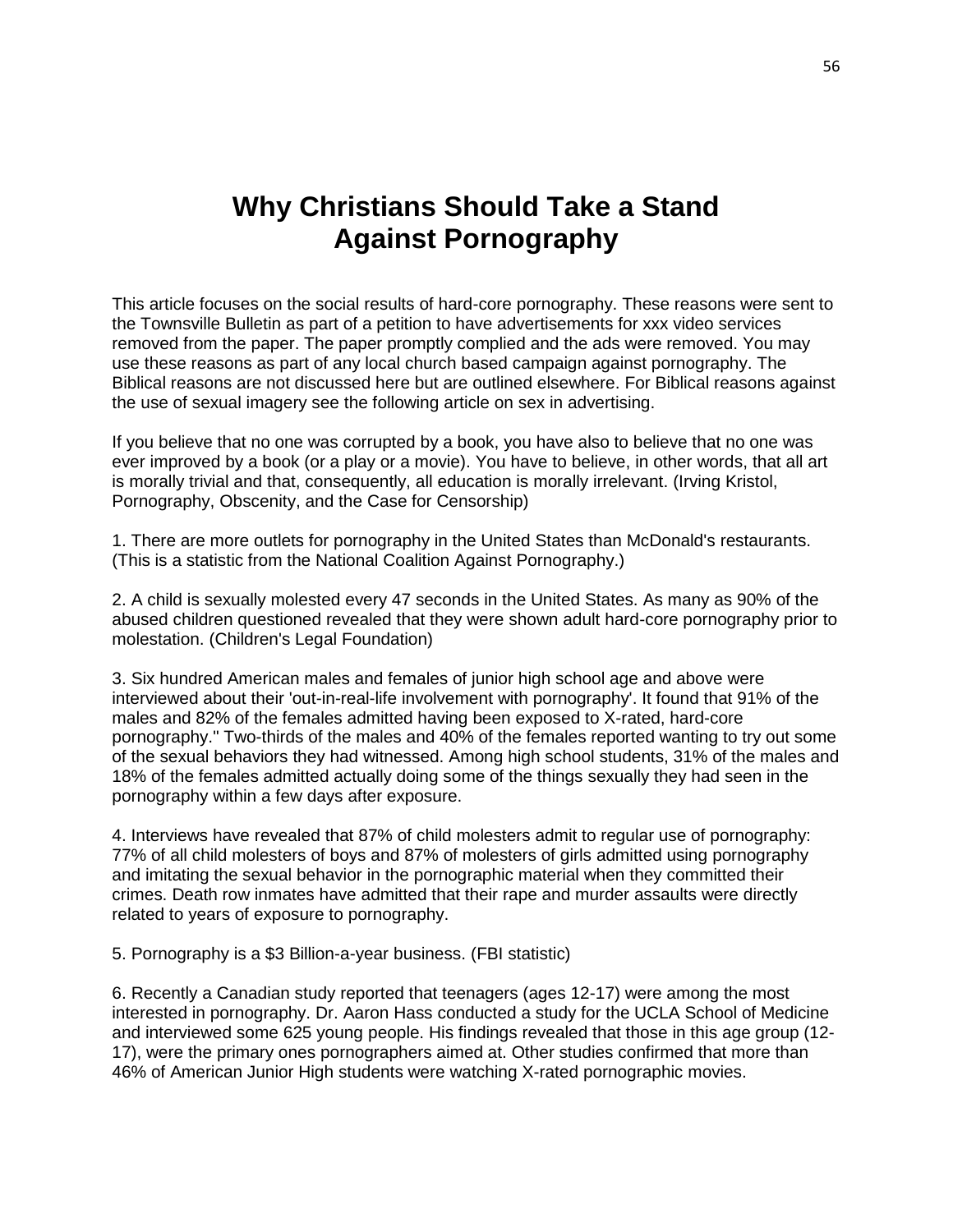# **What's Wrong With Using Sex to Advertise Things?**

This article is a Christian and biblical perspective on the use of sex in advertising. Its aims are: 1) To make Christians uneasy about accepting this as "normal" and OK. 2) To perhaps induce some to write to companies that use inappropriate advertising techniques and to media outlets that offend. 3) To stop Christians in the advertising industry unthinkingly using sexual imagery to promote their products. The central authority appealed to in this article will be the Bible.

I have found 12 good biblical reasons why the use of sex in advertising is wrong, they are:

1. Sex in advertising treats the human body as just another commodity and thus reinforces the dictum that the material world is 'all there is'. People, in this view, are merely objects, participators in the marketing scheme. They are valued not for their kindness, integrity, competence or character but for how they look through a camera lens alone. This is demeaning in the extreme and a profanation of the dignity of the human person and of all universally held spiritual values. The body of a Christian is not valuable because of its photographic value but because Jesus indwells it. (1 Corinthians 6:19-20 NKJV) Or do you not know that your body is the temple of the Holy Spirit who is in you, whom you have from God, and you are not your own? {20} For you were bought at a price; therefore glorify God in your body and in your spirit, which are God's.

2. Man and woman are made in the image of God which includes their physical being in some way (Genesis 2:7). This image is to be treated with respect and it is clearly a sin to behold others' nakedness. (Genesis 9:22,23)

3. Even though Adam and Eve were originally both naked and not ashamed (Genesis 2:25) in a fallen world with corrupt desires the display of nakedness is shameful. (Genesis 3:7-10, Isaiah 47:3) Hence God gave Adam and Eve adequate and strong clothes. (Genesis 3:21) Sex in advertising - particularly the use of semi or full nudity is thus shameful and unbiblical.

4. To look lustfully on a woman is adultery of the heart. (Matthew 5:27-29 NKJV) "You have heard that it was said to those of old, 'You shall not commit adultery.' {28} "But I say to you that whoever looks at a woman to lust for her has already committed adultery with her in his heart. {29} "If your right eye causes you to sin, pluck it out and cast it from you; for it is more profitable for you that one of your members perish, than for your whole body to be cast into hell.

5. While some may argue that "there is nothing wrong with it" and "to the pure all things are pure" Jesus does not treat adultery of the heart so lightly but condemns it as a practice that will cause "your whole body to be cast into Hell." The advertiser is causing others to seriously stumble in their Christian walk. Of this Jesus says (Mark 9:42 NKJV) "But whoever causes one of these little ones who believe in Me to stumble, it would be better for him if a millstone were hung around his neck, and he were thrown into the sea.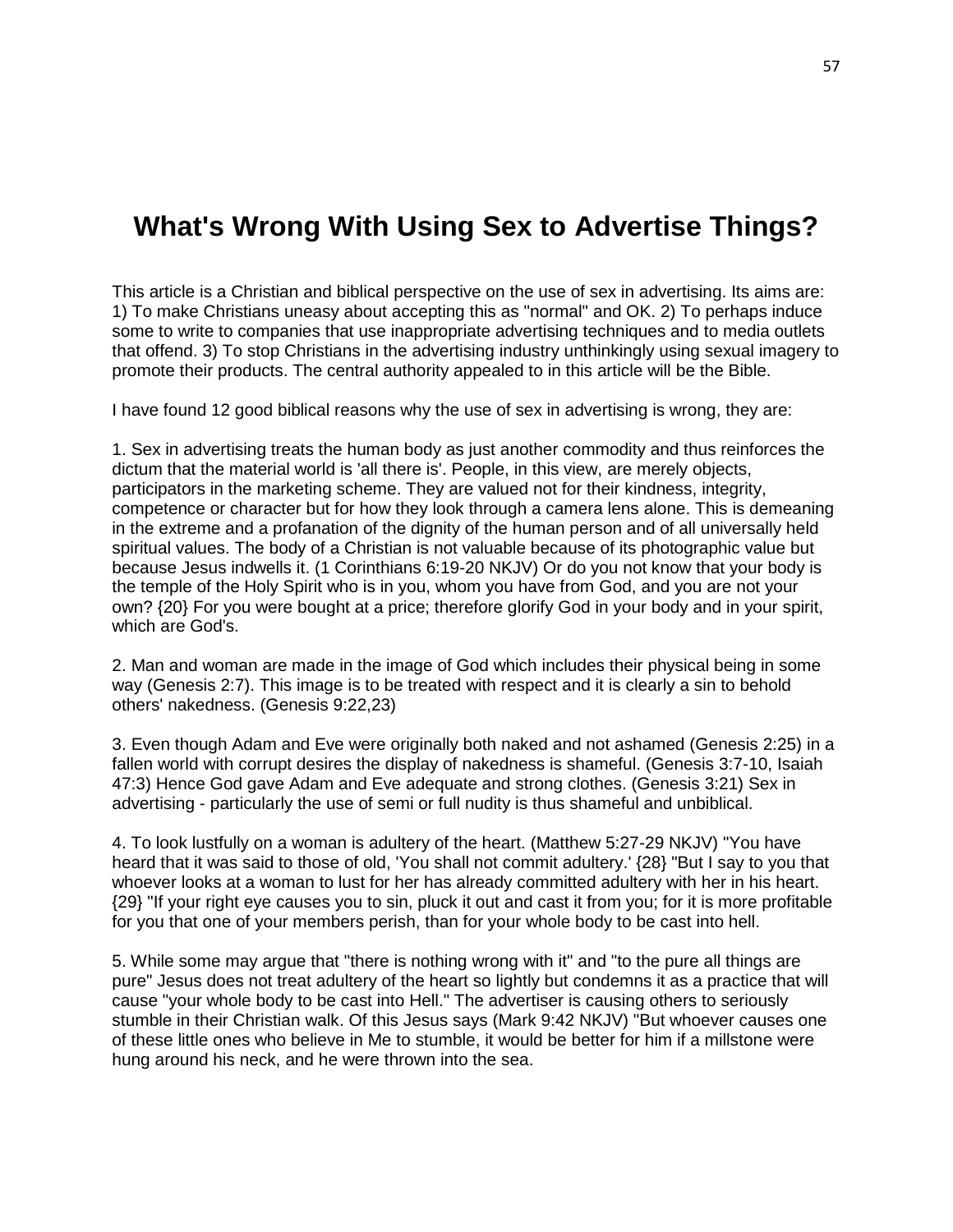6. Sex in advertising is a form of unconsummated prostitution. The premise is "If you pay the money (buy the product) you get the girl". Prostitution is always condemned in Scripture. (Leviticus 19:29 NKJV) 'Do not prostitute your daughter, to cause her to be a harlot, lest the land fall into harlotry, and the land become full of wickedness." Observe Western society cannot some of the abundance of wickedness be traced to the unleashing of vast amounts of sexual temptation through the media? Have we "prostituted our daughters" for the sake of trade?

7. Our thinking is of paramount importance since that is primarily where the Spirit of God touches us. The unrighteous man is asked to forsake his thoughts (Isaiah 55:7 NKJV) "Let the wicked forsake his way, And the unrighteous man his thoughts; Let him return to the LORD, And He will have mercy on him; And to our God, For He will abundantly pardon." And the Christian is exhorted to fix their minds on things above. (Colossians 3:2-3 NKJV)"Set your mind on things above, not on things on the earth. {3} For you died, and your life is hidden with Christ in God." The law of "you reap what you sow" or "garbage in, garbage out" applies to the mind as well. The use of sex in advertising is an invitation for us to fix our minds on fleshly, carnal and greedy things. It is designed to induce us to think unrighteously. This would not be so bad if it could be easily avoided by the Christian. However, our culture's visual environment is saturated with it – particularly here in Australia.

8. The ubiquity of sex in advertising is an assault on religious freedom of choice. Christians, Muslims, Jews and Bahai's are amongst many religions that find the use of sex in advertising morally offensive and a violation of their principles. Those religions that emphasize having a pure thought life free from unwanted intrusions do not appreciate being bombarded by semierotic pictures through every available medium.

9. Psychologists have found that the human mind cannot distinguish between a sufficiently vivid fantasy and reality. This discovery has been used for constructive purposes in the visualization and "rehearsal" techniques developed for sportsmen. However, it has also been used for evil and nearly every major serial killer fed their mind on large doses of pornography and violence, mentally fantasizing and rehearsing their actions, before they committed their crimes. Given the great power of human visualization we must use it wisely and control the images we create in our minds. Jesus said (Matthew 6:22-23 NKJV) "The lamp of the body is the eye. If therefore your eye is good, your whole body will be full of light. {23} "But if your eye is bad, your whole body will be full of darkness. If therefore, the light that is in you is darkness, how great is that darkness!" Sex in advertising puts false and destructive images before the eyes of men and women. Women who "see" the impossibly thin models of the magazines as "standard" are often tormented by deep feelings of physical inferiority and drive themselves with unrealistic expectations. Many become bulimic or even anorexic as a result. Some die.

10. Sex in advertising aims to produce a covetous consumer. Arousing a fundamental and hence powerful appetite and associating it strongly with a material product produces a strongly reinforced desire to obtain that product. This desire operates not only at the rational level of intelligent purchasing but at the covetous "gut level" of greedy desire. Thus sex in advertising aims to subvert the operation of intelligent disciplined purchasing and replace it with instinctual level impulse buying and coveting. For the Christian, or even for the person of wisdom, this is clearly wrong. (Exodus 20:17 NKJV) "You shall not covet your neighbor's house; you shall not covet your neighbor's wife, nor his male servant, nor his female servant, nor his ox, nor his donkey, nor anything that is your neighbor's." OR (Matthew 6:19-21 NKJV) "Do not lay up for yourselves treasures on earth, where moth and rust destroy and where thieves break in and steal; {20} "but lay up for yourselves treasures in heaven, where neither moth nor rust destroys